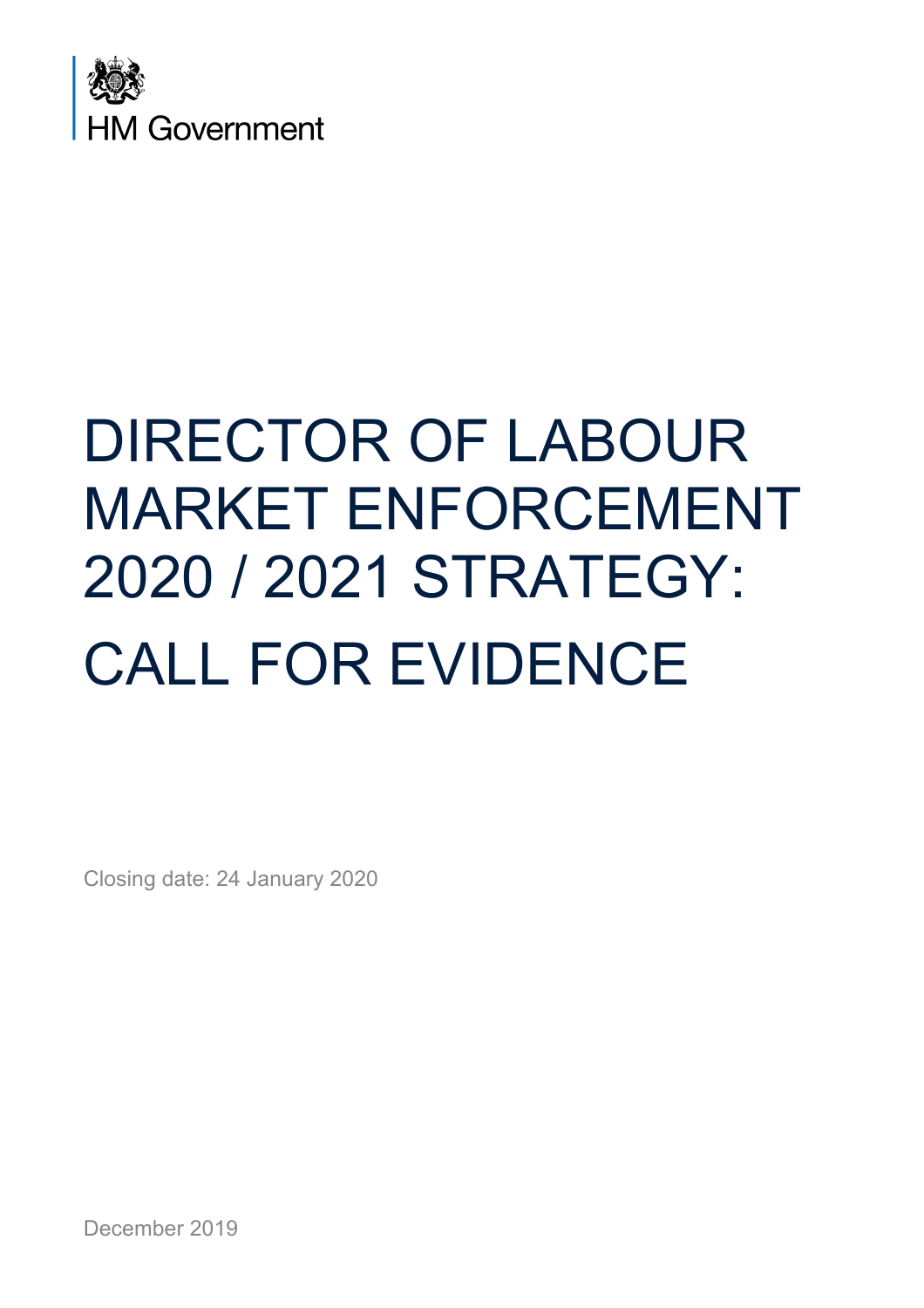

© Crown copyright 2019

This publication is licensed under the terms of the Open Government Licence v3.0 except where otherwise stated. To view this licence, visit nationalarchives.gov.uk/doc/open-government-licence/version/3 or write to the Information Policy Team, The National Archives, Kew, London TW9 4DU, or email: psi@nationalarchives.gsi.gov.uk.

Where we have identified any third-party copyright information you will need to obtain permission from the copyright holders concerned.

Any enquiries regarding this publication should be sent to us at: LMEDirectorsoffice@beis.gov.uk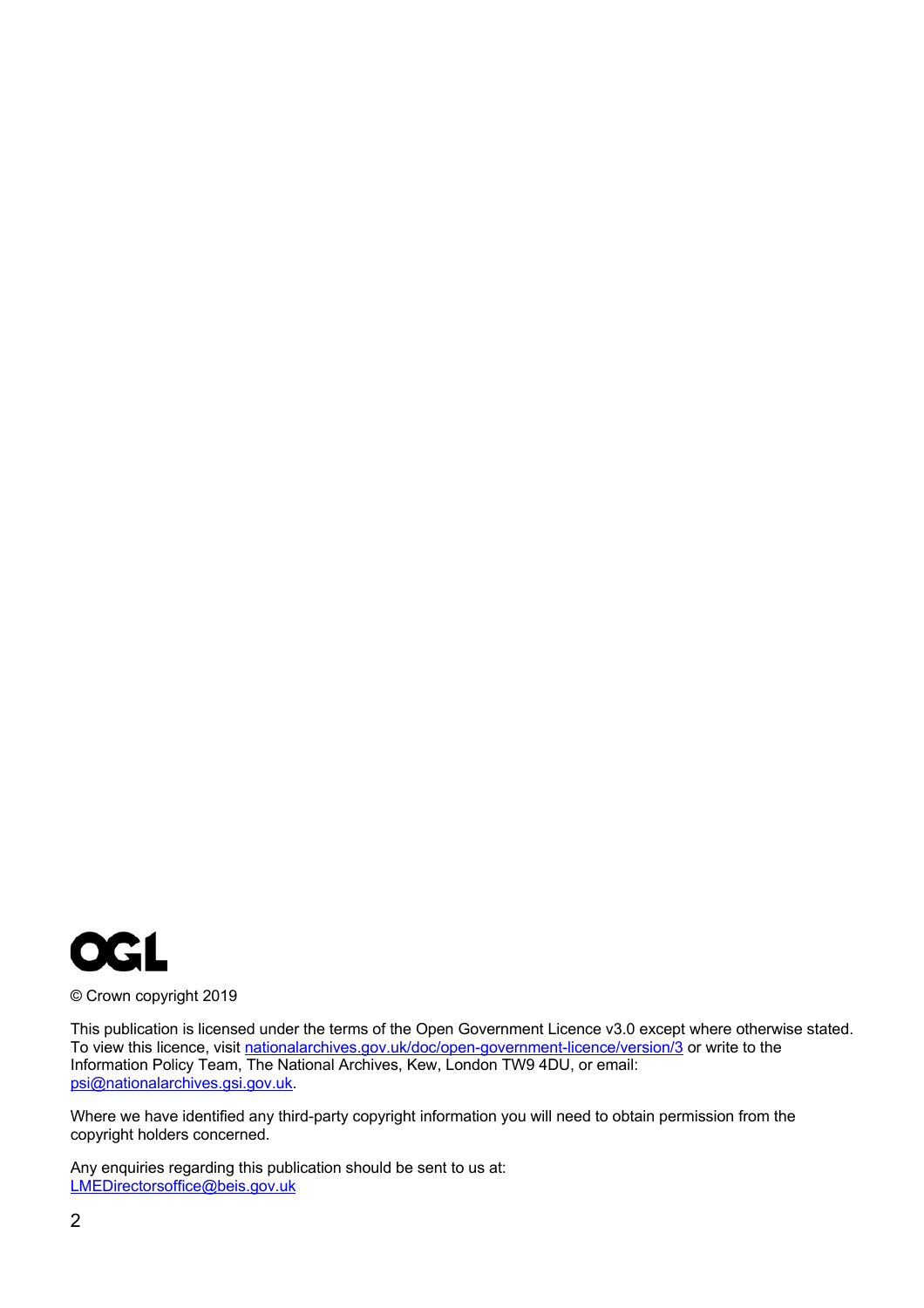## **Contents**

|                                                                                                | 5                          |
|------------------------------------------------------------------------------------------------|----------------------------|
|                                                                                                | $\overline{\phantom{0}}$ 5 |
|                                                                                                | 6                          |
|                                                                                                | $\overline{7}$             |
| Section 1 - About you <b>contained a set of the About you</b>                                  | $\overline{7}$             |
|                                                                                                |                            |
|                                                                                                |                            |
|                                                                                                |                            |
|                                                                                                | 17                         |
|                                                                                                | 17                         |
| Section 3 – Non-compliance in other sectors <b>Section 3</b> – Non-compliance in other sectors | 27                         |
|                                                                                                | 39                         |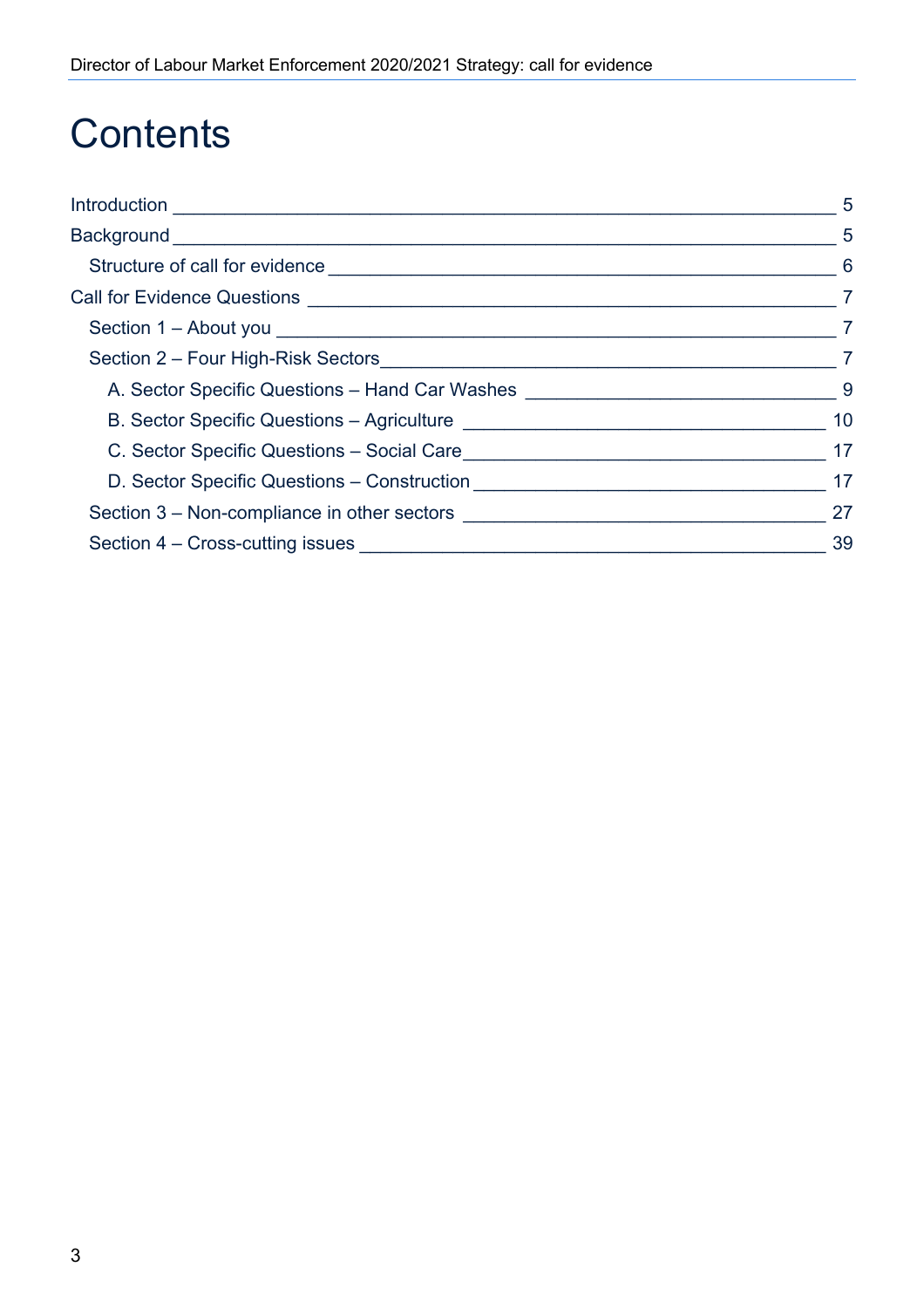## General information

## Call for Evidence details

**Issued:** 16 December 2019

**Respond by:** 24 January 2020

**Enquiries to**: LMEDirectorsoffice@beis.gov.uk

### How to respond

**Email to:** LMEDirectorsoffice@beis.gov.uk

### Confidentiality and data protection

Information you provide in response to this consultation, including personal information, may be disclosed in accordance with UK legislation (the Freedom of Information Act 2000, the Data Protection Act 2018 and the Environmental Information Regulations 2004).

If you want the information that you provide to be treated as confidential please tell us, but be aware that we cannot guarantee confidentiality in all circumstances. An automatic confidentiality disclaimer generated by your IT system will not be regarded by us as a confidentiality request.

We will process your personal data in accordance with all applicable UK and EU data protection laws. See our privacy policy.

### Quality assurance

This consultation has been carried out in accordance with the government's consultation principles.

If you have any complaints about the way this consultation has been conducted, please email: beis.bru@beis.gov.uk.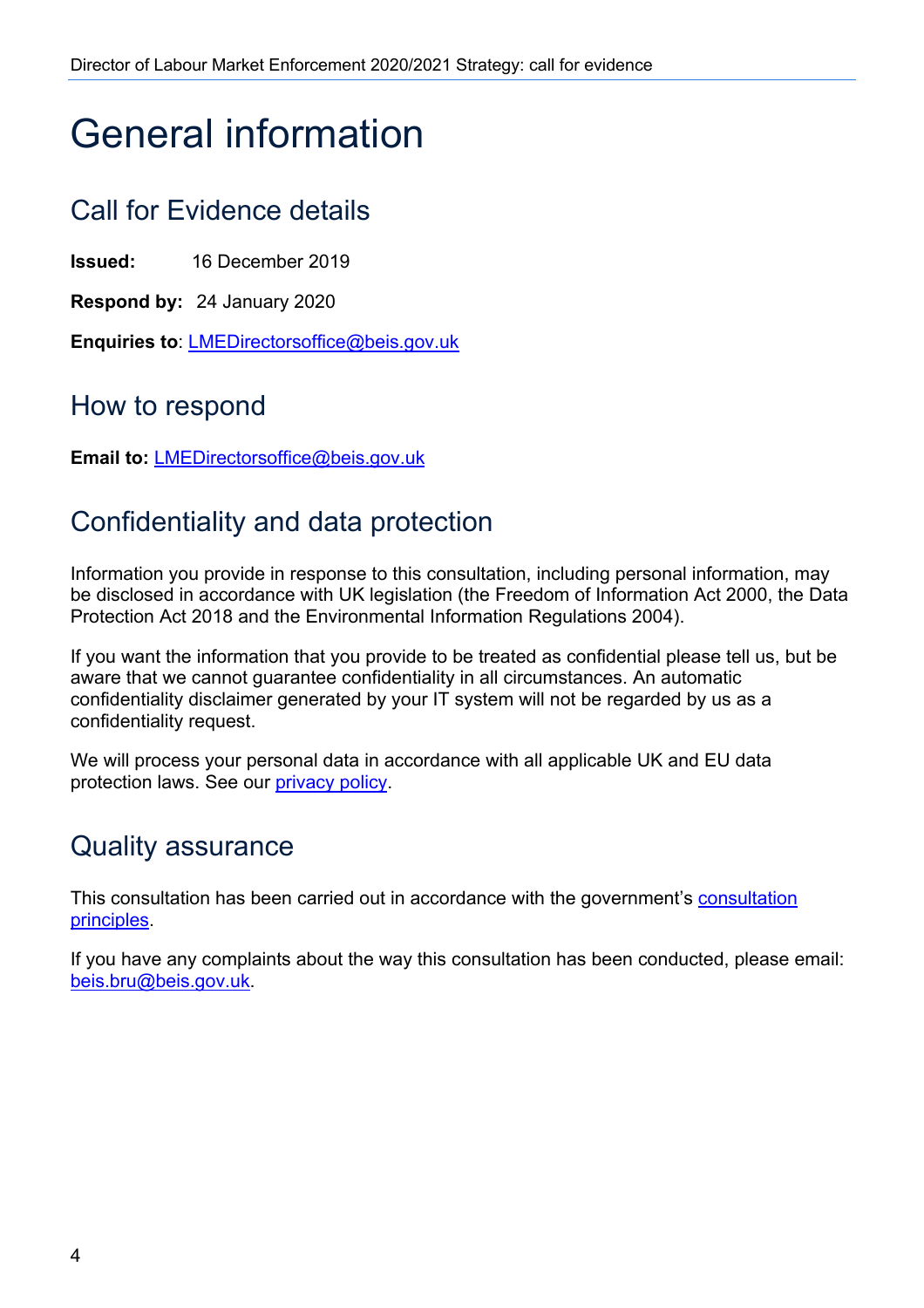## Introduction

This call for evidence sets out the issues on which Matthew Taylor, the interim Director of Labour Market Enforcement, seeks evidence to inform his Strategy for 2020/21.

The Labour Market Enforcement Strategy for 2020/21 is due to be delivered to Government at the end of March 2020. In order to meet our statutory requirements, the available window to gather your views and evidence is unfortunately narrower than in previous years and the call for evidence will have to take place over a truncated period, namely 16 December 2019 to 24 January 2020.

The Director would welcome evidence from stakeholders via:

- **written feedback** on these questions and any relevant evidence that you may wish to bring to our attention; and/ or
- **round table meetings** to hear views and evidence from stakeholders directly.

Three stakeholder events have been organised for the beginning of January (in London): one on the 6th of January and two on the 9th of January and we invite you to sign up to these by contacting the office at LMEDirectorsoffice@beis.gov.uk. If you wish to host a roundtable to discuss any of these issues this would also be welcomed, particularly out of London, and the Director or a representative from his Office would try to attend, or you could feed back as a group.

## **Background**

The role of Director of Labour Market Enforcement was created under the Immigration Act 2016 (the Act), jointly sponsored by Home Office (HO) and Department for Business, Energy and Industrial Strategy (BEIS), to bring better focus and co-ordination to the enforcement of labour market legislation. The Director has overarching responsibility for setting the strategic direction of the three labour market enforcement bodies: HMRC National Minimum Wage/National Living Wage (NMW/NLW), Gangmasters and Labour Abuse Authority (GLAA), and Employment Agency Standards (EAS).

Sir David Metcalf was the first Director of LME and retired in June 2019. Matthew Taylor was appointed interim Director in late summer 2019.

The first two Strategies from the Director can be found here: https://www.gov.uk/government/people/matthew-taylor

The Government has yet to respond to the recommendations in the 2019/20 Strategy.

One of the main requirements of the Act is for the Director to produce an annual Strategy to set the strategic direction of the enforcement bodies. This is to be submitted to Government before the end of the financial year (i.e. the 2020/21 Strategy is due by the end of March 2020).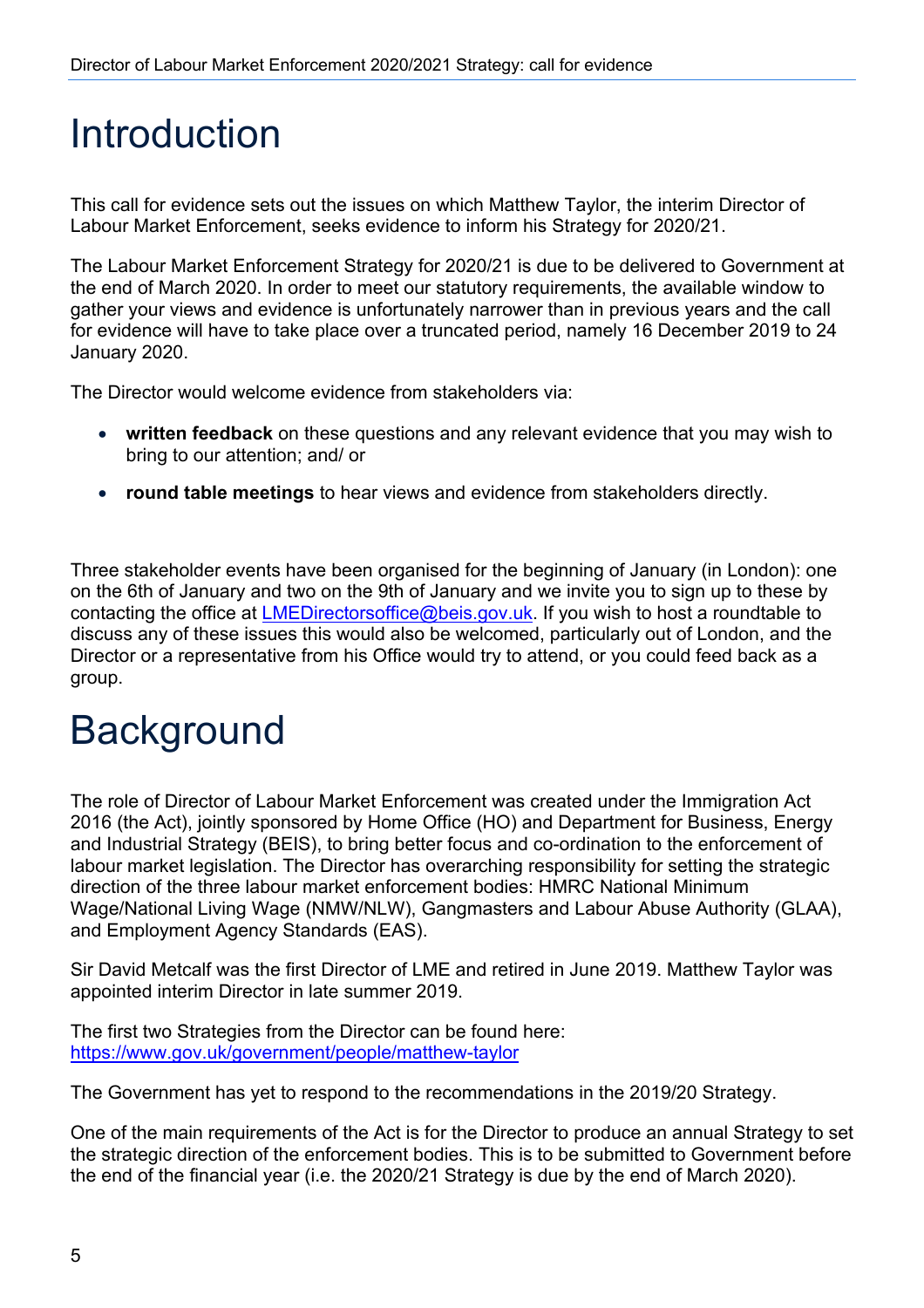The call for evidence is integral to informing the Strategy and helping the Director shape his recommendations to Government. The Director and his team are very keen to hear your views, concerns, ideas and evidence to supplement the analysis, research and inter-departmental discussions that also feed into the development of the Strategy.

This year, the appointment of a new Director, the consultation on the Single Enforcement Body (SEB) and the General Election have meant that the stakeholder engagement is happening much later in the year than for previous Strategies. Consequently, we unfortunately have a much-compressed timetable in which to seek your views. We hope to still speak to as many of you as possible and encourage you to provide your evidence.

## Structure of call for evidence

This call for evidence is structured in four sections:

Section 1: About you

Section 2: Questions on four high-risk sectors: hand car washes, agriculture, social care and construction.

Section 3: Questions on non-compliance in other sectors

Section 4: Cross cutting issues – looking for evidence and views on non-sector specific issues.

The Director is not seeking views at this stage on the Single Enforcement Body (SEB) and will not cover this in any detail in this Strategy. The Director has already provided his initial views to the Government on this issue (available here) and is now awaiting the results from the BEIS consultation to be published and for clarity of political direction before developing these ideas further. The Director may therefore wish to make further submissions to Government on the SEB in due course and would want to elicit views and evidence from stakeholders at that time.

It is not expected that you answer every section, or every question. Please skip Section 2 if you do not have evidence specific to those high-risk sectors. You are of course welcome to submit any documents (e.g. research, reports or media articles) to which you refer in your evidence.

We may wish to quote evidence received in the published Strategy to support its conclusions and recommendations and will attribute these to the individual or organisation that supplied it, unless we are explicitly asked not to do so. **Accordingly, please highlight whether any of the information you submit is of a sensitive nature or if you wish to remain anonymous.**

Please send your evidence to: LMEDirectorsoffice@beis.gov.uk by **Friday 24th January 2020** and feel free to contact the Office at the same address if you have any questions.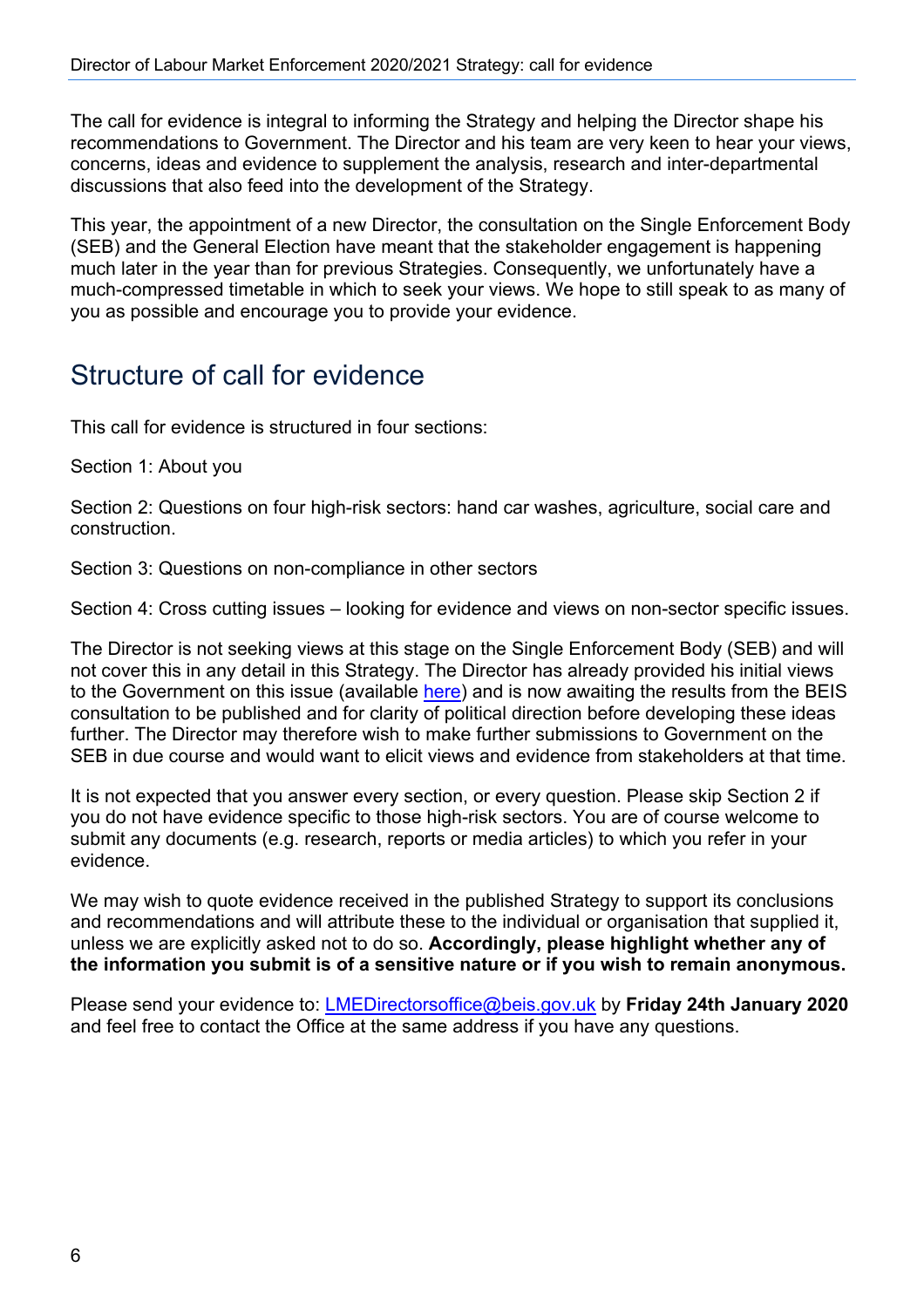## Call for Evidence Questions

## Section 1 – About you

1.1 Please briefly tell us about you / your organisation and your interest in enforcement of labour market regulations.

Focus on Labour Exploitation (FLEX) is a United Kingdom based charity that works to end human trafficking for labour exploitation, both in the UK and worldwide. To achieve this, FLEX conducts research and policy advocacy to prevent labour abuses, protect the rights of trafficked persons and promote best practice responses to human trafficking for labour exploitation.

FLEX considers the enforcement of labour market regulations to be of utmost importance to prevent exploitation. Labour conditions exist on a continuum, from decent work at one end, through forms of abuse such as underpayment of wages, to the most severe types of exploitation at the other end.<sup>i</sup>

The continuum understanding recognises not only that someone's workplace experience may be plotted in a variety of places between decent work and forced labour at either extreme, but also that an individual's work situation may change and evolve over time, for example escalating from labour abuse to severe exploitation and forced labour. As such, effective labour market enforcement is vital for (i) identifying abuses before they escalate to the most extreme forms; (ii) acting as a deterrent to employers who may seek to exploit, and; (iii) reducing risk of exploitation in high-risk sectors.

For further information, please visit our website at www.labourexploitation.org.

Contact information: Emily Kenway, Senior Policy and Communications Advisor, emilykenway@labourexploitation.org // 020 3752 5516

## Section 2 – Four High-Risk Sectors

In previous Labour Market Enforcement Strategies, assessments have been made using the available intelligence and wider evidence to identify those sectors that are at risk of labour exploitation. We focused on three of these priority sectors (warehousing, restaurants, hotels) in our 2019/20 Strategy. For this current Strategy (2020/21) we are focusing primarily on noncompliance and enforcement in the following four sectors:

- **Hand car washes**
- **Agriculture**
- **Social care**
- **Construction**

The Strategy will go into detail on each of these, looking at what is known about the scale and nature of non-compliance, what is currently being done to enforce labour rights and what options there are for improvements going forward. In this section, we therefore ask for evidence that is specific to these sectors.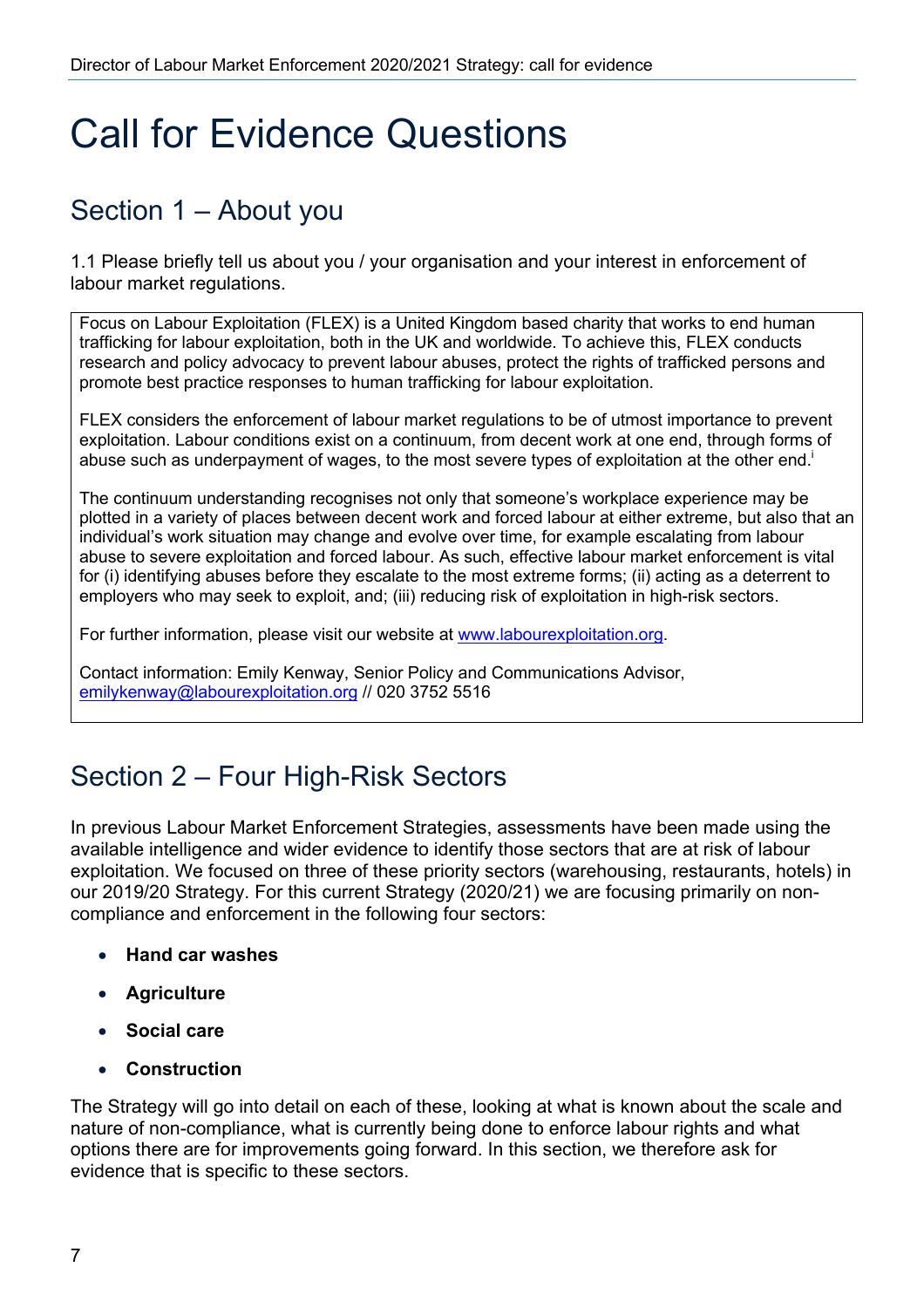We recognise that risks are seen in other sectors beyond the listed above and these continue to be monitored. If you do not have evidence specific to the four sectors listed above, please go straight to **Section 3**.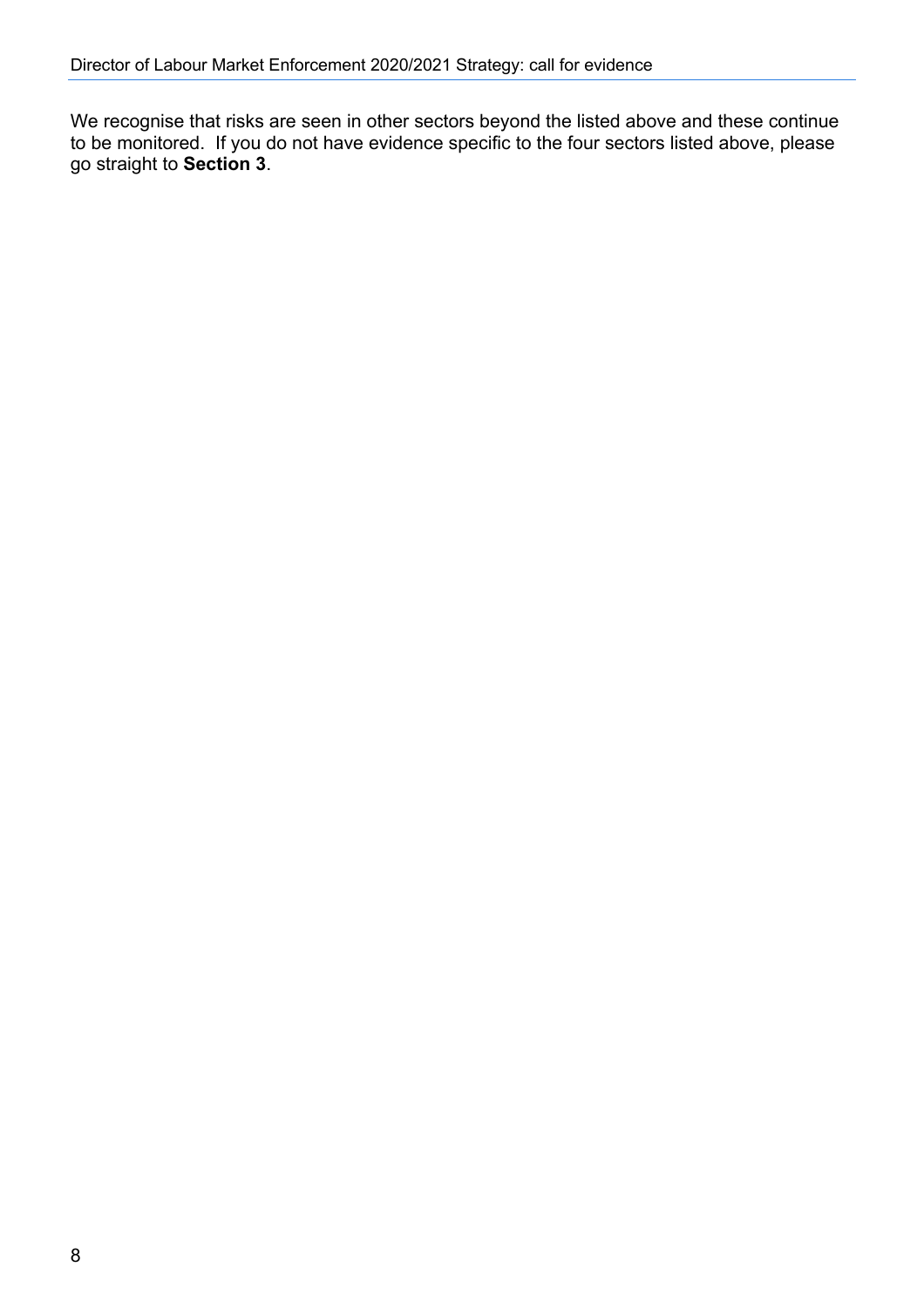#### A. Sector Specific Questions – Hand Car Washes

2.1 What are the issues of non-compliance in hand car washes? Have there been any changes in the past 12 months?

- What evidence do you have on the **nature** of the issues?
- What evidence do you have on the **scale** of the issues in this sector?

N/A

2.2 What enforcement or worker rights protection activity are you aware of in hand car washes? Has there been any change/ developments in the past 12 months?

- By the three enforcement bodies (GLAA, EAS, HMRC NMW)
- By other government bodies (e.g. Health and Safety Executive, Local Authorities)
- By non-government bodies (e.g. by sector bodies, charities, campaigning groups, etc.)

N/A

2.3 What impact do you think these interventions have had? i.e. are they effective? Why? What would make them more effective?

N/A

2.4 What **three** changes to enforcement do you think would have the most impact on workers at risk of exploitation in hand car washes?

N/A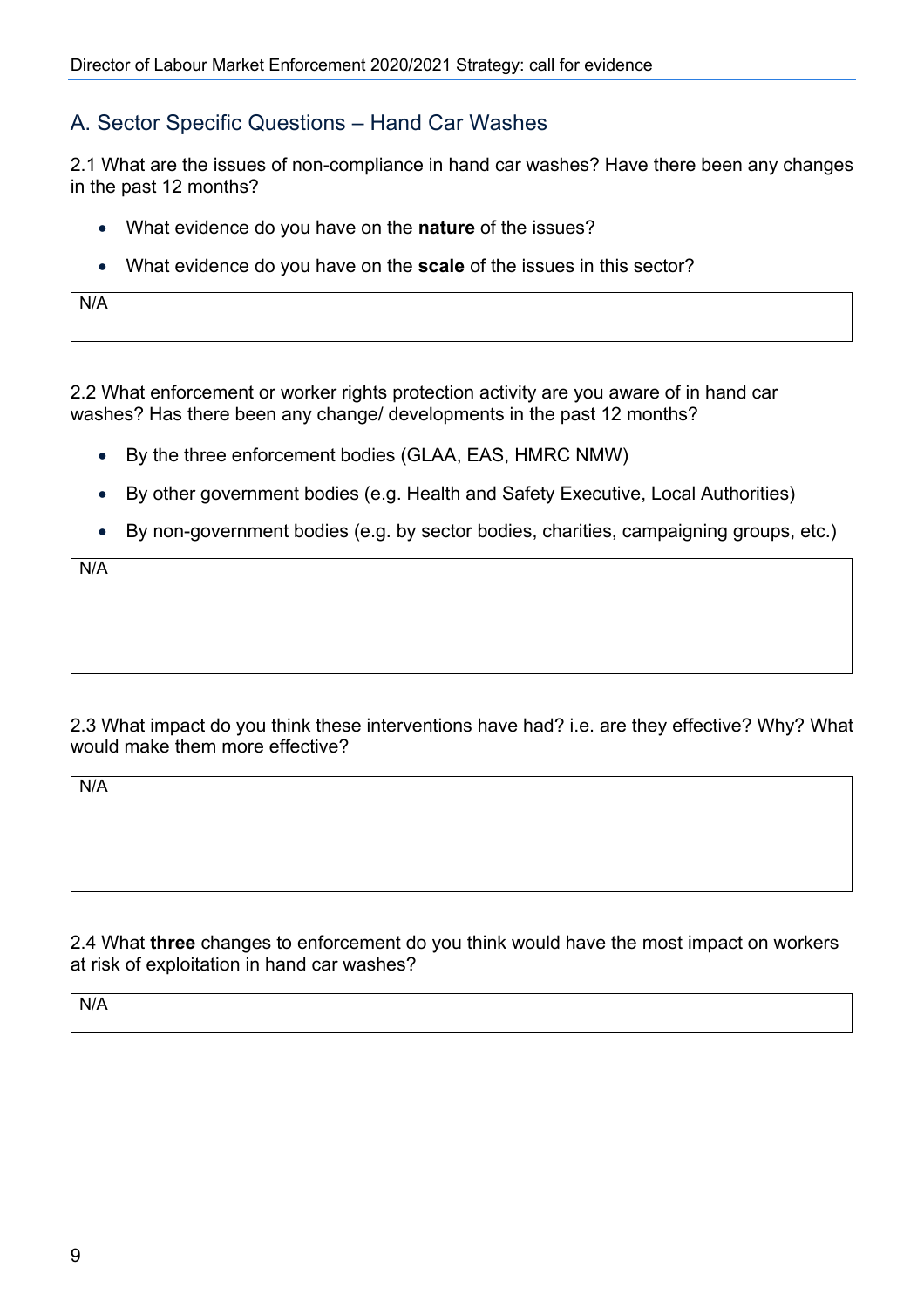#### B. Sector Specific Questions – Agriculture

2.5 What are the issues of non-compliance in agriculture? Have there been any changes in the past 12 months?

- What evidence do you have on the **nature** of these issues?
- What evidence do you have on the **scale** of these issues in this sector?

2.6 What enforcement or worker rights protection activity are you aware of in agriculture? Has there been any change/ developments in the past 12 months?

- By the three enforcement bodies (GLAA, EAS, HMRC NMW)
- By other government bodies (e.g. Health and Safety Executive, Local Authorities)
- By non-government bodies (e.g. by sector bodies, charities, campaigning groups, etc.)

The Seasonal Workers Pilot began in April 2019, bringing 2,500 workers to the UK per annum to work on six-month temporary visas in edible horticulture. Workers are not able to re-enter the UK on this visa for a period of 6 months. This Pilot will be expanded to 10,000 workers per annum in due course.<sup>"</sup> Temporary migration programmes (TMPs) of this nature are high risk for labour abuse and exploitation, including its most severe forms. Migrant workers are more susceptible to exploitation because they may lack in-country support networks, language skills and knowledge of their rights. Migrant workers on temporary work schemes have these factors compounded because they are not in the destination country long enough to improve this resilience. Risks of TMPs, based on documented cases, include:

- Debt bondage migrant workers entering into low paid programmes overseas are likely to have incurred recruitment debt, and are therefore at heightened risk of debt bondage, a form of forced labour. Workers entering the country under the Pilot are subject to a range of fees and charges. These increase the likelihood of debt bondage occurring. In past UK TMPs, high recruitment fees have been identified, such as a 2005 Home Office review of the former Sectors Based Scheme that found cases of workers paying over £10,000 to access the scheme.<sup>iii</sup>
- Deception in recruitment workers may have different terms and conditions portrayed to them than are accurate on arrival, but as their visa will only be valid within the proscribed scheme, they may face a choice between undocumented destitution, with potential criminal repercussions, and remaining in abusive circumstances.<sup>iv</sup>

N/A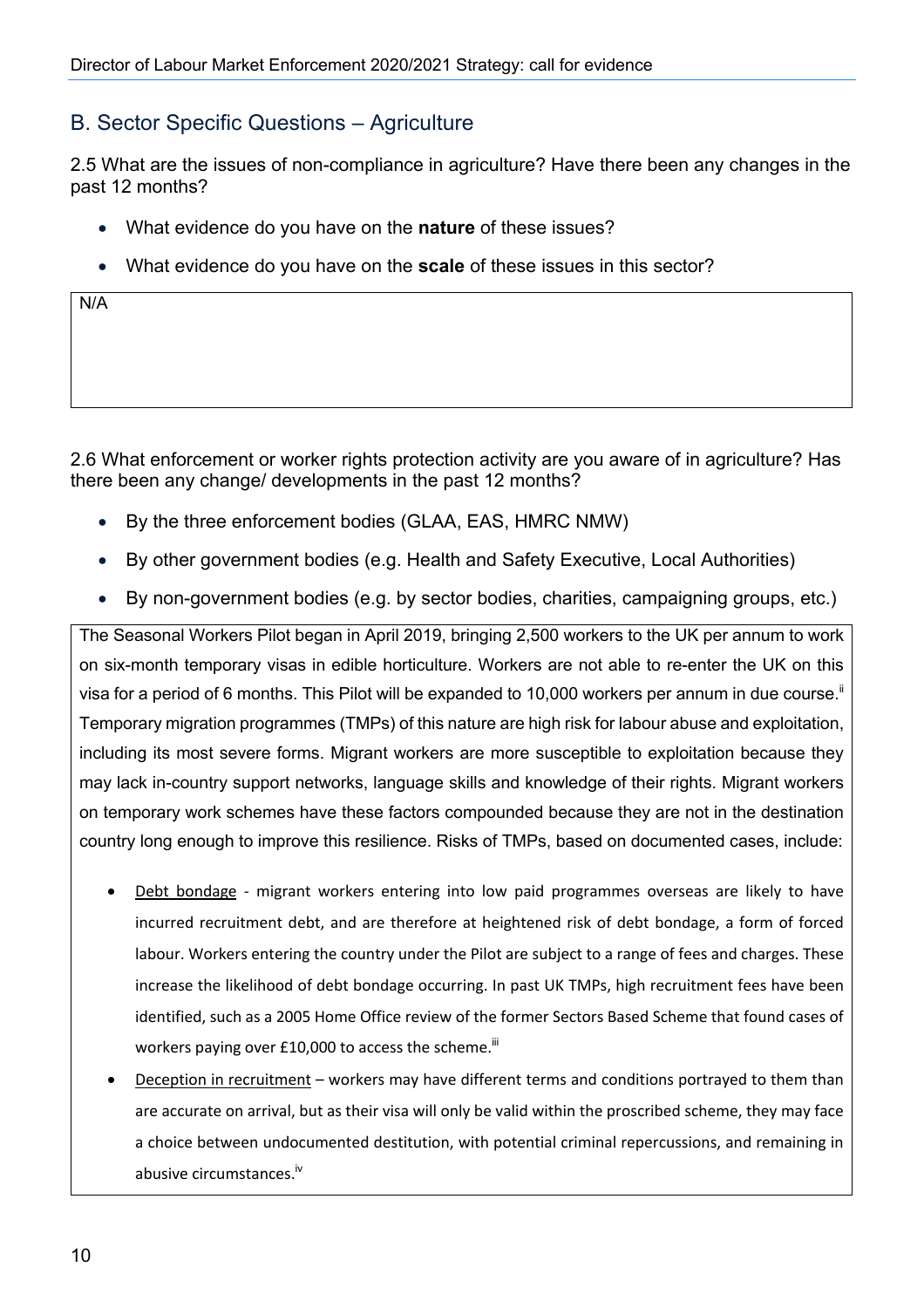- Tied visas and barriers to changing jobs or sectors this significantly increased vulnerability to exploitation as workers will be compelled to accept poor working conditions and employers may leverage the power imbalance to exploit workers.v Whilst the Pilot does not include a tie to the employing farm, workers are tied to the operating companies (Pro-Force and Concordia) and must request to move farm. Meaningful information and assurances about the process to do this and positive examples have not been published.
- No recourse to public funds migrants on the Pilot do not have access to public funds. This will bar them from accessing essential services such as homelessness assistances and welfare benefits. This leaves workers with no choice to leave exploitation as they risk destitution.<sup>vi</sup>

The short-term nature of the visa, coupled with the 'cooling off' period of six months which is equal to the visa term itself, makes workers less likely to unionise, which thus removes a key method of protection of their rights and a key actor in influencing and monitoring conditions and standards. This design is also not palatable to industry which has raised concerns regarding how it will impact costs and productivity. For example, Archie Gibson, Executive Director of Agrico UK, an agricultural distributor, explained his concerns in oral evidence to the Scottish Affairs Committee in April 2019<sup>vii</sup>:

*"The old marketing adage is that it is much cheaper to retain something than to start from scratch, so our aim is always to make the work environment as pleasant as possible for the people who are minded to come back year after year and accumulate those skills […]Those skills all have to be trained for when the people arrive, and invariably the people who get into the way of it and then return are much the best. I think their productivity is higher […] My feeling, which is borne out by conversations I have had with many people, is that we need something that is actually quite attractive. I would say an 18 month period, because if this idea of a […] cooling-off period becomes set in tablets of stone, you have to have a period that maybe attracts them to come back after a break, if a break is enforced. I just think that an 18-month period might help a youngster to come here, make some savings to allow them to pay for their education back home, and climb the greasy pole in their own life choices that they are making."*

#### **UK CASE STUDY: THE UK SEASONAL AGRICULTURAL WORKERS SCHEMEviii**

*Until 2013, the UK operated the Seasonal Agricultural Workers Scheme (SAWS) that allowed the agriculture and horticulture sectors to employ migrant workers for short-term, seasonal agricultural and food processing work. Eligibility rules, quota size, and operations changed through the years to accommodate the sector's need for labour, especially during peak seasons. Permission to work in the UK was granted for a maximum of six months. Participants could reapply after a break of three months, with many workers returning to the same farms. Workers on the scheme were entitled to receive the national minimum wage, paid holiday, agricultural sick pay, night work pay, on-call allowance, rest*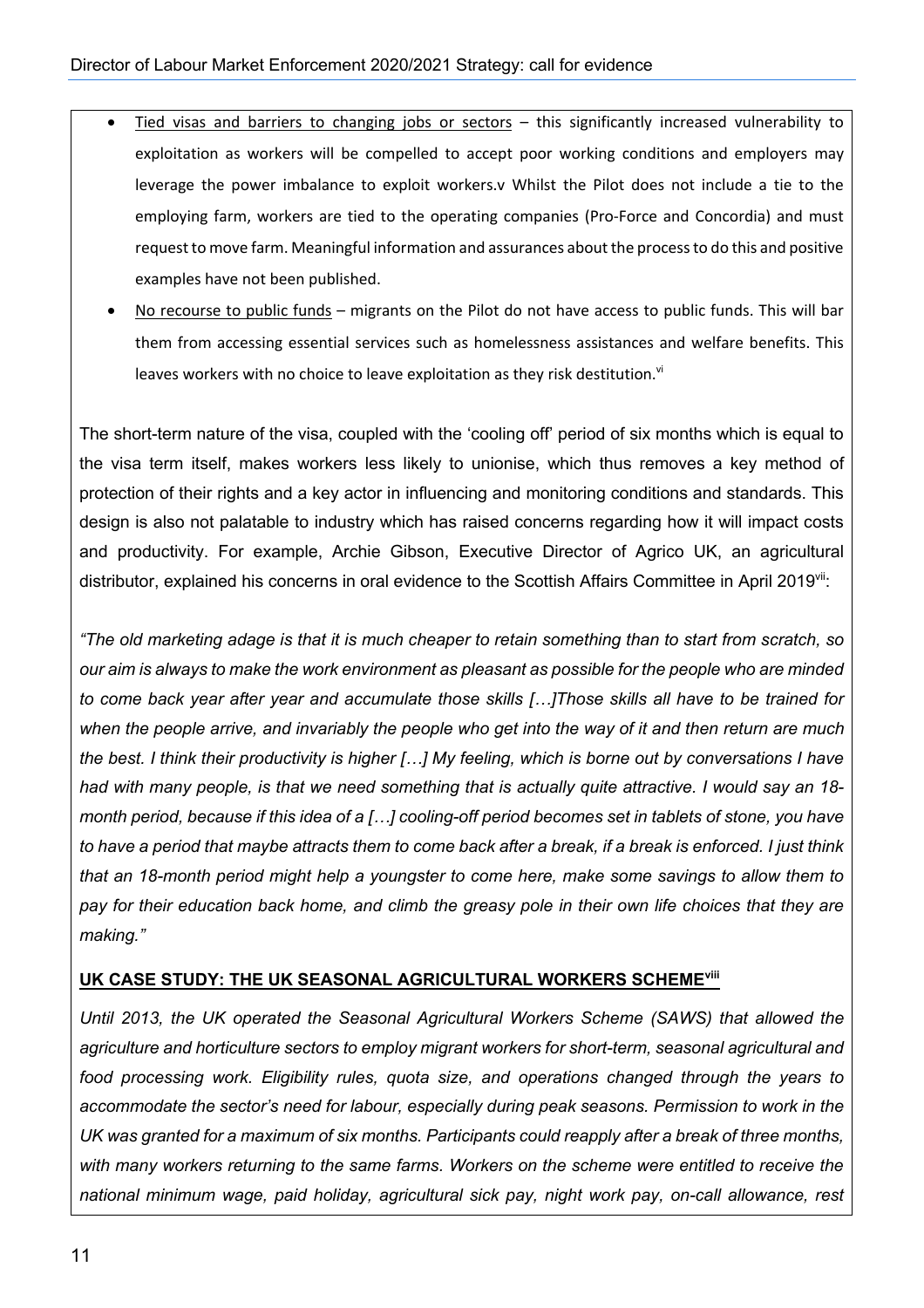*breaks, and pay even if bad weather stopped work. The SAWS was managed by a total of nine operators on behalf of the UK Border Agency, five of whom were 'sole operators' supplying labour only to their own farms, while the remaining four were 'multiple operators' supplying labour to a number of different growers.* 

*The scheme operators were not only in charge of recruiting workers and allocating them to employers, but also of monitoring their pay and working conditions. The Gangmasters Licencing Authority (GLA, now the Gangmasters and Labour Abuse Authority, GLAA) registered 'multiple operators' and had the power to conduct inspections. In addition, once a year, the UK Border Agency conducted inspections on farms and operators that were using SAWS workers.* 

*Despite these preventative measures, different investigations reported cases of misinformation about the number of working hours which would be available, underpayment of wages, long working hours, no days of for rest, and poor living conditions. One study uncovered a strawberry picker earning £6 after working for three to four hours, while another described migrants working in isolated environments and living under poor conditions without the ability to change employers. Participants on the SAWS had to work for the farmer to whom they were allocated. Though workers were technically allowed to change employer, in practice this was "almost impossible" as they could only switch to another farm site with permission from their scheme operator, five out of nine of whom were also their employer. Guidance issued to workers said they could only switch employers "for exceptional reasons"; otherwise leaving their employment would mean having to return home and wait for three months before being eligible for a new placement. From the perspective of employers, the SAWS provided a 'flexible and reliable workforce' that was "unlikely to leave for other work … or when conditions are particularly difficult". However, from the perspective of workers, the scheme made them more vulnerable to labour abuses and exploitation by effectively tying them to their employer and impeding their ability to remove themselves from unsafe situations. Aware of the power imbalance that comes with tied visas, some employers used the threat of deportation to implement decreases in pay.*

#### **INTERNATIONAL CASE STUDY: EXPLOITATION UNDER TIED VISAS ON THE UNITED STATES H-2 GUESTWORKER PROGRAMix**

*The United States H-2 Guestworker Program provides tens of thousands of temporary farmworkers and labourers to industries such as agriculture, forestry, and construction, for a maximum stay of three years.89 Guestworkers may work only for the employer who sponsored their visa and must leave the country when their visa expires. Critics have reported that this restriction has led to workers being 'systematically exploited and abused', as they are forced to choose between remaining in exploitative working conditions or returning home. According to the Southern Poverty Law Center (SPLC): The most fundamental problem with guestworker programs, both historically and currently, is that the employer — not the worker — decides whether a worker can come to the United States and whether he [sic] can stay. Because of this arrangement, the balance of power between employer and worker is*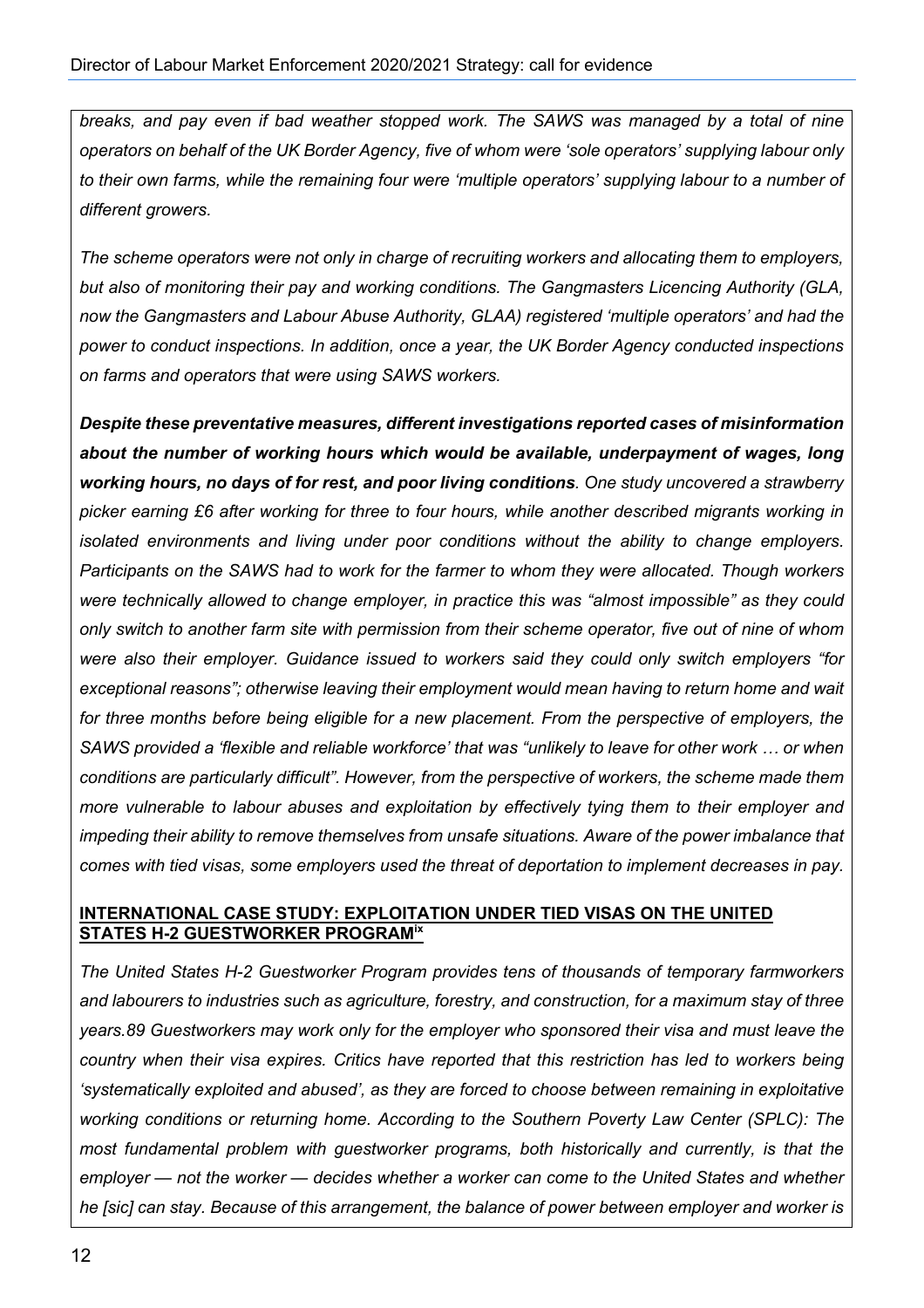*skewed so disproportionately in favour of the employer that, for all practical purposes, the worker's rights are nullified. At any moment, the employer can fire the worker, call the government and declare the worker to be "illegal." Abuses such as non-payment of wages, withholding of documents, poor living conditions and denial of medical benefits for on-the-job injuries have been reported to be widespread within this scheme, but workers are unable to challenge them due to fear of losing their job and future right to return to the US, as leaving an abusive employer means becoming undocumented. The Government Accountability Office specifically found that "the structure of the H-2A and H-2B programs may create disincentives for workers to report abuse" and pointed specifically to the fact that workers are restricted to working for their sponsoring employer. The lack of legal protections and lack of enforcement of the protections offered to workers under this scheme also contribute to the endemic abuse suffered by workers. Further, the fact that non-agricultural workers were not entitled to federally funded legal services meant that accessing legal information or taking legal action to enforce rights were simply not affordable for many workers.*

Further information regarding TMPs, including historical and contemporary evidence of how they increase risks of exploitation, further case studies from international and UK contexts and what steps need to be taken to avoid these risks can be found in FLEX's report, 'The Risks of Exploitation in Temporary Migration Programmes' (2019).<sup>x</sup>

In November 2018, the former Home Secretary Sajid Javid acknowledged that the Pilot raised the risk of workplace exploitation.<sup>xi</sup> Despite this recognition, to date the UK government has provided no substantive assurances that the Pilot will be properly evaluated against these risks. This is particularly crucial considering that the pilot was not designed in consultation with trades unions or workers' rights groups. The operating companies were required to commit to taking steps to avoid exploitation in their tenders, but the information about how they intend to do this is not currently publicly available. Likewise, both operators are required to provide data to DEFRA and the Home Office for evaluative purposes, but it has been announced that the scheme will be expanded from 2,500 workers to 10,000 workers without an evaluation being published.

There are three aspects of the scheme that contain provisions for monitoring working conditions and related issues. These are:

- The two operating companies provided information regarding monitoring of migrant workers in their responses to the government's request for information. The categories of this information are listed in Annex A, downloadable online here: https://www.gov.uk/government/publications/seasonal-workers-pilot-request-forinformation/seasonal-workers-pilot-request-for-information#defra-monitoring-and-reporting
- The government has stated that it will require specific categories of information from the two operating companies "to allow the effective monitoring and evaluation." Which are listed at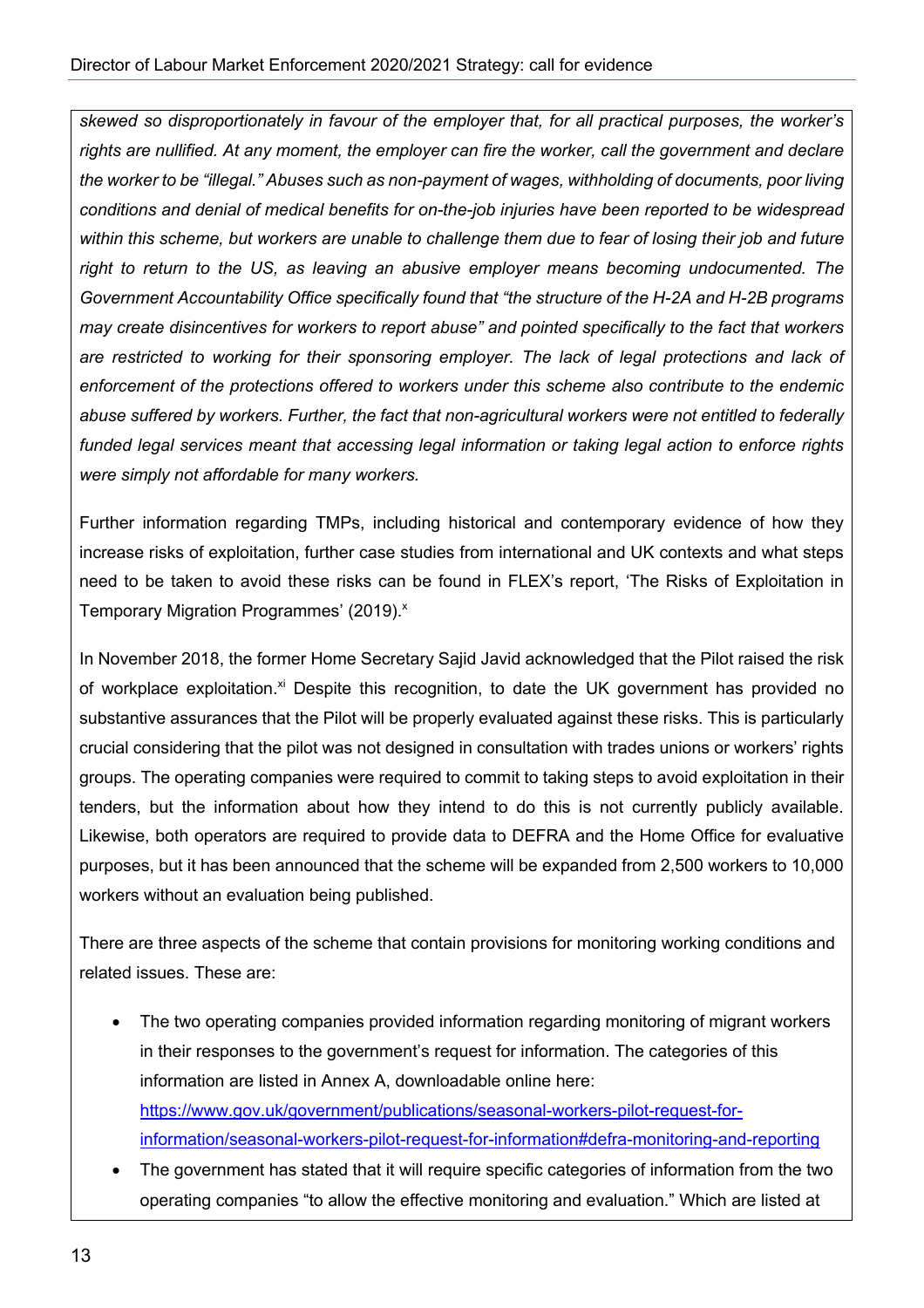point 10 here: https://www.gov.uk/government/publications/seasonal-workers-pilot-requestfor-information/seasonal-workers-pilot-request-for-information#defra-monitoring-andreporting

The operator companies must be licensed by the GLAA. GLAA Licensing Standard 3 specifies that licence holders must not subject workers to any practices that constitute indicators of forced labour.<sup>xii</sup> The operators must also had to confirm that they would work with the GLAA and Stronger Together "to review your existing safeguarding process and, if necessary, develop new processes" at the time of the requests for information.<sup>xiii</sup>

Whilst FLEX welcomes the inclusion of these elements, two core elements are missing and must be addressed prior to evaluation of the Scheme. These are:

- (i) There is no category of information being provided regarding changing of employers. The Scheme does not tie workers to the employer-farm, but workers must request permission from the operating company to change employer-farm. Tied visas are widely associated with high levels of worker abuse and exploitation.<sup>xiv</sup> Whilst the Scheme is not officially tied, if workers are unable in practice to move at their request and within a reasonable timeframe, it will be tied in practice. FLEX recommends that information is added into monitoring collections that would enable this aspect of the Scheme to be monitored.
- (ii) There is no public confirmation that the information provided by the operating companies in their request for information responses and the information that they are required to provide to DEFRA and the Home Office will be subject to independent verification and evaluation. FLEX recommends that independent evaluation of the Scheme is undertaken. This independent evaluation should verify the information provided by the operating companies in their responses and in their information supplied to government departments. It should also undertake interviews with workers on the Scheme. This independent process should be used to assess the planned expansion of the Scheme and to inform its future design and the design of other temporary sector-specific schemes if they are introduced. We recommend that the Director of Labour Market Enforcement has a role in this independent evaluation or considers undertaking a separate assessment of the scheme, its impacts on and requirements for labour market enforcement.

Aside from the need for effective and transparent evaluation of the Pilot and whether labour abuses have occurred within it, there has been a failure to ensure adequate enforcement. The GLAA is tasked with licensing the operating companies and the overseas labour providers they use to supply workers. This is an additional workload, as between 2013 and 2019 this scheme or a comparable one did not exist; despite this, additional resourcing for these purposes have not been provided. To public knowledge, the GLAA has also not undertaken any targeted enforcement on Pilot farms, despite the clear risks of such temporary migration programmes. We are additionally concerned that current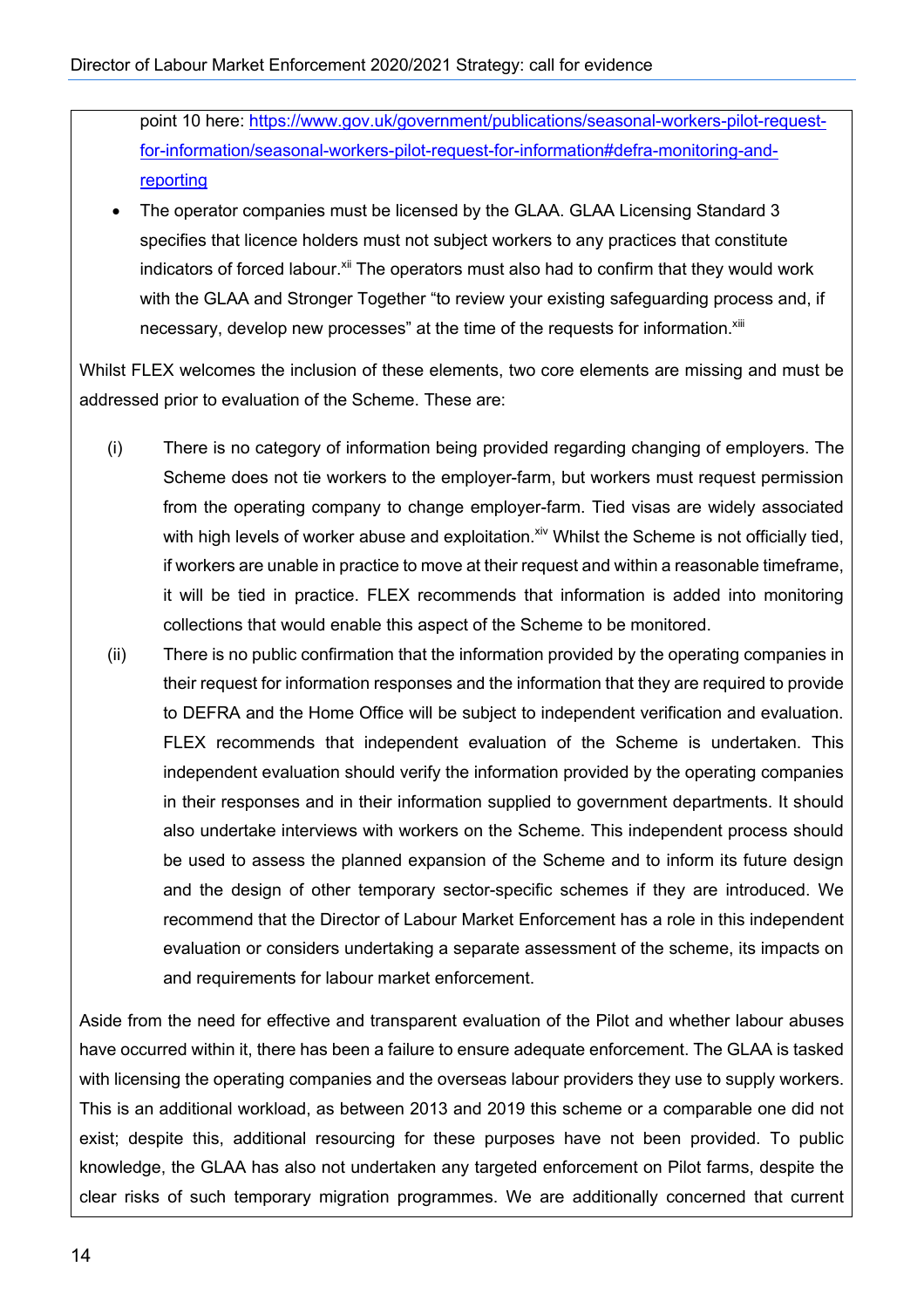mechanisms for complaint and redress, such as tribunals, may not have appropriate timeframes, locations and processes for migrant workers in the UK for such short periods.

The Association of Labour Providers is currently coordinating a stakeholder group to develop a Code of Good Conduct for the Pilot, of which FLEX is part. This Code will be particularly important upon expansion of the Pilot and also because it is highly likely that post-Brexit migration plans will include other comparable programmes with similar risks and needs. However, a voluntary code should not be viewed as a substitute for meaningful enforcement of labour law. Codes can be effective in encouraging best practice, but adhering to the law should be overseen by state inspectorates as they have the powers to investigate, remediate and penalise. Only those employers who wish to be responsible will participate in such voluntary mechanisms.

2.7 What impact do you think these interventions have had? i.e. are they effective? Why? What would make them more effective?

Resourcing for the GLAA is required to ensure it can properly enforce labour law and undertake rigorous licensing processes with regard to the Pilot. This resourcing should be based on the size of the workforce at risk, the number of relevant employers, the number of likely overseas labour providers and the complexity of establishing connections in those jurisdictions, and any other relevant aspects. When a single enforcement body is introduced, this resourcing should be maintained and a comparable approach should be taken to any temporary migration programmes in other sectors. See Section 4 for further information regarding resourcing.

2.8 What **three** changes to enforcement do you think would have the most impact on workers at risk of exploitation in agriculture?

- **1. Sufficient resourcing for the GLAA and commitment to an independent and publicly available evaluation process for the Seasonal Workers Pilot,** against ILO Forced Labour  $indicators^{xv}$
- **2. Providing workers with (i) pre-departure training, and/or (ii) information on entry to the UK under the Pilot with rights information, including information and contact details for the relevant trade union;**

**CASE STUDY: PRE-DEPARTURE TRAINING FOR MIGRANT WORKERS (extracted from 'The Risks of Temporary Migration Programmes', FLEX 2019xvi)**

*Pre-departure training that provides migrant workers with job-specific skills and knowledge and greater awareness of their rights, entitlements, and responsibilities has been internationally recognised as a*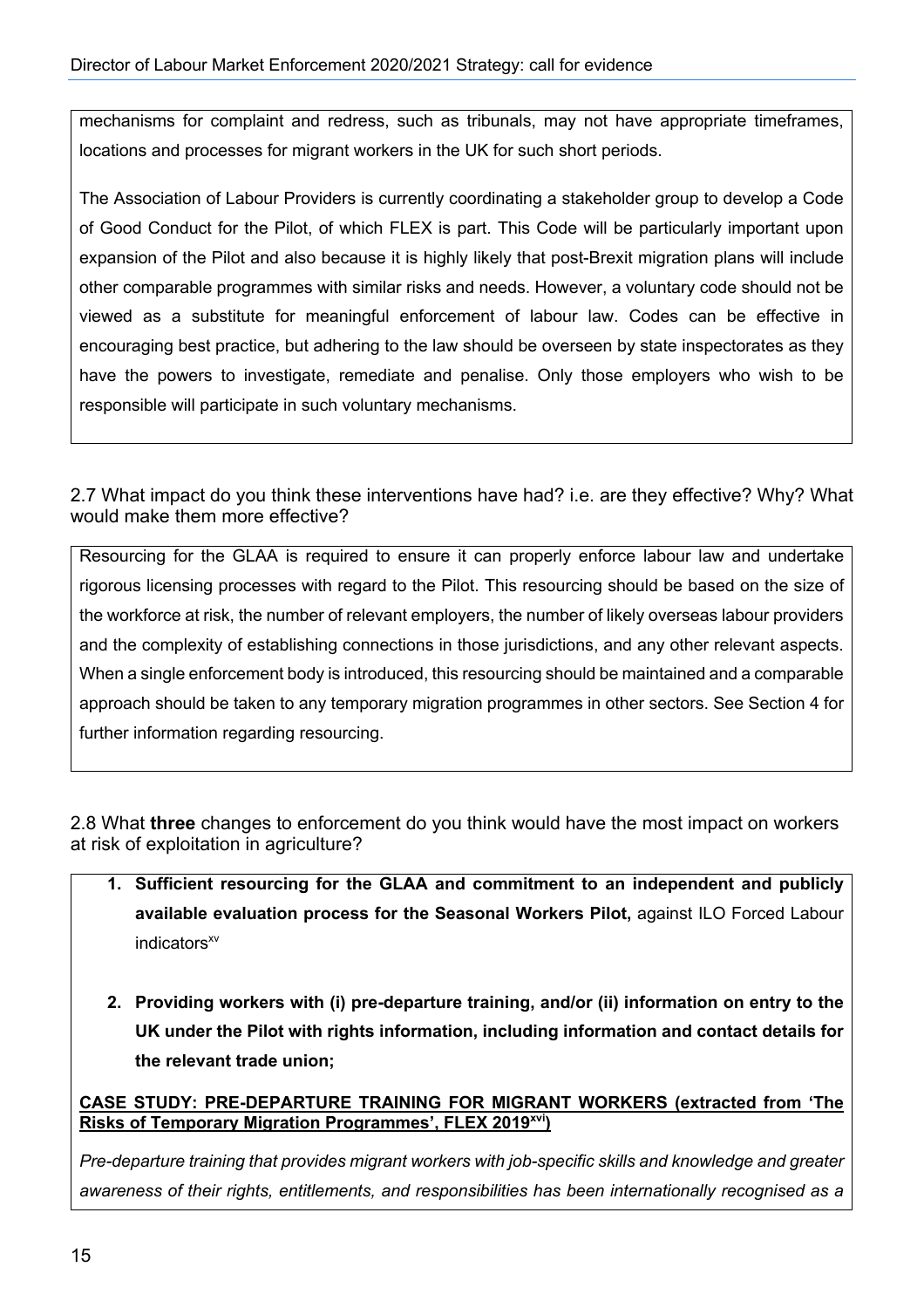*positive way to prevent migrant worker exploitation. It has been incorporated into a number of international programmes supporting the rights of migrant workers, including UK Department for International Development and ILO Work in Freedom programme which ran from 2013-18. The Work in Freedom Programme provided up to 50,000 women and girls are being provided with pre-departure training designed to help them secure legal work contracts and a decent wage. The trainings contributed to an overall aim of preventing trafficking of women and girls in South Asia and the Middle East by promoting education, fair recruitment, safe migration and decent work.* 

*Pre-departure training has the potential to equip migrant workers with the information they need to make informed decisions, stand up for their rights and seek assistance when needed. However, as an independent review of the Work in Freedom programme notes, pre-departure training will not help reduce exploitation where migrant workers do not have the power to act on their knowledge. For predeparture training to be an effective tool in preventing exploitation, it must be combined with changes in the destination country that enable migrant workers to assert and defend their labour rights.*

**3. Ensuring workers within the sector can change employers without undue burden, complexity or discouragement, and have effective complaints mechanisms that can provide remedy within appropriate timeframes based on visa lengths.**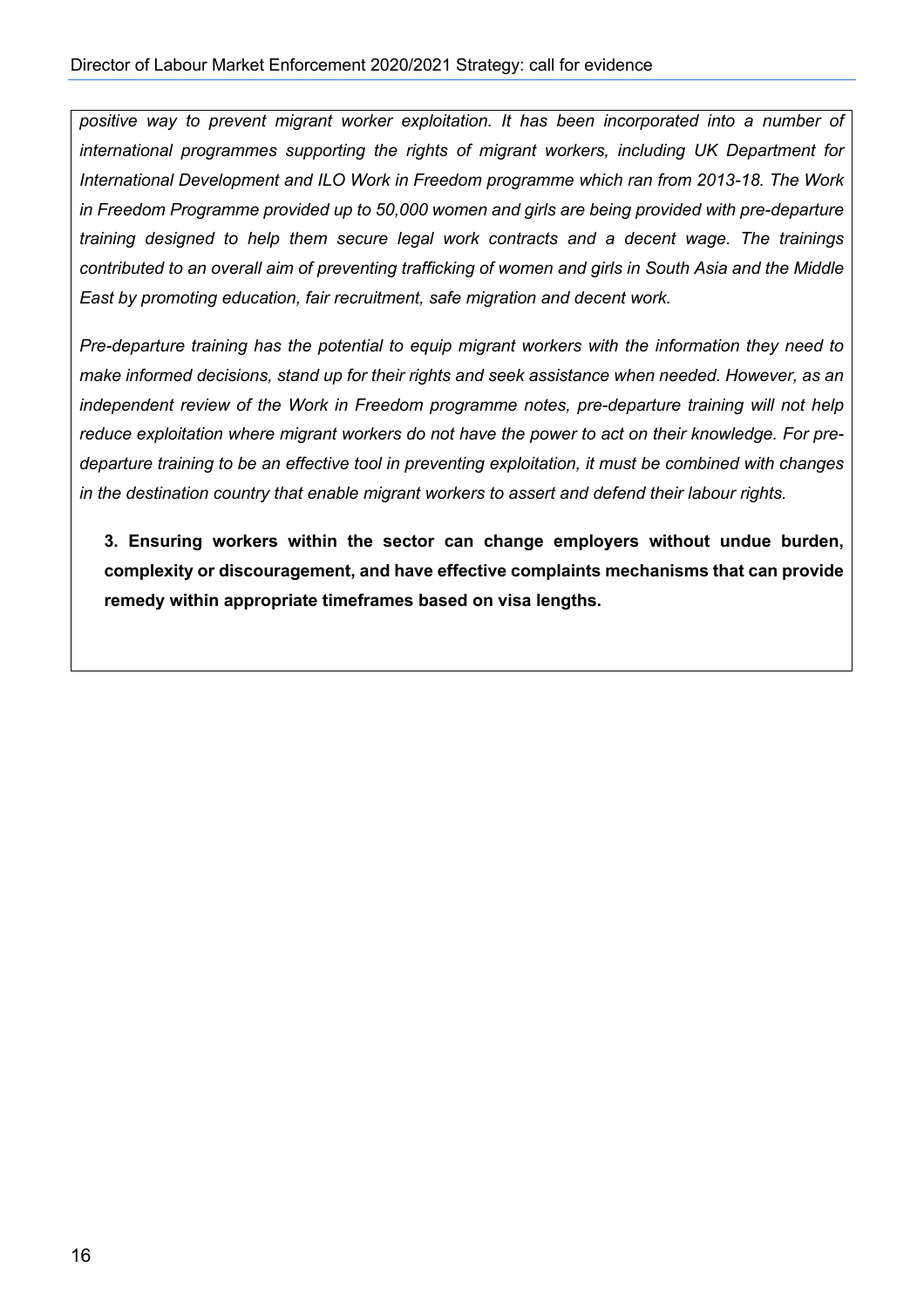#### C. Sector Specific Questions – Social Care

2.9 What are the issues of non-compliance in the social care sector? Have there been any changes in the past 12 months?

- What evidence do you have on the **nature** of the issues?
- What evidence do you have on the **scale** of the issues in this sector?

N/A

2.10 What enforcement or worker rights protection activity are you aware of in the social care sector? Has there been any change/ developments in the past 12 months?

- By the three enforcement bodies (GLAA, EAS, HMRC NMW)
- By other government bodies (e.g. Health and Safety Executive, Local Authorities)
- By non-government bodies (e.g. by sector bodies, charities, campaigning groups, etc.)

N/A

2.11 What impact do you think these interventions have had? i.e. are they effective? Why? What would make them more effective?

N/A

2.12 What **three** changes to enforcement do you think would have the most impact on workers at risk of exploitation in the social care sector?

N/A

#### D. Sector Specific Questions – Construction

2.13 What are the issues of non-compliance in the construction sector? Have there been any changes in the past 12 months?

- What evidence do you have on the **nature** of the issues?
- What evidence do you have on the **scale** of the issues in this sector?

In 2018, FLEX published research on the nature and scale of labour abuses in the London construction sector, 'Shaky Foundations: Labour Exploitation in London's Construction Sector'. XVII It detailed findings on abuse and exploitation within the sector and sectoral characteristics that exacerbate vulnerability.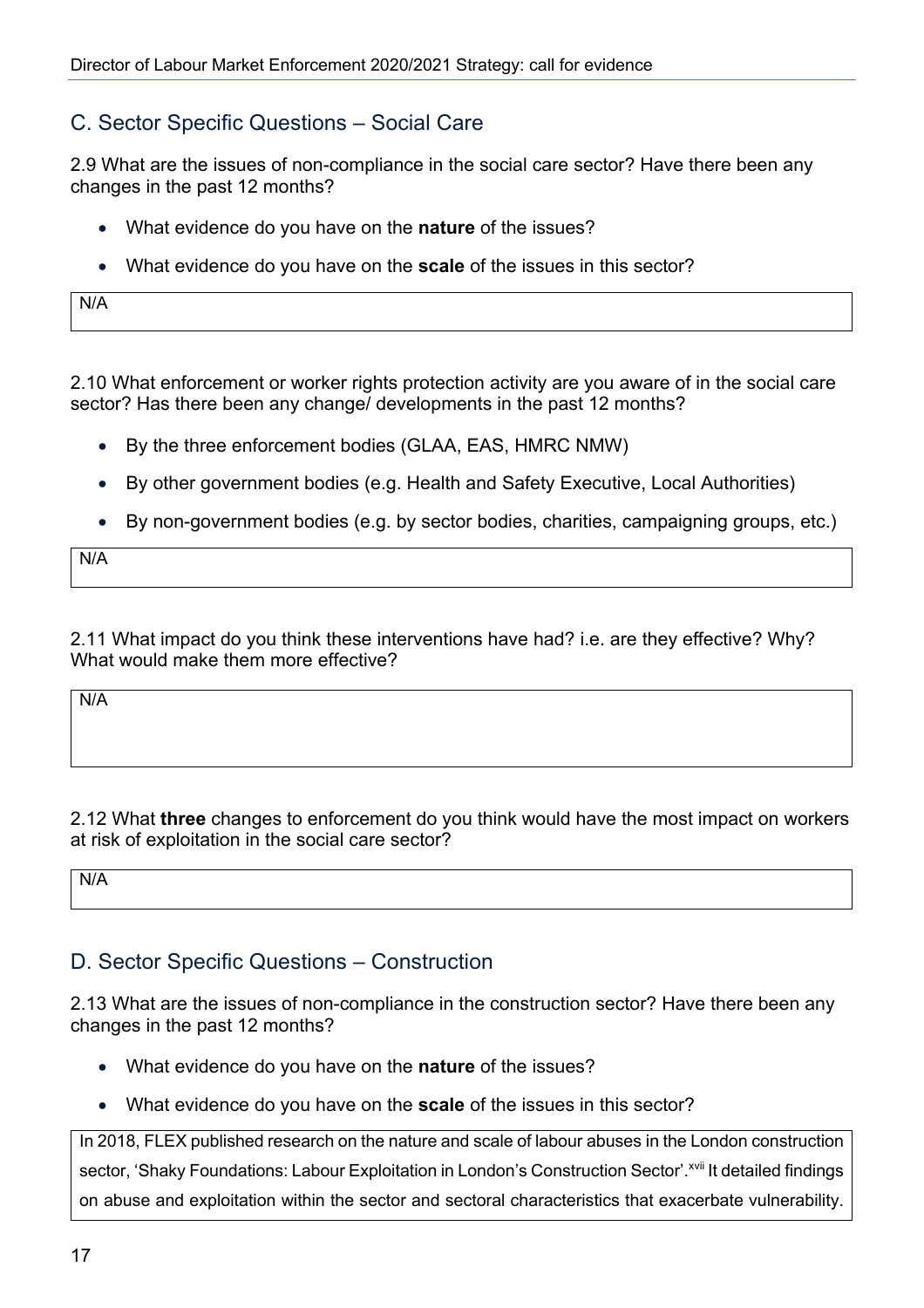All quotations from interviews in the below response section are extracted from 'Shaky Foundations: Labour Exploitation in London's Construction Sector'. XVIII

Findings included:

#### *(i) High levels of labour abuse*

The research used a mixed methodology of desk-based research, interviews and a survey. The survey received responses from 134 workers which this showed that:

- 50% had no written contract
- 53% were made to work in dangerous conditions
- 36% had not been paid
- 33% had experienced verbal/physical abuse at work
- 50% were paid below the London Living Wage and of these, 13% below the National Living Wage

#### *(ii) False self-employment*

The former union for workers in the construction sector, UCATT (now merged into Unite the Union), stated that the sector's unique tax regime - the Construction Industry Scheme (CIS) - has "institutionalised self-employment and resulted in exploitation", as in many instances employees are not really working for themselves.<sup>xix</sup> For example, one interviewee was categorised as self-employed, though he worked through an agency who chose his work, administered his pay and dealt with his taxes, leaving little to distinguish him as self-employed. The CIS allows employers to deduct and send tax to Her Majesty's Revenue and Customs (HMRC) directly from self-employed workers' wages, but they do not deduct National Insurance or make National Insurance payments, which makes selfemployed workers much cheaper to hire. In 2013, over 780,000 construction workers were designated self-employed, from which it was estimated that 200,000 workers were wrongly classified.<sup>xx</sup> Citizen's Advice Newham noted in its response to the Taylor Review of Modern Working Practices that "uncertainty over employment status and terms and conditions of employment is a cross-cutting underlying issue throughout many enquiries."xxi

The use of false self-employment to cut costs places workers at a disadvantage in terms of rights and protections as self-employed workers are not entitled to the National Minimum Wages rates nor covered by the Working Time Regulations 1998.

According to the manager of a construction company interviewed during FLEX research, "that's how things are done on construction sites 90% of the time. Either you're self-employed, or you have your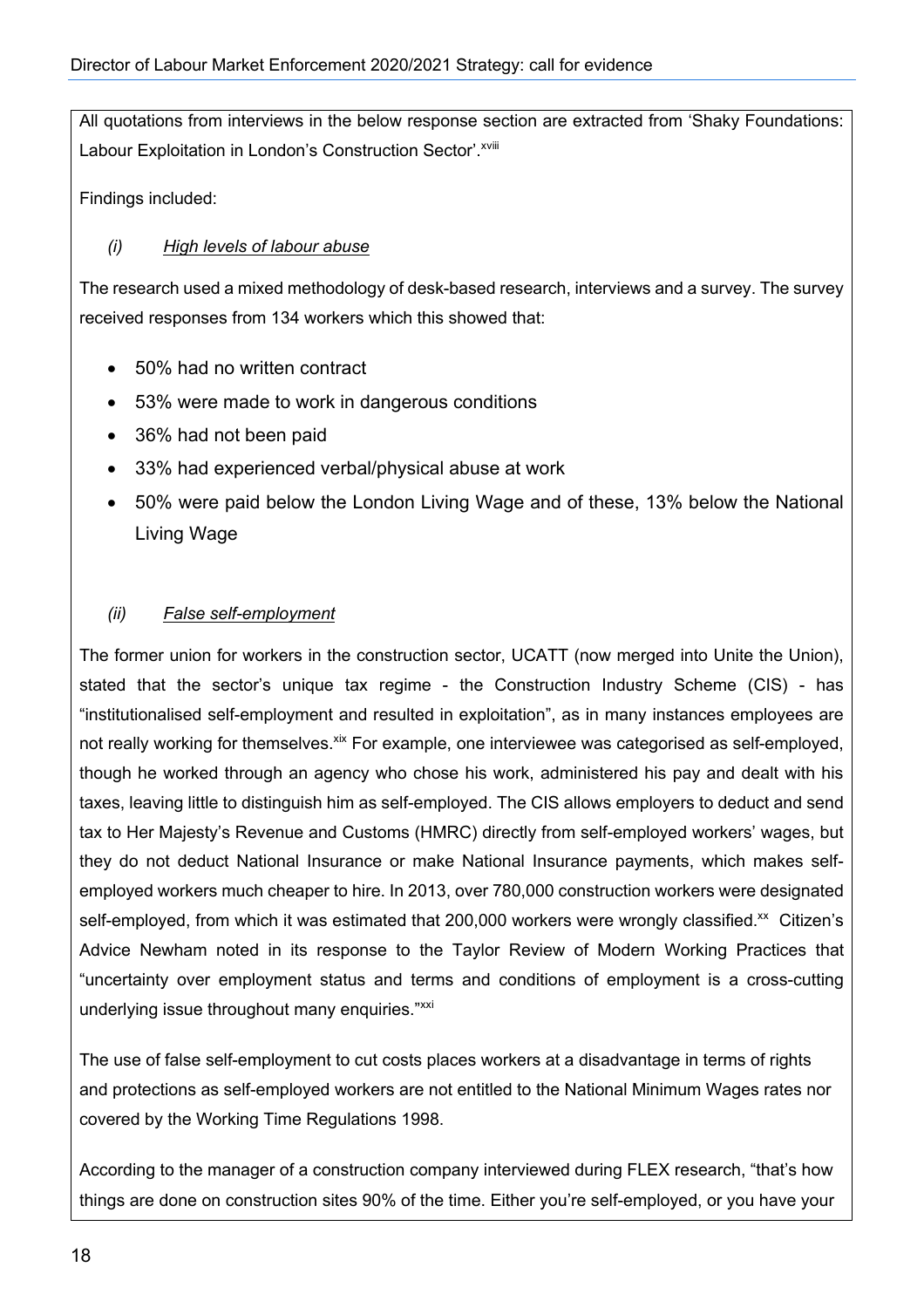own limited company." This appears to be a relatively grey area, for both employers and employees, with many unaware of their exact status or acting as self-employed with limited contractual protection, or no contract at all. This issue reflects the testimony provided by an interviewee, who said he was self-employed as a traffic marshal on a construction site, despite being employed through an agency. Though he did have a contract, he reported that this was "very short, it's just two pieces of paper." Despite speaking very limited English, the interviewee's contract was provided only in English and was not explained to him by the agency's 'agent'; he said, "you have time to read it. [But] if you don't understand English, usually [it's] the agent who comes with the contract and he's not Romanian and can't do much to help you."

#### *(iii) Umbrella companies*

Umbrella companies were introduced in 2014 following new government rules designed to crack down on false self- employment in the construction sector. They provide a payroll service and effectively act as the employer on behalf of agencies or companies, paying employees through PAYE. In 2015, it was estimated that the wages of between 300,000 and 400,000 construction workers were managed through umbrella companies.<sup>xxii</sup> Though this system was intended to prevent abuse of self-employed status by agencies, a number of concerns have been raised about the way in which umbrella companies operate in the construction sector, including the charging of administration fees and other deductions for services which leave workers significantly worse off under the scheme.<sup>XXIII</sup> A worker interviewed for the study whose payroll is processed through an umbrella company *said:* 

*"My income isn't explained properly. The payslip is quite vague, it doesn't list concrete charges and sums of money. You'll see things like 'LESS £50' or 'ADD £50'. It's like they want to be ... borderline doing things legally, but covering themselves, you know? So they can say we've been informed of everything. But not everyone speaks good English or understands what they're being told. Not everyone understands the jargon they use."* 

One worker interviewed by FLEX exemplifies the problem faced by many others with respect to umbrella company involvement in the construction sector. After agreeing a £2 per hour raise with his supervisor he found himself making only 50p more due to unclear deductions made by an umbrella company. He explained: "[the company] pays the agency (umbrella company) £16.50 per hour for my labour out of which I get £10 per hour. I was meant to get £11.50 per hour... but the agency (umbrella company) takes £1.50 off that." This is one of many examples of workers being left worse off under this scheme. FLEX's survey showed that 36% of respondents do not understand all the deductions on their payslip.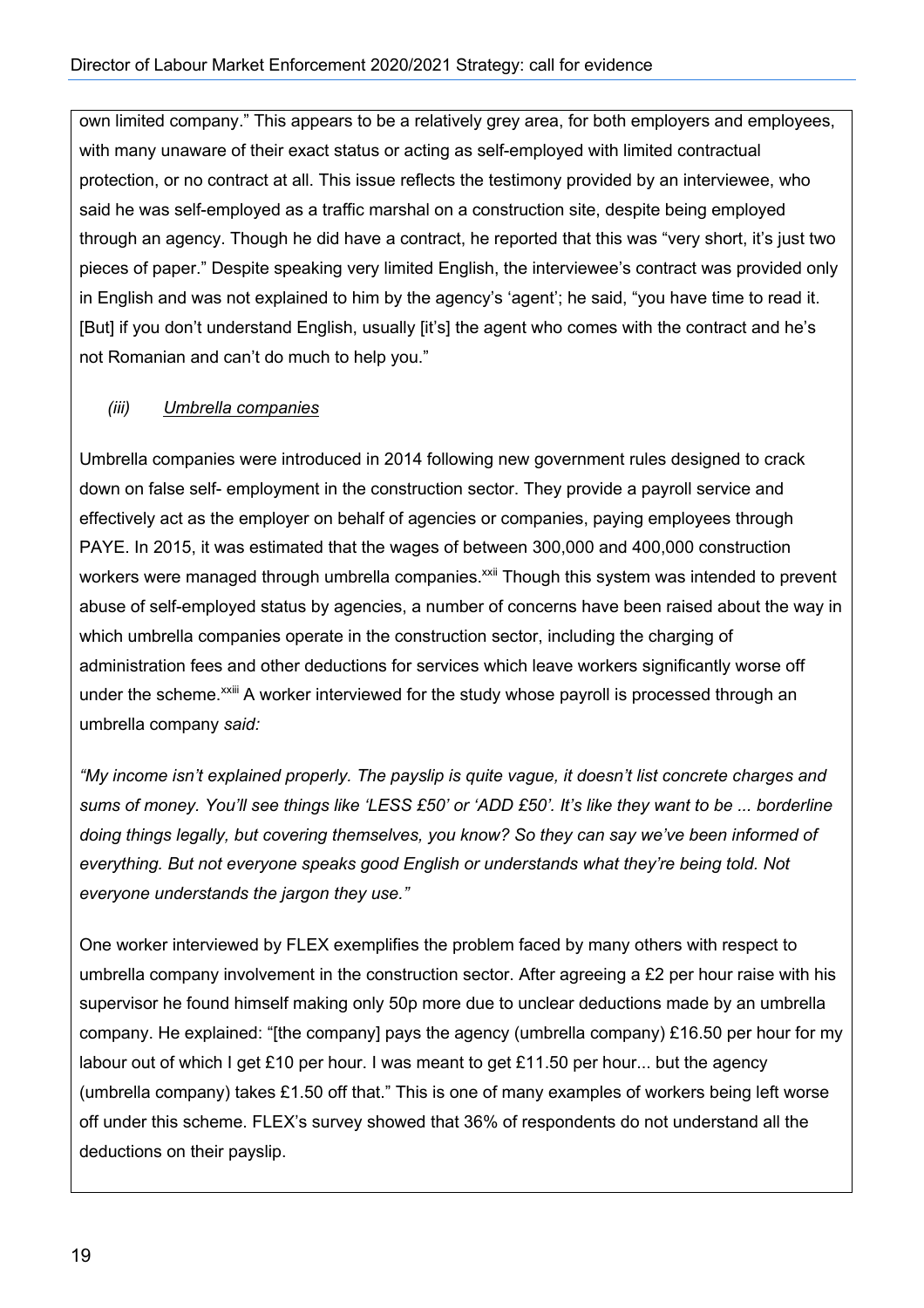One industry expert interviewed during the research described umbrella companies as a 'scourge on construction', explaining that migrant workers he had come across were being paid below living wage and far below industry agreed rates, because the living wage hourly rate was effectively being reduced by the high administration fees charged for receiving wages. One former construction worker explained that when the scheme was introduced, workers were given no choice but to accept these conditions, or lose their jobs: "All of my friends were working for different companies on sites, mostly eastern Europeans, and they were just told 'You have to move to this. If you don't move, find another job.'"

This lack of choice over whether or not to become employed under the umbrella scheme combined with some confusion over the employment status of workers under this system makes it very difficult to challenge the negative consequences for workers and ensure that rights are understood and upheld.

#### *(iv) Informal hiring and firing practices*

The preference for flexibility of workforce and the ready supply of workers in this sector is leading to informal and unpredictable hiring and firing practices. These practices make workers more vulnerable to abuse. According to one construction supervisor, who is sometimes asked by his employer to recruit workers:

*"My boss has a saying: the streets are filled with them [workers]. From the internet, word of mouth, ads. You call three people you know on a construction site and say I need 10 people, and you get 30 people in two days. That's how things go ... They're sitting in parks and on corners. You tell them: I need loaders. You take them at 5am, at 3pm you bring them back. You give them 50 or 60 pounds."* 

Such informal hiring practices also appear to lead to informal dismissal procedures, leaving workers with little or no security when demand decreases and employers look to make savings. A manager of the same construction company told FLEX:

"*We sent two men home in two weeks. We even flipped a coin to decide. You can choose freely when you have plenty of people who are not specialised in their job ... They are good at what they do, but you just have to reduce the number of employees. When you go and read them the list and say you and you are going home, then they ask what was the decision based on."*

When asked why they needed to fire people so suddenly, he explained "pressure from the boss who's saying 'You know, I'm losing 10,000 pounds this week if you keep 20 people. Fire 10 so this way I lose only 5,000 pounds.'"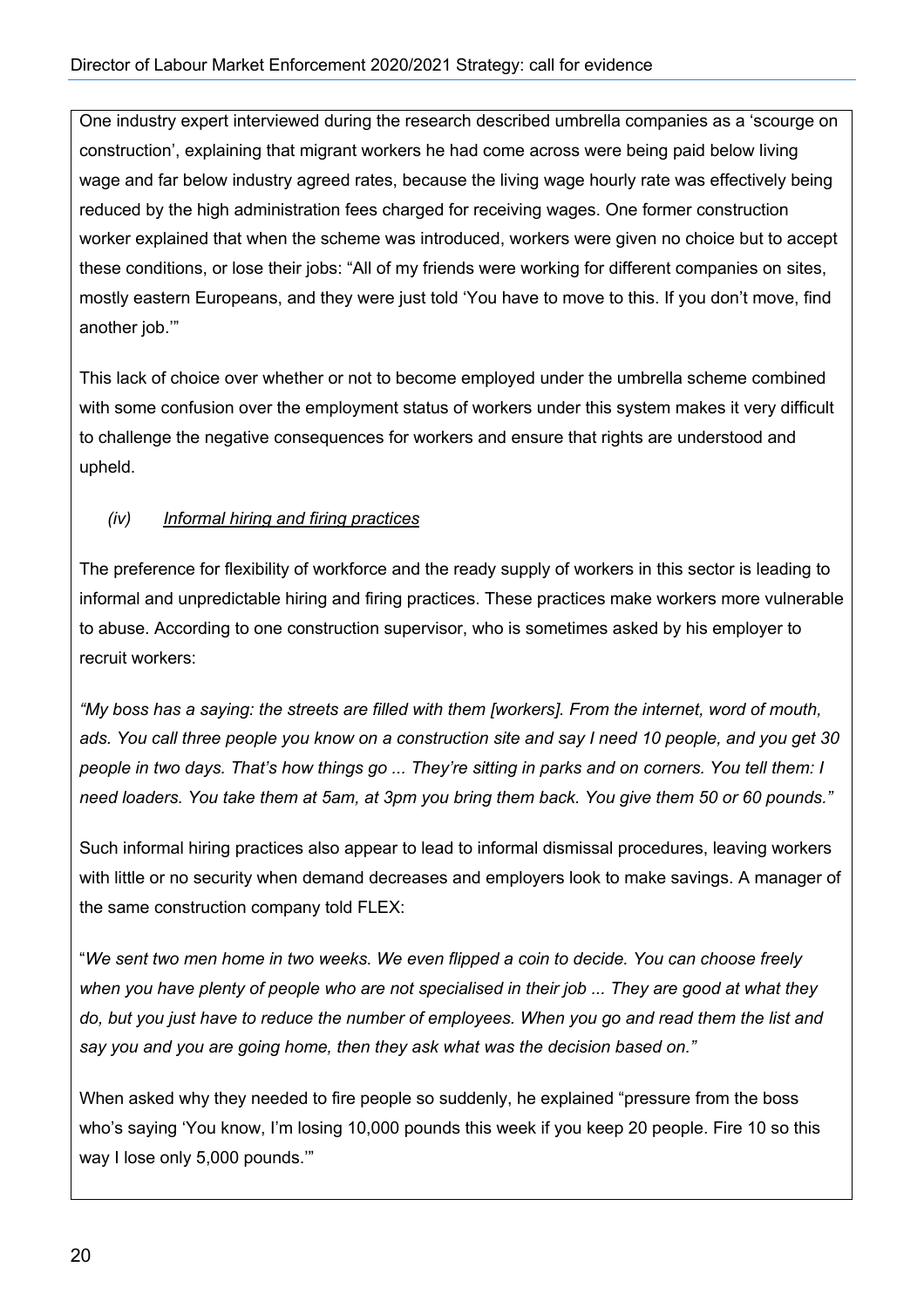Informal hiring and firing practices and a lack of accountability for dismissal without reason also contributes to the precarity of work in this sector, as workers are well aware that they could lose the work on which they rely at a moment's notice. This knowledge deters workers from challenging abuse and exploitation. According to one union representative, this precariousness is key to understanding exploitation in the sector:

*"The biggest problem within the industry and the abuse is that they're always under threat of being sacked if they're not doing the overtime, if they're not doing this, if they're not doing that ... they need to work to survive and they're also here for a reason because they want to send the money home to support their families. So they'll do anything."* 

*(v) Discrimination*

Discrimination is an issue faced by many migrant workers, which can have a negative impact on their willingness to exercise their rights and leave them at risk of exploitation. One Romanian migrant worker interviewed by FLEX stated:

*"It depends a lot on your nationality. If you're Romanian, Bulgarian, Albanian, you know, from poorer countries, they take you for a fool. You don't have the same rights as everybody else. Or you do, but they won't give them to you."* 

This quote illustrates the chilling impact that discrimination can have on an individual's perception of their rights, in the sense that one's rights are there to be given or taken away by others. Another interviewee felt consistently disadvantaged as a result of discrimination:

*"There's another huge problem: racism. If you're Romanian, actually, no, if you're anything else but English, you're down by 100 points to begin with. No matter how much you prove to them ... I'm more competent and earn less, but that incompetent guy earns more just because he's English."* 

Since the Brexit referendum in June 2016, FLEX's Labour Exploitation Advisory Group (LEAG) members have reported increased hostility, discrimination and hate crime towards the migrant communities with whom they work.<sup>xxiv</sup> Katarzyna Zagrodniczek, from the East European Resource Centre said:

*"We had a team of ten builders working on a site, and the manager gave them the wrong instructions so the ceiling was set up the wrong height. He wanted to sack those people without paying them despite the fact that it wasn't their fault. When they started asking for the money he told them where to go because they are Poles and he's not going to deal with them, he's not going to pay them."*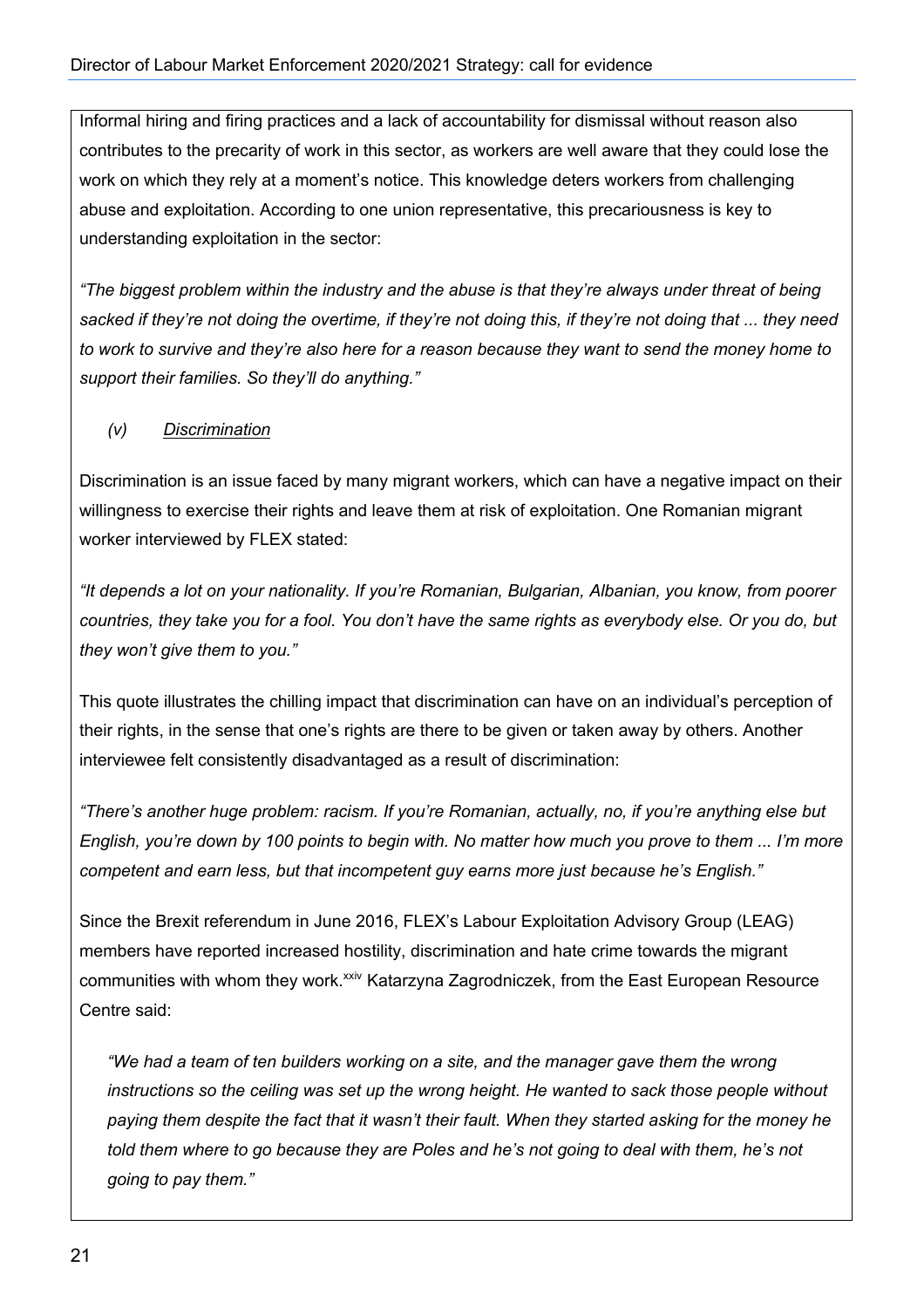FLEX's survey showed that 35% of EU nationals have experienced mistreatment at work since the Brexit referendum. From those 48% suffered discrimination at work, while 25% had been verbally abused. This kind of discrimination can contribute to a situation of unequal power between workers and increase the power differential between workers and employers, leaving the most at-risk workers feeling entitled to less, and less able to challenge unfair or abusive treatment.

2.14 What enforcement or worker rights protection activity are you aware of in the construction sector? Has there been any change/ developments in the past 12 months?

- By the three enforcement bodies (GLAA, EAS, HMRC NMW)
- By other government bodies (e.g. Health and Safety Executive, Local Authorities)
- By non-government bodies (e.g. by sector bodies, charities, campaigning groups, etc.)

FLEX is aware of two developments in the enforcement and related activities in this sector:

- (i) In our report, 'Shaky Foundations', we noted the problems caused by umbrella companies as described above and stated that "There appears to be a gap in monitoring and oversight of some umbrella companies, as those providing only payroll services are not legally defined as employment agencies or employment businesses and so do not come under the remit of the Employment Agency Standards Inspectorate (EAS)." The government's response to the Taylor Review of Modern Working Practices committed to expanding the remit of the EAS to include umbrella companies and intermediaries, subject to the views of the Director of Labour Market Enforcement.<sup>xxv</sup> FLEX notes that the government's consultation document for the future single enforcement body reiterated this commitment. FLEX welcomes this commitment.
- (ii) The GLAA launched its Construction Protocol in 2017. As at May 2019, the Protocol had over 100 signatories. An induction pack and posters have now been published to complement the scheme.<sup>xxvi</sup> FLEX is unaware of publicly available evaluation regarding the effectiveness of the Protocol and recommends such an evaluation is undertaken and published. This will help to inform other sector protocols, such as the Apparel and General Merchandise Protocol and the Supplier/Retailer Protocol<sup>xxvii</sup>, in addition to future sectors planned.

2.15 What impact do you think these interventions have had? i.e. are they effective? Why? What would make them more effective?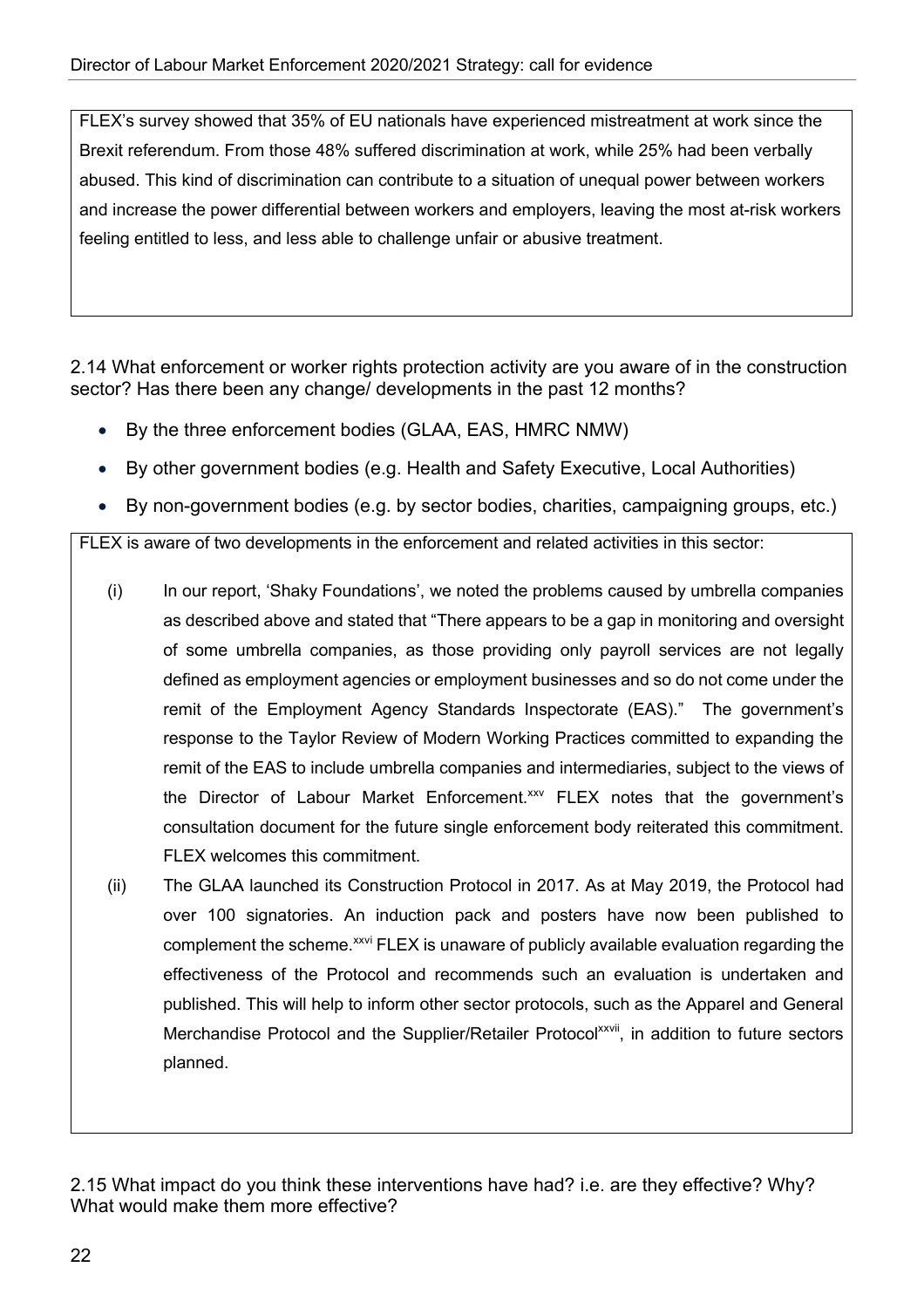N/A

2.16 What **three** changes to enforcement do you think would have the most impact on workers at risk of exploitation in the construction sector?

**1. improved resourcing of labour inspectorates and ensuring more proactive enforcement**, rather than complaints-led, would be hugely beneficial, particularly with regard to tackling false self-employment;

#### **2. licensing;**

FLEX advocates for the extension of licensing of labour provision in construction. Licensing provides a clear mechanism by which to monitor labour providers and through that, to ensure a level playing field both for workers and for businesses, as it prevents competitors undercutting them by behaving unscrupulously.

Numerous cases of severe exploitation have involved labour providers as a key pathway via which workers find themselves in abusive work situations, including forced labour, for example the three cases of modern slavery convicted in Nottinghamshire in 2017<sup>xxviii</sup> and the more recent multi-victim modern slavery case known as Operation Fort, West Midlands. As Eurofound notes, "if the facilitation of labour through labour market intermediaries is not adequately regulated, workers run the risk of being exploited by fraudulent labour market intermediaries". xxix

The licensing undertaken by the Gangmasters and Labour Abuse Authority has continuously been cited as an example of good practice, for example by the Council of Europe Group of Experts on Action against Trafficking in Human Beings (GRETA). GRETA recommended that licensing should be extended to "sectors such as hospitality (including catering companies and hotels) and construction", with resources increased to meet such new functions.<sup>xxx</sup> Such an expansion would also support the UK to meet its obligations under the ILO Protocol to the Forced Labour Convention of 2014 which the UK has ratified and which states that:

*measures for the prevention of forced or compulsory labour shall include.... (c) undertaking efforts to ensure that: (i) the coverage and enforcement of legislation relevant to the prevention of forced or compulsory labour, including labour law as appropriate, apply to all workers and all sectors of the economy; and (ii) labour inspection services and other services responsible for the implementation of this legislation are strengthened.*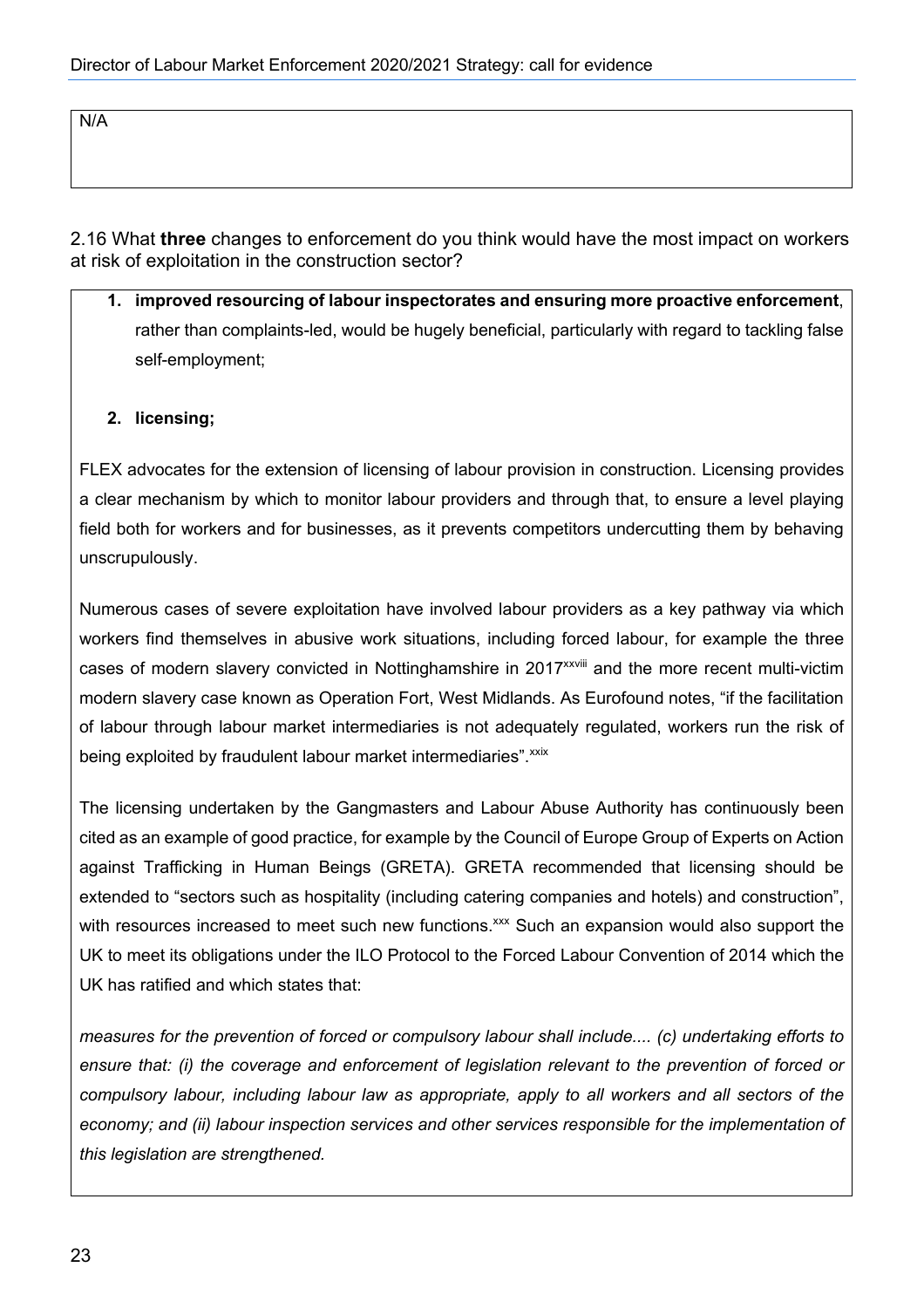Licensing should be expanded to other sectors and it should be done on a gradual, informed and adequately resourced basis.

**3. FLEX considers that deeper structural changes are also needed in the construction sector to reduce abuses**. These include considering:

#### *a) joint liability law*

FLEX acknowledges the former Director of Labour Market Enforcement's consideration of joint liability approaches and subsequent support for 'joint responsibility'. We recommend the introduction into UK law of joint and several liability for the payment of wages and other worker entitlements in the construction sector (not exclusively). Our evidence as cited under question one for this sector demonstrates the high levels of abuse and the necessity of ensuring legal responsibility for workers' conditions is taken.

We consider that full joint and several liability would be markedly more effective than joint responsibility in not only encouraging but *obliging* the top of supply chains to take active roles in tackling breaches throughout the chain. This addresses the dilution and obfuscation of responsibility that has occurred due to the trend toward subcontracting. Joint liability regimes are currently in place, in a variety of forms, throughout Europe, including in Austria, Belgium, Finland, France, Germany, Italy, the Netherlands and Spain, and additionally outside Europe, for example in the United States, the Philippines and Argentina.<sup>xxxi</sup>

For example, in Germany, there is broad and extensive chain liability for unpaid wages, in which the client, principal contractor, and subcontractors are all joint and severally liable. The German Minimum Wage Act provides that the client or principal contractor may be liable to pay the employees of subcontractors who have not received the statutory minimum wage, even if the client or contractor had no knowledge of this failure. In such a case, the employee may bring a claim directly against the client or principal contractor. The regulatory framework also includes due diligence requirements, under which the principal contractor should ask for written confirmation from the subcontractor that it and any other subcontractors in the chain will respect the requirements of the applicable collective labour agreement.<sup>xxxii</sup>

#### *b) limiting supply chain tiers*

FLEX acknowledges that the nature of construction can mean that a flexible workforce is needed due to differing capacity requirements at different stages of a project, and that this is may be one of the reasons behind subcontracting in construction. However, the requirement for flexibility needs to be weighed against the risks brought to workers and whether these practices serve to undermine the aim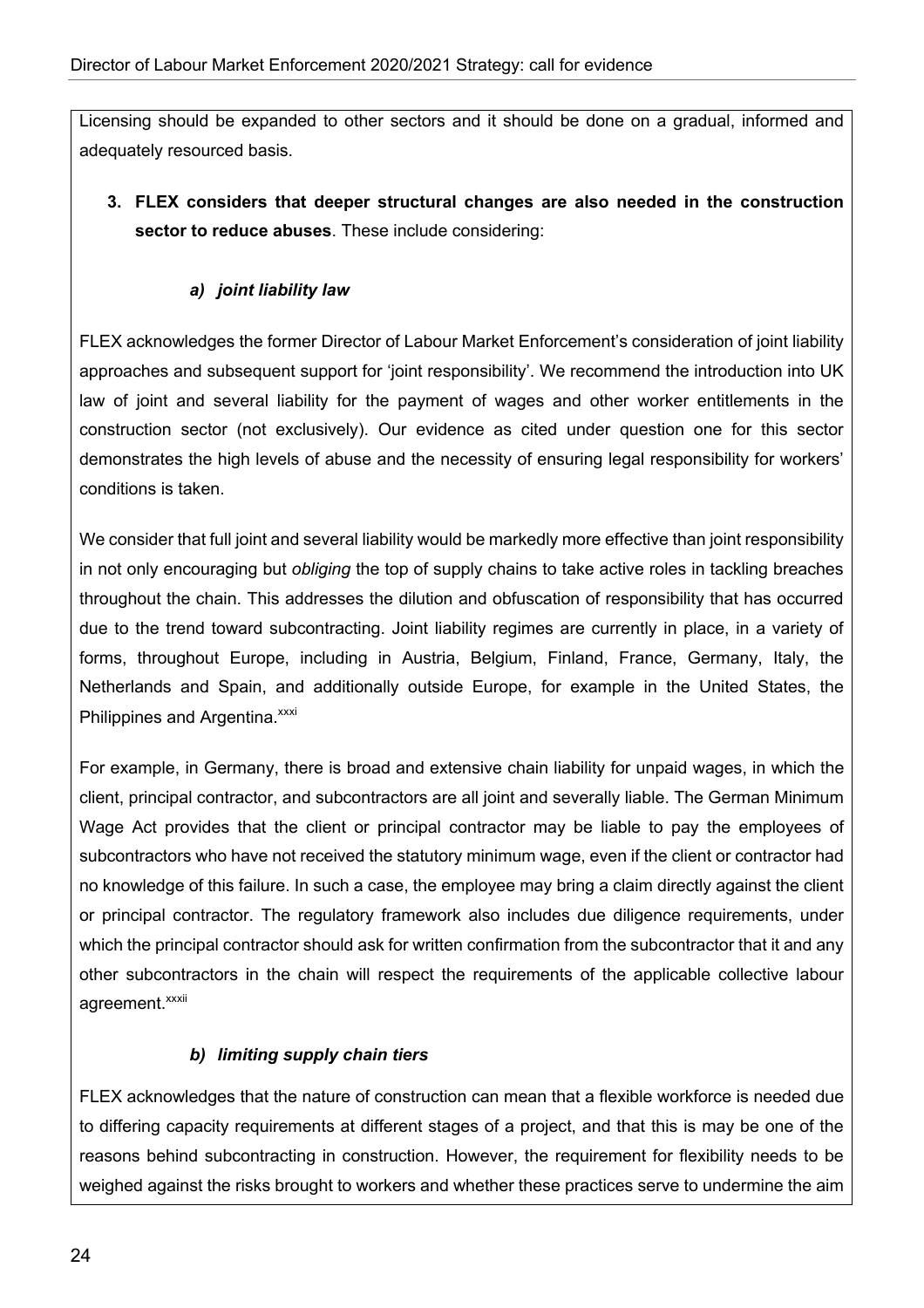to prevent and address harm to them. Evidence shows the risks posed to workers by unregulated subcontracting can be mitigated by limiting tiers.

#### **CASE STUDY: SPAIN LIMITS SUBCONTRACTING IN CONSTRUCTION SECTORxxxiii**

*The Spanish Law (32/2006) on Subcontracting in the Construction Industry limits the number of subcontractors in a supply chain to three, not including the head contractor. This means that the head contractor (A) may subcontract a part of a project to subcontractor (B), who again may subcontract to (C), who could again subcontract to (D). At this stage, however, the supply chain ends as (D) may not subcontract work. While work may be subcontracted to self-employed workers, selfemployed workers may not subcontract.*

*Some exceptions to the law exist and further layers may be permitted in the case of complex construction issues arising, requiring specific expertise. Importantly, Law 32/2006 bans the use of subcontractors whose main task is the provision of labour. Employment agencies therefore may not be used in the construction sector.* 

*The law was introduced as a response to rising concerns about health and safety and grew out of a recognition that small actors without the infrastructure needed to ensure workers' health and safety were operating in the industry. The law has introduced compulsory health and safety training and company registration has been made dependent on completed training. Trade unions and employers' organisations were actively involved in the development of the law and this has been recognised as crucial to its success.*

*The failure to comply with the provisions set out in the law gives rise to joint liability on the part of the subcontractor that has failed to comply, as well as the relevant contractor'. Article 7(2) of the Law on Subcontracting in the Construction Industry requires that the head contractors for construction works monitor compliance with the law by its subcontractors or self-employed workers, and that relevant information on compliance is provided by the subcontractor to the head contractor. If subcontracted workers have not been paid, they may take legal action jointly against their own employer and against the relevant contractor.*

*A representative of a Spanish construction union describes the law as a crucial step in the fight against the deregulation of the construction sector and highlights the increased clarity with regard to companies' responsibilities as key. However, he highlights implementation as a concern as this depends on a well-resourced labour inspectorate.*

We suggest that these lengthy chains are not purely in place for reasons necessitated by the nature of the projects, but also as a strategy to reduce responsibility for workers and working conditions. Professor Genevieve Le Baron of the Sheffield Political Economy Research Institute has noted that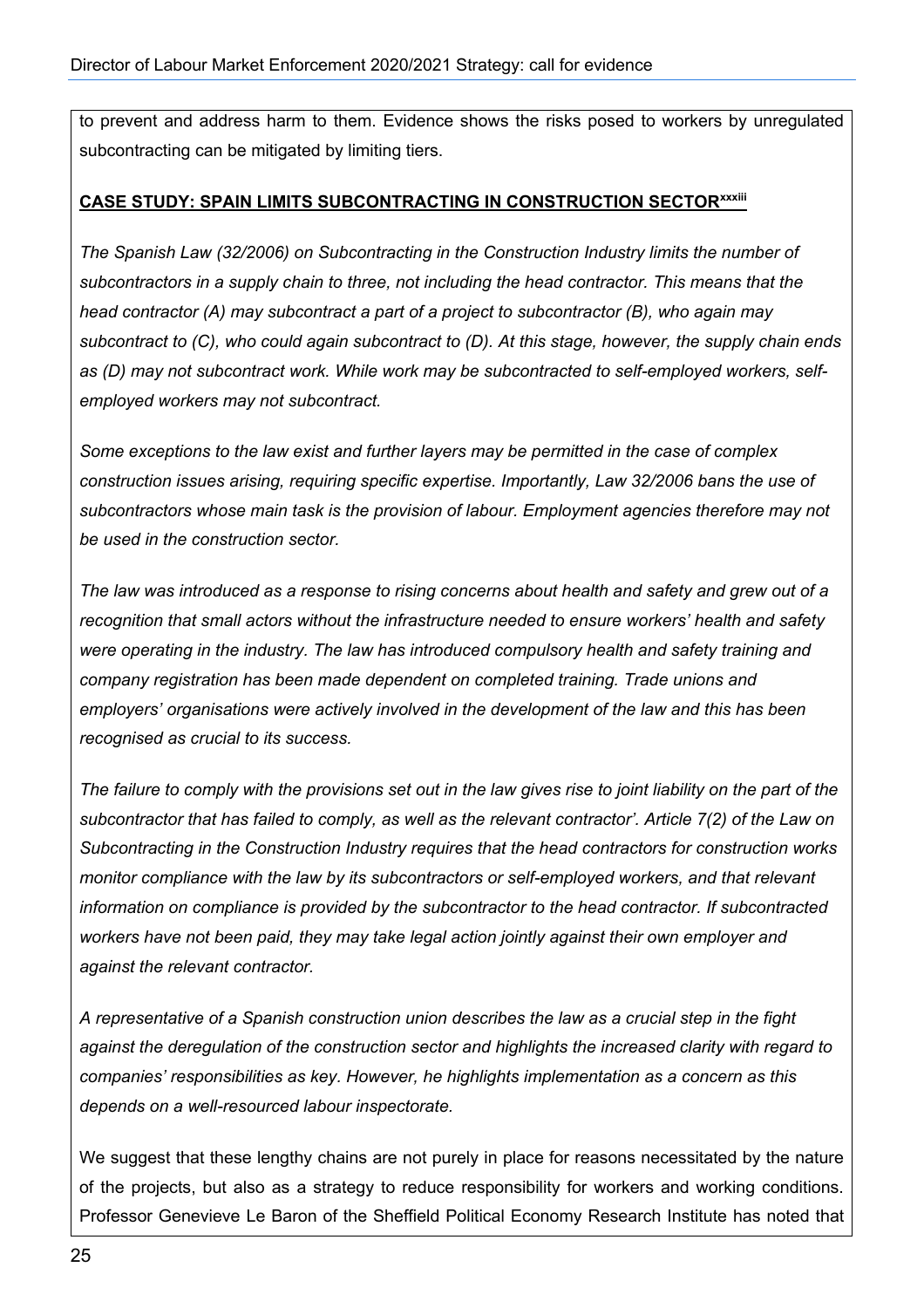we must interrogate the underlying rationale for the practice of subcontracting. Rather than "an automatic or spontaneous process", this increasing complexity and length of supply chains is a "business strategy" designed to avoid responsibilities and risks. XXXIV She continues, "The key point is that in spite of its depiction as a relatively technical or neutral business practice designed to maximise efficiency and flexibility for firms, subcontracting is in fact also a business strategy to push unethical practices further down the supply chain.". Without tackling the responsibility vacuum this creates, we cannot tackle abuse and exploitation. With regard to construction, limiting supply chain tiers to a reasonable number would provide workers with clarity on whom is setting their employment conditions, where to seek support internally if needed and would help to reduce bogus self-employment by ensuring liability for larger companies if it was identified if combined with joint liability laws.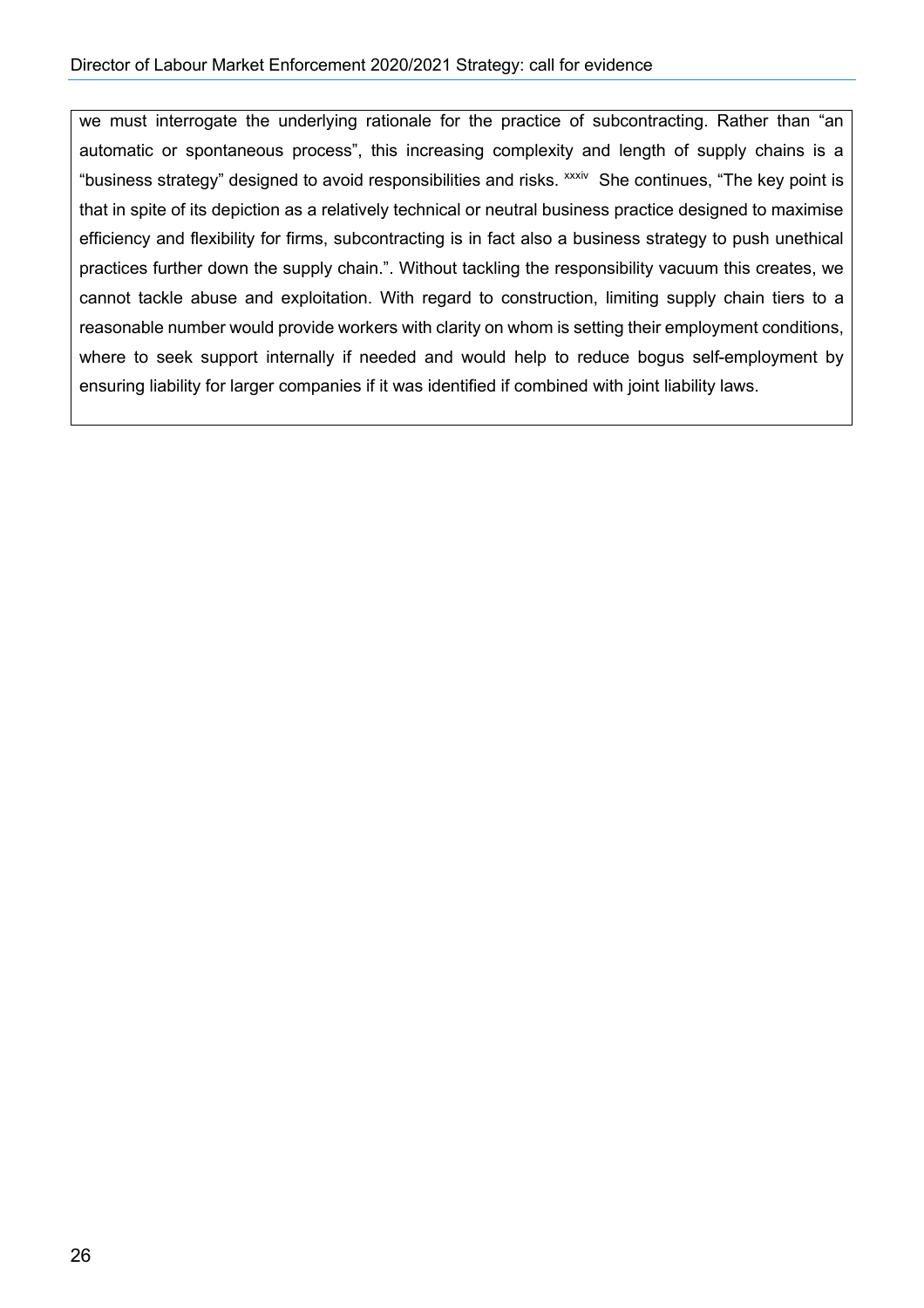### Section 3 – Non-compliance in other sectors

In this section, we are seeking evidence and views about sectors other than those covered above. We have asked the same questions to understand the scale and nature of the issues, what enforcement activity is already taking place and what could be done to improve the situation going forward.

3.1 Which sector/sectors are you concerned about and providing evidence on?

We are providing evidence on the cleaning and hospitality sectors.

The evidence used for this consultation is based on ongoing research, which to-date includes 53 interviews with workers conducted between March 2019 and January 2020; a desk-based review of relevant literature; interviews with three cleaning and four hospitality industry stakeholders; and interviews with four trade unions and two community organisations.

Of the worker interviews, 25 were conducted by FLEX staff, nine by Community Researchers (professional researchers who share the same nationality and/or speak the same language as interviewees) and the remaining 19 by Peer Researchers. Peer Researchers are workers from the cleaning and hospitality sectors participating in all phases of this research project, including research design, data collection and analysis, and advocacy and dissemination of findings. This approach ensures that our research and policy work is informed by, relevant to, and raises the voices of, workers in the sectors we are researching. It also enables us to reach groups of workers whom we might not otherwise reach, particularly those who do not speak English. Peer Researchers receive training and ongoing support from FLEX on how to do interviews, research ethics, and signposting. Interviews have been undertaken with 37 workers in hospitality and 24 workers in cleaning (eight interviewees worked in both sectors). A profile breakdown of the sample is available upon request.

3.2 What are the issues of non-compliance in the sector? Have there been any changes in the past 12 months?

- What evidence do you have on the **nature** of the issues?
- What evidence do you have on the **scale** of the issues in this sector?

As mentioned above, this research is still ongoing. Interim findings highlight the following issues of non-compliance:

#### **i) Issues related to pay and working hours**

Workers interviewed reported several issues related to pay and working hours, including not being paid the full or correct amount, not being paid for all the hours worked, and late payments: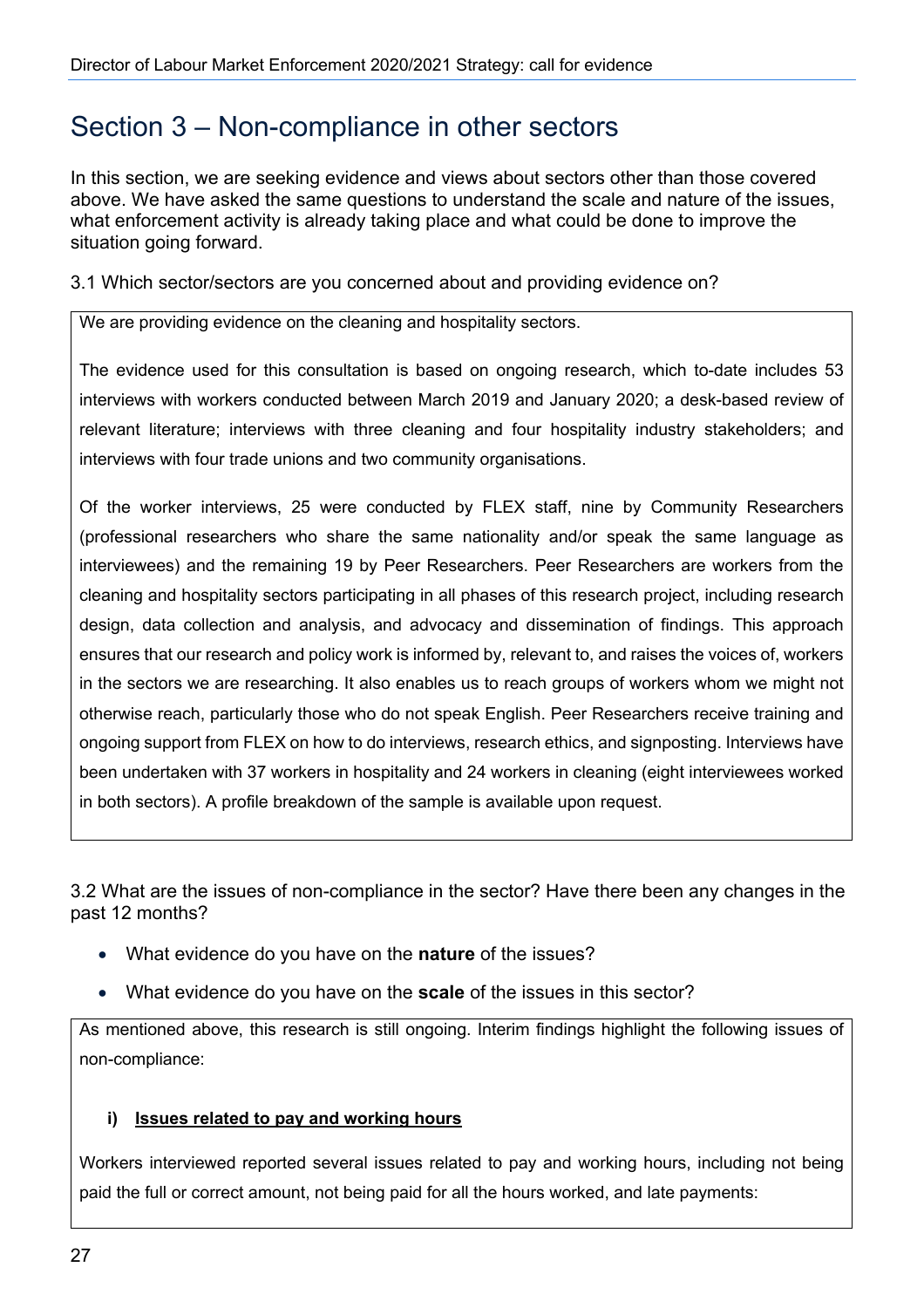*"They're supposed to pay me £10 an hour, but in the past couple of months they've only been paying me £8.20. They've been changing the pay. … I always got paid £10, but they've changed the manager, and now I've got a different manager. I don't know if he doesn't understand the pay or what, but they've been paying me badly, they've only been paying me £8.20, from what it says on my payslip. That was this payslip, the other one was like £7.81 or... so it keeps changing."* 

– Colombian/Spanish cleaner (M)

In commercial cleaning (cleaning of public buildings, offices etc.) and in hotel housekeeping, the issue of not being paid the full or correct amount and not being paid for all the hours worked was linked by several respondents to outsourcing. Outsourced cleaning/housekeeping companies compete with each other for contracts based on price by squeezing labour costs, leading to increased pressure on workers who must complete the same amount of work in a shorter timeframe:

*"What they do, these little companies … when they take a site, a hotel, they just come with the best offer – obviously, you know, so that they can get the client – and then they give a budget. They don't even have a look at it [the site], a look around, to work out how much they recon the budget should be, how many people they recon there needs to be. They don't. They just make an offer so that they can make sure they get the contract. Obviously, the client, the hotel managers and everyone, are happy, because they pay less. And the cleaning company doesn't care; they just send five people even though it needs to be eight."*

– Romanian room attendant (M)

*"There is a lot of war between companies. The cheaper the contract that you get, that's the winner. So, this is another issue. Because when you sell a contract and it's underpaid or underbudgeted, you need to squeeze your team. And that means you need to do more for less."*

Colombian cleaning supervisor (M)

Those companies willing to exploit workers can do so by cutting the time workers have to do a certain amount of work:

*"I used to work for one company, and I was doing a job for two hours. Every day two hours, two hours, two hours. When the new company arrived, they cut the wages and we had to do the work in one hour and a half. Probably they sold the contract [to the client] for the same money that the other company had, but in order to have some profit they cut the cleaners' time."*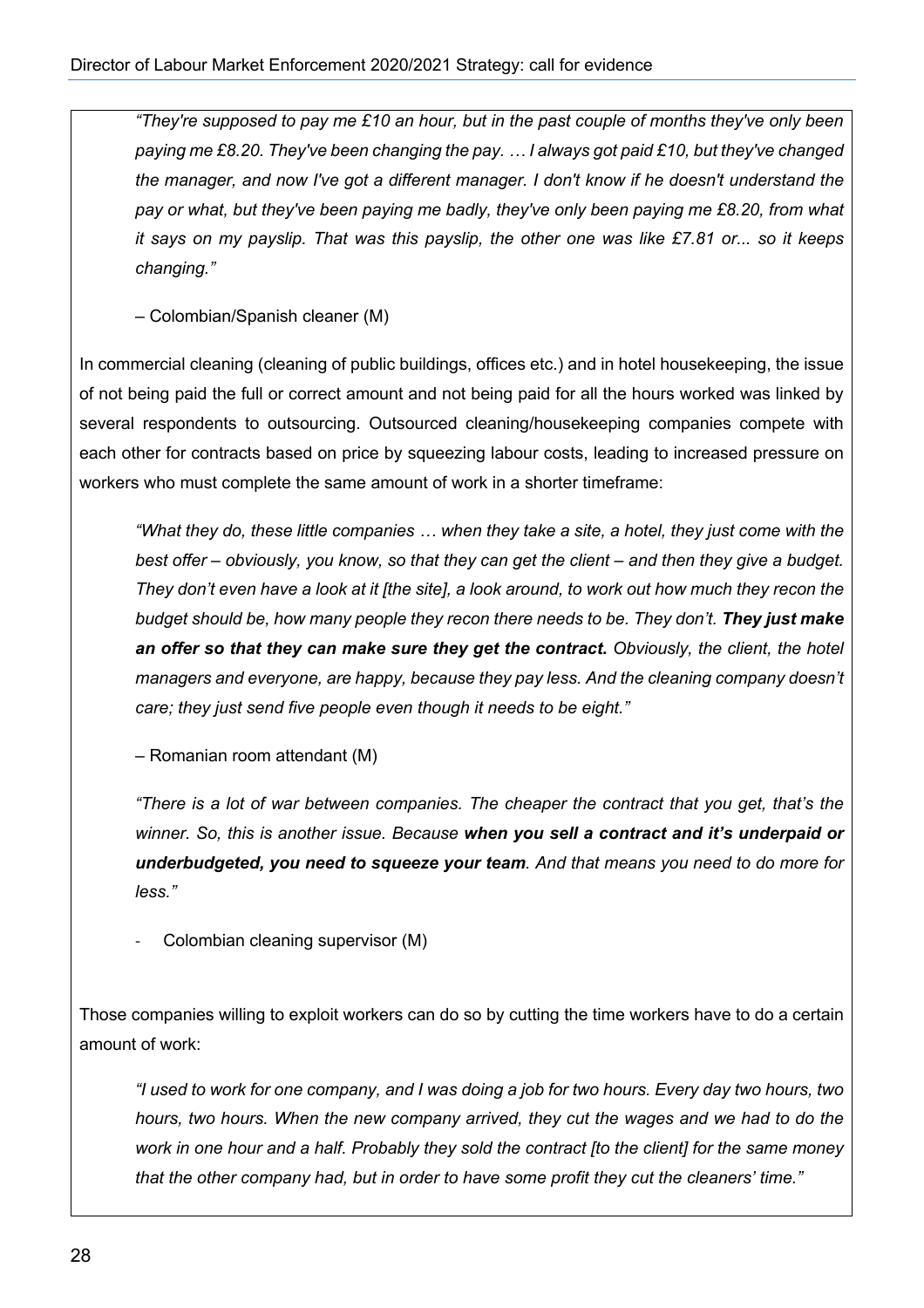Colombian cleaning supervisor (M)

Those suppliers who do not conform to these pressures are put at a disadvantage relative to competitors willing to adopt poor practices to win contracts.<sup>xxxv</sup> This same dynamic plays out within outsourced companies at the management level: those managers and supervisors who refuse to exploit their workers are put at a disadvantage compared to those who are willing to do so:

*"They dismissed me [laughing]. If you care too much for the staff, you will get dismissed. […] but I'm not in the right position. I tried to be honest. I tried to do the right thing for the staff, and I got dismissed. It's not fair at all. We should change this. But teach me, how can I change this? Because I'm only one person, how can I change it?"*

– Romanian head housekeeper (F)

*"And they [the manager] must do that, they must keep the budget. One employee ends up doing three jobs and staying late, but even though they are doing ten hours, they need to sign out after eight hours. They are working two hours for free, because he [the manager] needs to stay in that budget. And if he doesn't, then he gets kicked out."* 

– Romanian room attendant (M)

*"…you follow the pattern. I was following my manager. I saw him doing things, so I thought: "this is the way you need to do it". I didn't receive any training to be a supervisor. … and sometimes I did things wrong, because I had learned it from watching my manager. [I didn't do that because] probably they would have dismissed me or pulled me from the supervisor role to go back to being a cleaning operative or something.* 

– Colombian cleaning supervisor (M)

From our research so far, it is clear that those workers most at risk of experiencing non-compliance issues are those who are facing single or, more often, multiple vulnerabilities. These can be related to someone's personal characteristics (e.g. age, race, nationality, sexual orientation, gender, disability) or be situational/contextual (e.g. being undocumented, not speaking the language, not knowing your rights) or circumstantial (e.g. economic destitution, atypical/precarious work, being a single parent, homelessness). Exploitative employers in low-paid sectors like cleaning and hospitality are profiting on the basis of these vulnerabilities, employing workers who are too scared of losing their jobs or being deported to complain, who are unaware of their rights or unable to access support because of language or other barriers, and/or who are so dependent on their job for survival that they will accept anything:

*"I started working in cleaning through a job I found on Facebook. These types of cleaning jobs are very complicated, they are very sketchy here in the UK. It works like this: someone who's*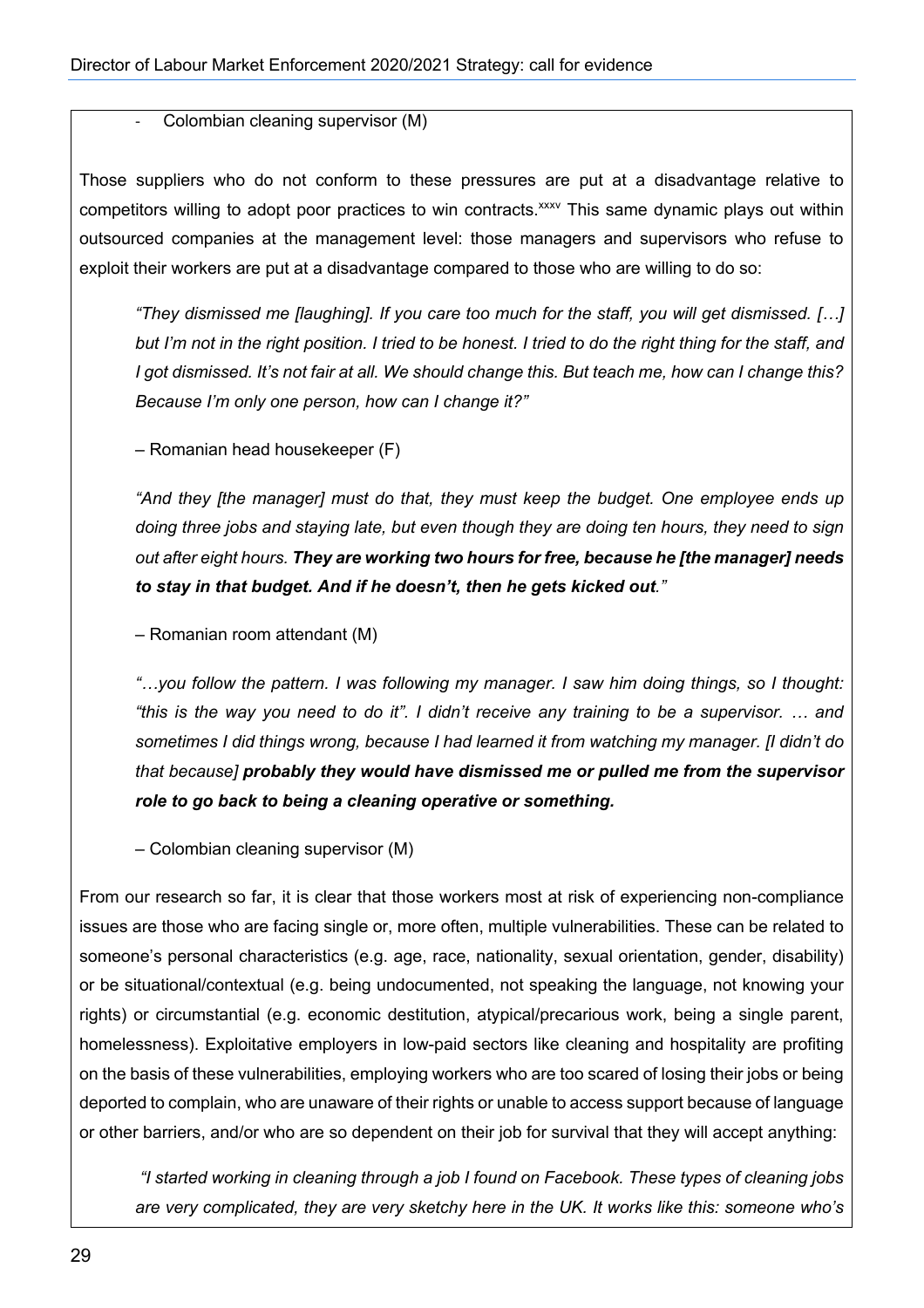*been here for a bit longer and has regularised their immigration status will set up a company. This company gets really expensive houses to clean – like really expensive houses, like the owner of [company name redacted] or [company name redacted], only billionaires. The boss will establish a contract with the house owner and then hire undocumented people to clean the house for £8/hour. At the time they paid me £7/hour [the national minimum wage rate at the time was £8.21]."*

– Brazilian cleaner 1 (F)

*"It was my first job here and I didn't have that much experience, so I went to work there. What I realised is that the woman [that ran the cleaning company] – it wasn't that she manipulated people, but she used them to find houses and [other undocumented] workers. If you don't have a permit, where else are you going to work? It wasn't exactly slavery… but people weren't treated correctly there."* 

– Brazilian cleaner 2 (F)

*"Most of them don't speak English. So, for example, if a payment is wrong, they go to the manager. If the manager doesn't care, they say 'ok'. If it's not a major problem, then they probably just go ahead [and keep working] because they need to pay the rent. If it is something bigger, they will leave."* 

– Romanian room attendant (M)

*"…and because they don't speak English they cannot complain. That's why they are [treated like that]."* 

– Romanian head housekeeper (F)

#### **(ii) Discrimination**

Another key issue raised by research participants is discrimination. Some have described discrimination as an issue experienced by all migrants as a group due to their relative vulnerability compared to the local population. One respondent in hotel housekeeping for example recounted how, at her workplace, British room attendants were paid normally for training shifts, while migrants had to work for three months before being paid:

*"They treat just the immigrants like this, because they don't speak English. They need money to pay the rent – most of them are happy to work more hours … they don't ask for any benefits and they need the money."*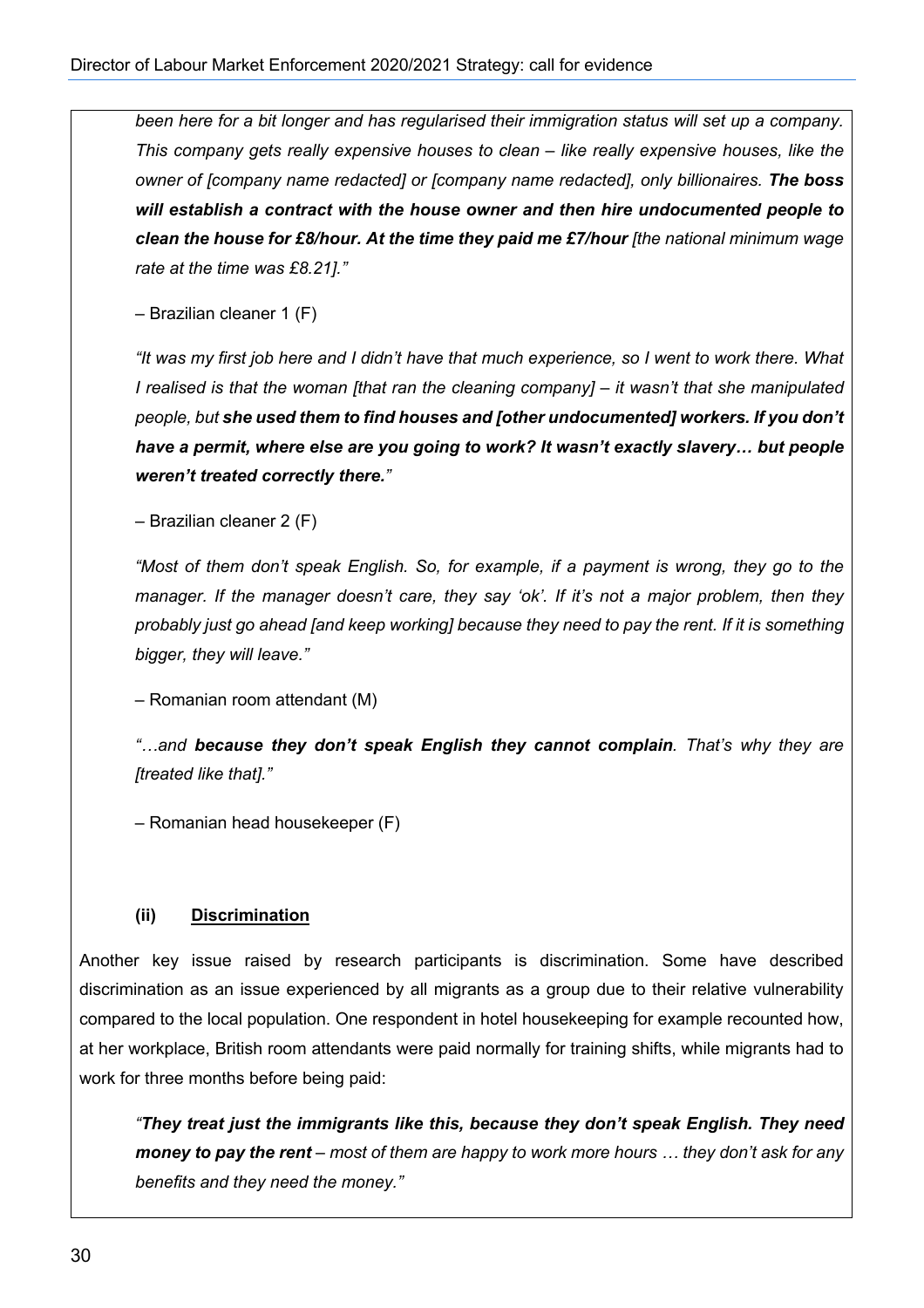– Romanian head housekeeper (F)

Others have raised cases of intra-migrant discrimination, where one nationality group is given preference over others:

*"I tried to tell the boss that he has to distribute work equally, but he has a preference for their national peers. I think this is some sort of racism because they feel happy speaking English between them. When we speak Spanish, they tell us to shut up because they are bothered when we speak our language, but we use it to work. They think we are talking, wasting our time, but we require communication."* 

– Ecuadorian/Spanish kitchen porter (F)

#### **(iii) Dangerous working conditions**

Several workers raised the issue of dangerous working conditions. In hotel housekeeping, where the work is highly physically demanding, workers reported experiencing back pain and exhaustion from carrying heavy loads and working in awkward positions. Our research reflects findings from a 2015 survey, which found that 8 out of 10 hotel room attendants have musculoskeletal problems.<sup>xxxvi</sup>

All the kitchen porters interviewed so far (9) have experienced dangerous working conditions. Scalding and chemical burns are a particularly serious and prominent issue:

*"In addition, and more importantly, the working conditions have been very harsh and unsafe. Due to my ignorance about the English laws that regulate work and my lack of English comprehension, I have suffered conditions that I would have denounced in Spain without hesitation. I have suffered chemical abrasion on the hands, inhalation of toxic fumes such as phosphoric acid, falls, bruises and injuries due to lack of safety materials, weeks of working six days and 13 uninterrupted hours due to "work circumstances". This period has been, without any doubt, the worst work and physical experience of my entire life."* 

Interview with Spanish kitchen porter (M)

The health and safety non-compliance issues kitchen porters are experiencing are linked to:

*1. Workers not receiving the necessary training or not receiving training in a language they understand:*

*"…we had a kind of bathtub where we put all the metal parts of the gas hob. The bathtub had a chemical; the water was like a kind of acid and it was boiling. We had to put on some gloves; you have to cover [yourself] to be able to take it all out, you know, without burning and without splashing yourself. [Interviewer: Okay, did they ever tell you what that liquid was?]. No.*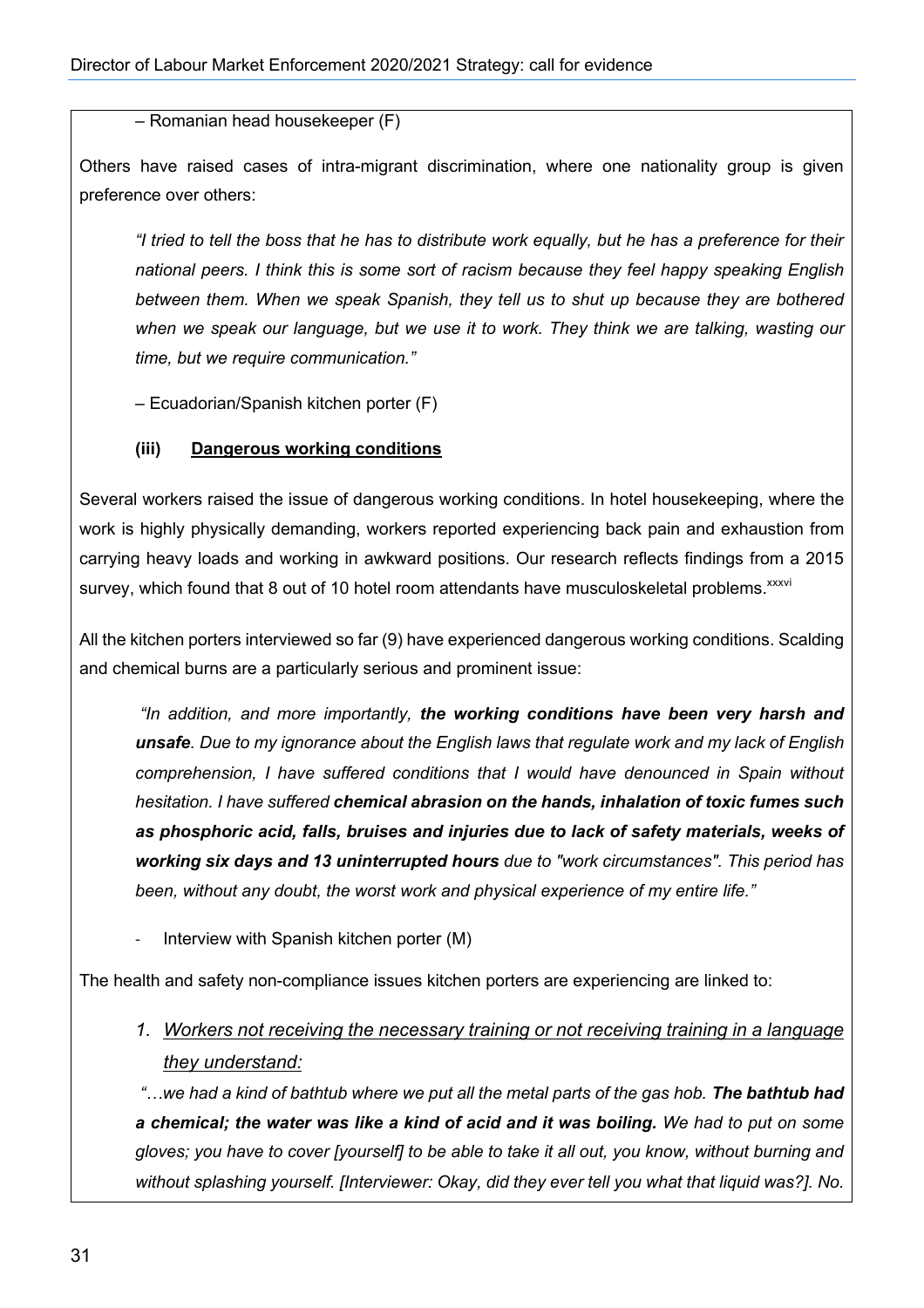*[Interviewer: Did they ever tell you that you should take protective measures regarding that liquid?]. No.* 

– Spanish kitchen porter (M)

*"The trainings are excellent, but the kitchen porters don't speak English, and the trainings are in English, so they don't get many things. A colleague of mine that is a kitchen porter, he put the grill [in the acid] and when he put it in (you use gloves to do that) the liquid got into the gloves, and he got burned, like acid burns. They took him to the hospital and everything. Obviously, the restaurant paid him, but it's never the same – he's got scars and everything … I think that for the kitchen porters there are a lot of deficits because they have to take care of cleaning a lot of things, dangerous things. I think there should be training in Spanish for this section, Spanish and Italian, which are the most common languages."* 

– Ecuadorian/Spanish chef (F)

#### *2. Equipment not being properly maintained:*

*"I've protested because there is a lack of safety. They don't care when the dishwasher is broken. There are very hazardous products for people in there if they are not used appropriately. There is chlorine that serves to cut grease that is hazardous, which when in contact with the skin itches and burns. When the machine gets stuck, water with chlorine starts to flow out of it, or it spills out and reaches your skin – it feels like you are being electrocuted. We asked for help, but they don't do anything."*

Ecuadorian/Spanish kitchen porter (F)

#### *3. Workers not being provided with the necessary equipment or protective gear:*

*"…they normally don't have gloves, the big gloves, not the short gloves for cleaning, but I mean the proper gloves for washing. I always keep my own gloves with me because I really need the gloves, especially because I don't like chemicals and the skin is very sensitive. That's why. Also, to work with the hot water like six hours, it messes with the skin."* 

*–* Czech kitchen porter (F)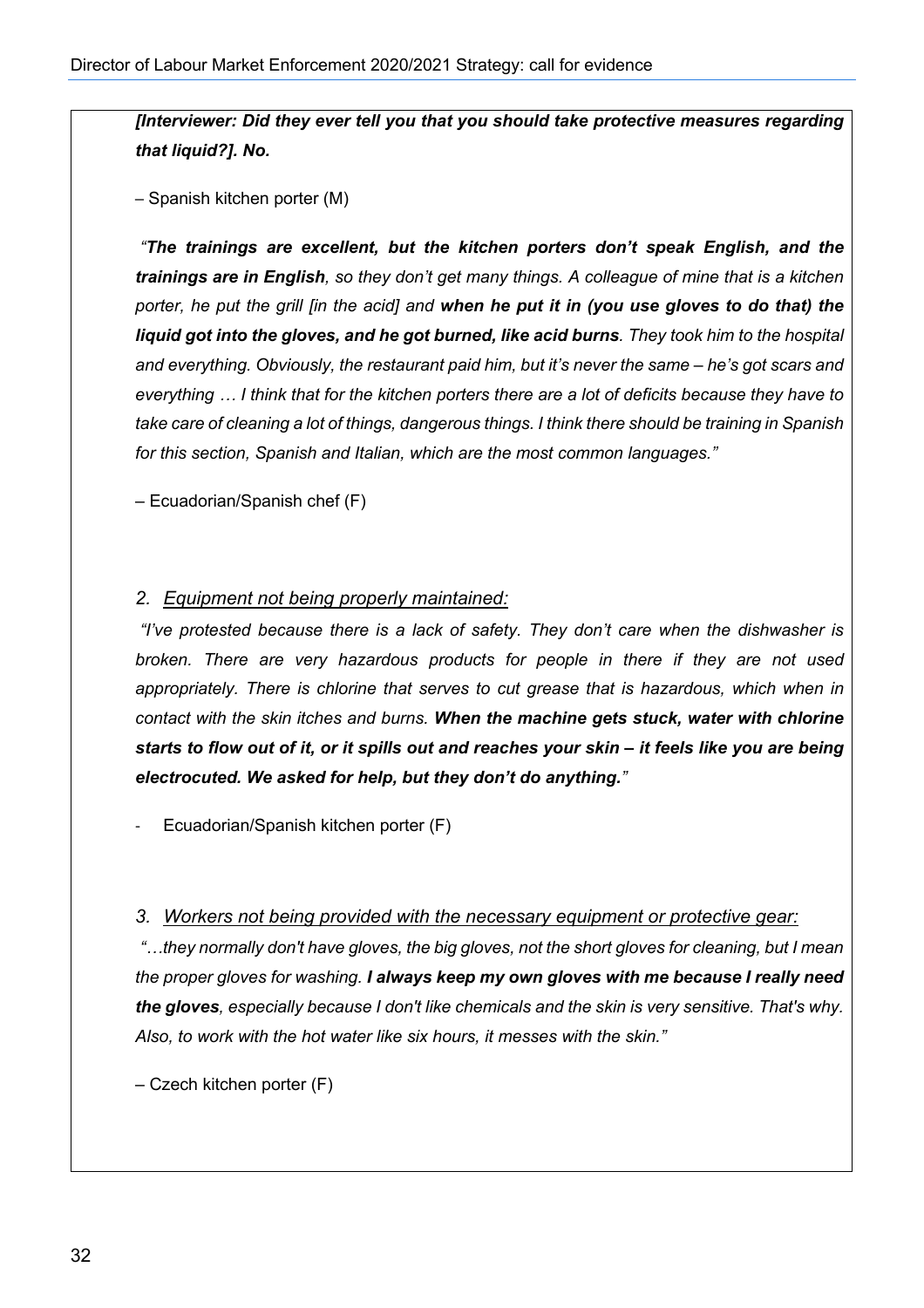*Now they've got a new kitchen, but the old kitchen was so dangerous. Especially because you have to put the rubbish outside of the room inside a massive cage. It's not safe at all. I always wear safety things owned by myself. Safety trousers."* 

*–* Brazilian/Italian kitchen porter (M)

Those who had suffered illness or injury at work struggled to get sick pay:

*"So, an incident happened, I cut my hand really bad. I had to be driven to the hospital to stitch it up and everything. … They said that in order for it to not get infected I couldn't work for a week. I had to argue to get paid sick pay. I had a holiday week before that as well. I said, I'm entitled to holiday pay and sick pay. I looked it up and you're entitled to it. So I had to say that and he was like, "well I don't know about that, I don't think you do". I had to show him the website and everything. And he said he had to talk to the manager. Then I think he had a conversation and realized that I actually did. So they paid me, but I had to argue."* 

*–* British kitchen porter (M)

*"I was worried because there was no sick pay and I had sciatic pain. There was no equipment, no apron, no special shoes like I have now. It was uncomfortable as I was hunched over the sink. I had two weeks off, my girlfriend said I should get sick pay, but I didn't want trouble."* 

*–* Spanish kitchen porter (M)

#### **(iv) Sexual harassment**

While sexual harassment can be experienced by anyone, it disproportionately affects women. Studies have shown that women are more likely than men to experience sexual discrimination and harassment in the workplace.<sup>xxxvii</sup> Research from 2016 by the Trades Union Congress (TUC) found that more than half of women workers surveyed had experienced some form of sexual harassment at work, and more than one in ten had experienced unwanted sexual contact at work. xxxviii

In our research so far, several women (a few examples below) and one man have spoken of their experiences of sexual harassment:

*"In [company name redacted] the managers were a little bit more [hesitates] taking advantage… a lot of people I worked with told me they had cases like this. [Interviewer: And they didn't report it or quit their jobs?] This is the problem…if we say something, our job could be at risk."*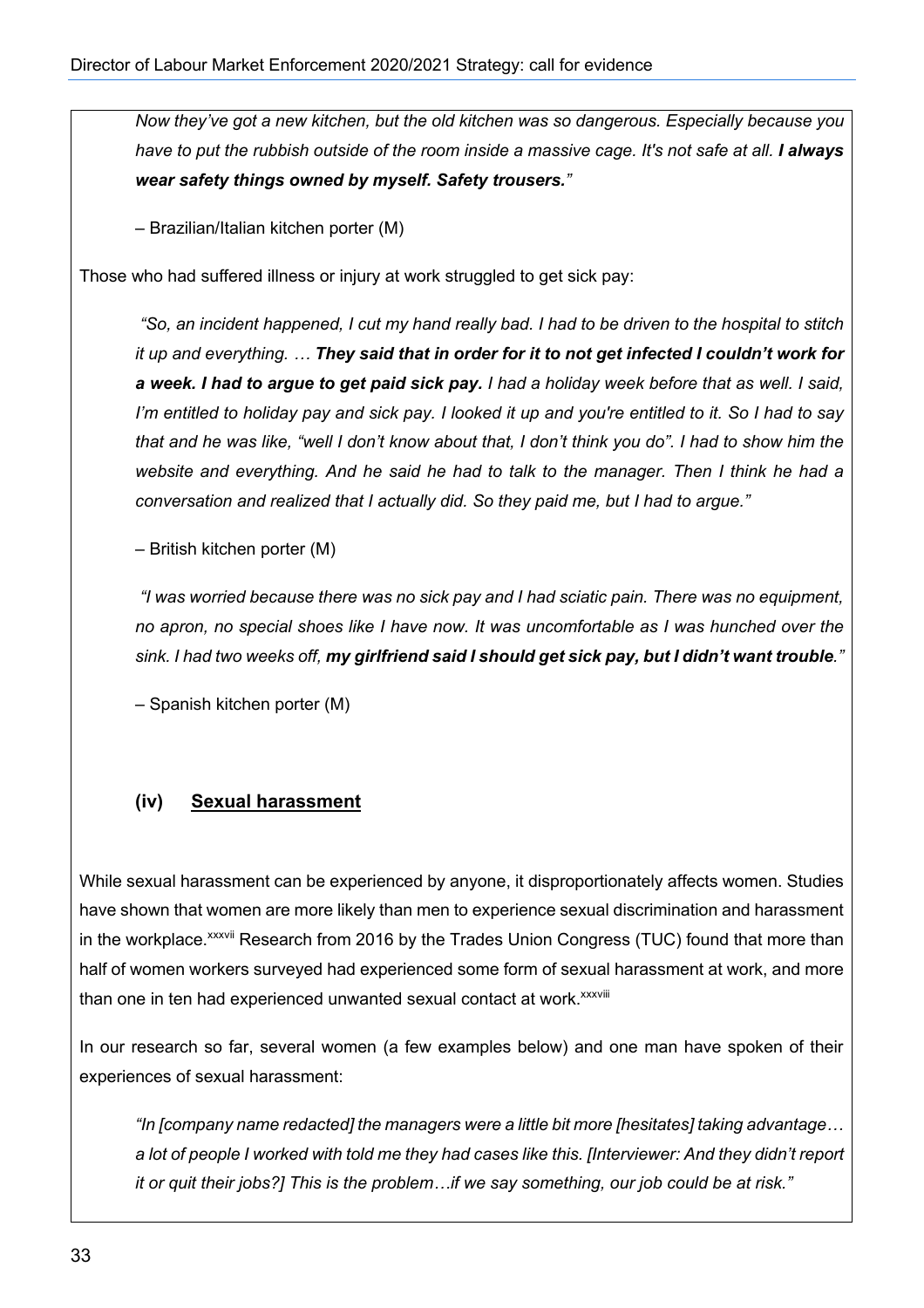– Colombian/Spanish cleaner (F)

*"… at the beginning, when I arrived, there was a chef who was, who was an old man. He was hardly ever there, so I didn't know if he was a permanent staff member… one day I sat down to eat, and he came over to me and hugged me, but he put his hands here [gestures].*  [Interviewer: Like that, on your breasts?]. *Yeah, like, a hug like this."* 

– Colombian/Spanish waitress (F)

*"…one day he tried to touch me and I stopped him and, from that day, everything started going wrong. He started changing my rota, he would post one rota on Monday and then change it in the middle of the week, so I missed shifts."* 

– Colombian cleaning supervisor (M)

Several other respondents reported witnessing sexual harassment:

*"Like front of house staff, they get harassed, especially in the hotels. Big hotels and big restaurants. Not in my job now at [company name redacted], but I've seen it. Young girls just starting, like 18 or 17 years old."* 

– Brazilian/Italian kitchen porter (M)

**Research indicates that the incidence of sexual harassment is higher among workers who are reliant on flexible working patterns**, including most cleaners and hospitality workers, suggesting that the risks are increased where there is a significant power imbalance between the employer and the worker.<sup>xxxix</sup> Women, young people and migrants are all disproportionately represented among workers employed through flexible contracts.<sup>xl</sup> Workers in cleaning and hospitality are also disproportionately likely to work for outsourced companies and therefore experience harassment not only from their direct employer/colleagues, but also the client company's staff and customers, or staff of other outsourced companies working at the same site. Outsourced workers who report sexual harassment are often disbelieved, moved to work at another location, or told by their employer that nothing can be done because the company has limited control over the working environments of the employees deployed to the premises of the client company.<sup>xli</sup>

We have chosen to highlight the above issues because they were repeatedly mentioned by workers in interviews and/or identified as significant by our Peer Researchers. Out of the 53 workers interviewed, 38 responded to a short survey which included the question: 'Have you experienced any of the following at work?' followed by a list of issues. The responses can be seen in Table 2 below. The three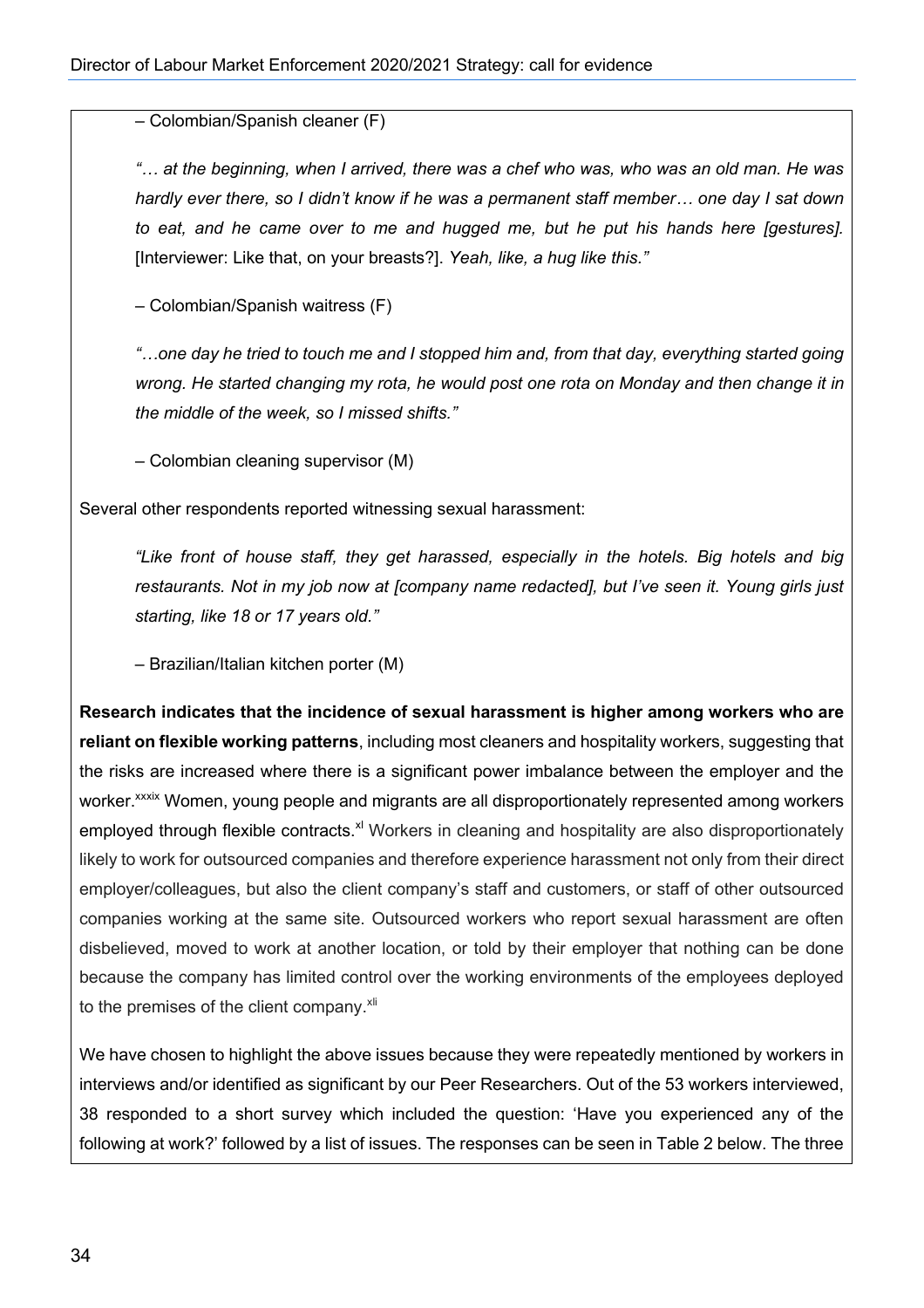most common issues experienced were: 'dangerous working conditions' (23/38); 'discrimination (due to age, gender, race, nationality or other)' (22/38); and 'Not paid full or correct wages' (14/38).

**Table 2. Response to survey question 'Have you experienced any of the following at work?' in order of frequency (n = 38)**

| <b>Issues experienced at work</b>                                   | <b>Participants</b> |
|---------------------------------------------------------------------|---------------------|
| Dangerous working conditions                                        | 23                  |
| Discrimination (due to age, gender,<br>race, nationality, or other) | 22                  |
| Not paid full or correct wages                                      | 14                  |
| Threats or verbal abuse                                             | 13                  |
| Forced to work overtime                                             | $12 \overline{ }$   |
| <b>Unpaid overtime</b>                                              | 11                  |
| Illness or injury from work                                         | 11                  |
| Sexual harassment                                                   | $\overline{2}$      |
| <b>Physical abuse</b>                                               | 1                   |
| Passport kept by employer                                           |                     |

It is important to note that the sampling for the worker interviews has not been random: we have purposefully sought to interview people who have had problems at work to understand the types of issues experienced and what strategies are being used to deal with them. In order to better identify the scale of the issues we are using a longer, more detailed survey, which will be distributed in five languages (English, Polish, Portuguese, Romanian and Spanish) by our Peer Researchers and through social media and relevant frontline organisations. The results of this survey will be published in spring 2020 for the cleaning sector and autumn 2020 for the hospitality sector.

3.3 What enforcement or worker rights protection activity are you aware of in the sector? Has there been any change/ developments in the past 12 months?

- By the three enforcement bodies (GLAA, EAS, HMRC NMW)
- By other government bodies (e.g. Health and Safety Executive, Local Authorities)
- By non-government bodies (e.g. by sector bodies, charities, campaigning groups, etc.)

None of the workers or industry stakeholders we interviewed in the cleaning and hospitality sectors had seen or experienced any kind of enforcement or worker rights protection activity by the three enforcement bodies or by other government bodies.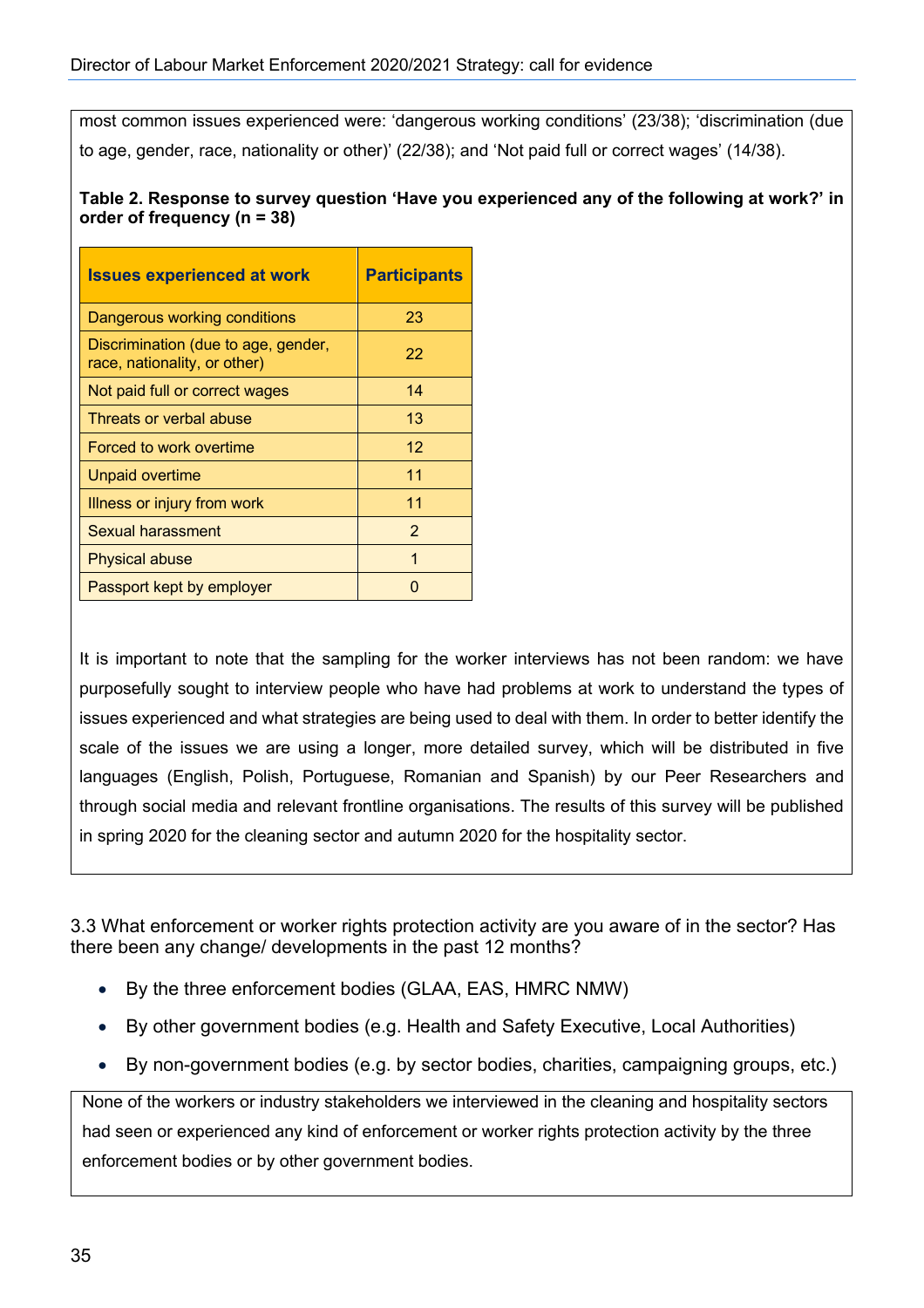The one worker rights protection activity we have come across during the past 12 months was carried out in the cleaning sector, with the help of a trade union. One of our research participants, an office cleaner employed by an outsourced cleaning company, together with her colleagues and their trade union, took action to demand better rights at work. As a direct result, their employer agreed to pay workers:

- 1. The London Living Wage of £10.55 per hour, including backpay and an increase every 1 December;
- 2. One month's sick pay at full pay; and
- 3. Full pay for any cover work done (e.g. covering a sick colleague's work).

Others also reported having good experiences with unions:

*When I got employed with [company name redacted, delivery sector], they presented to us the trade union. … They gave us leaflets and things. … They said 'Ok, if the manager here can't help you and you think it's quite bad and they don't want to pay you on time, or pay you for sickness, anything related to any injury or accident, anything related to work that the manager*  cannot help you with, come and we're going to help you.' So, I think all the companies should *do that, because obviously people don't know, people don't know what to do. They don't get paid and people just leave the job. Because they don't know what to do, how to send an email and what to ask for. They just didn't get paid and now they don't know where to go to."*

– Romanian room attendant (M)

3.4 What impact do you think these interventions have had? i.e. are they effective? Why? What would make them more effective?

As described above, the impact of the trade union's intervention in cleaning has been significant. However, the scope was limited to that one work site i.e. those working for the same outsourced cleaning company at more than one site will have these rights at the one site, but not at the others. This highlights the challenges trade unions face in protecting the rights of workers in the context of outsourcing and the fragmentation that has occurred: instead of dealing with one employer with direct control and responsibility for workers' pay and conditions, unions now have to negotiate with multiple smaller employers who are under pressure from their client companies to deliver services at the lowest possible cost or the same employer multiple times, on a contract by contract basis.

3.5 What **three** changes to enforcement do you think would have the most impact on workers at risk of exploitation in the sector?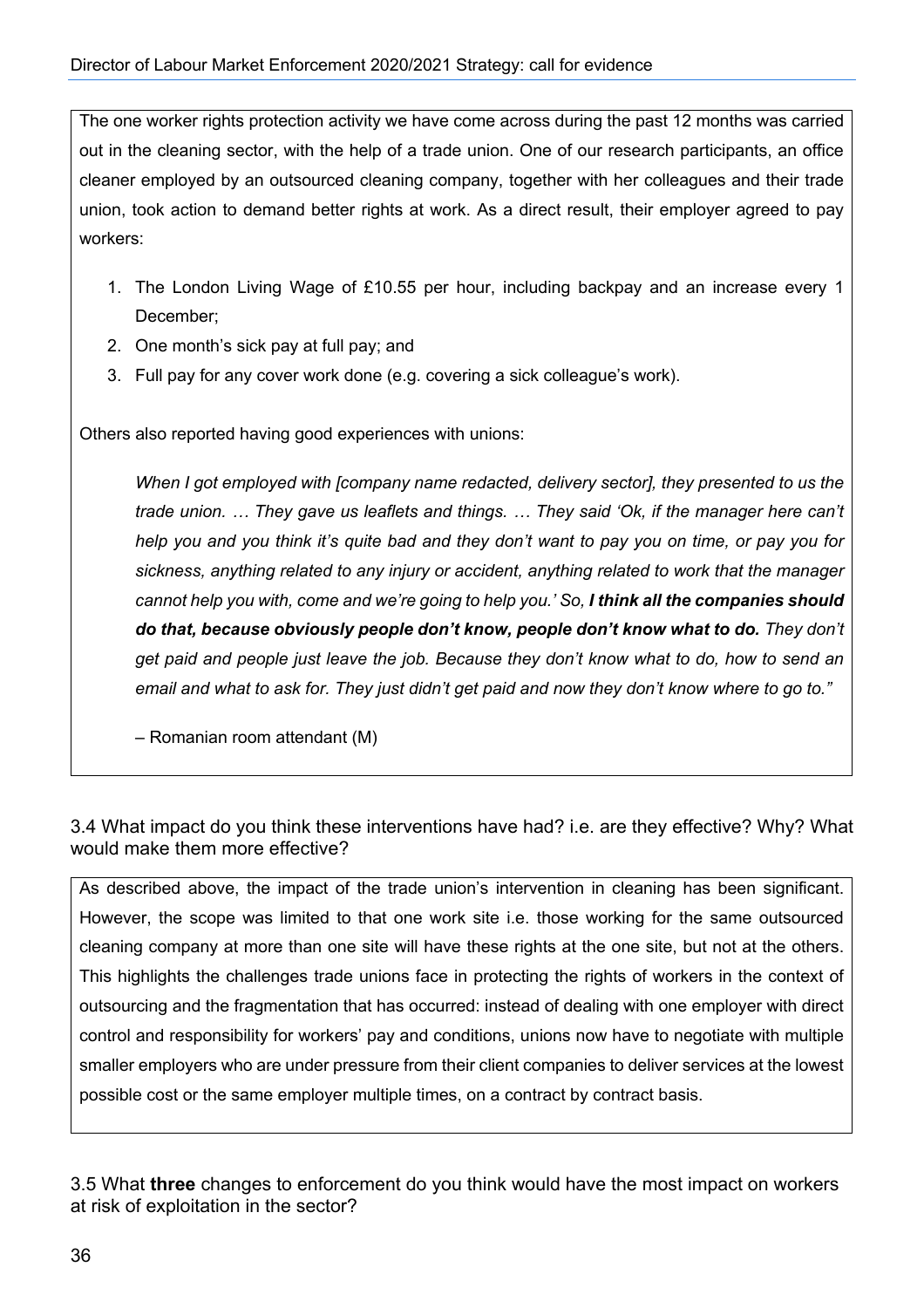#### 1. **Licensing of agencies and outsourced companies in cleaning and hospitality**

Our research has shown how the competition between outsourced companies for contracts with client companies leads to non-compliance issues. Compliant companies are put at a disadvantage compared to those who are willing to profit from exploitation. Licensing standards that require all outsourced companies to comply with certain standards would help level the playing field as well as provide assurances for client companies that their supply chains are protected against non-compliance. At a minimum, the recommendations made by Humphries and Koumenta (2018) in their report commissioned by the DLME's office, *Regulating the three Cs: A report on how to regulate labour suppliers in care, cleaning and construction,* should be implemented. The report recommends that client companies not using accredited cleaning companies should be liable for non-compliance issues experienced by workers in their supply chain.

#### **2. Working together with community groups and workers' organisations.**

Workers, especially those in low-paid and precarious sectors and those facing other personal, situational or circumstantial vulnerabilities, are unlikely to report non-compliance issues to state enforcement bodies. This has also been recognised by the DLME's Office.<sup>xlii</sup> In order to stop employers from abusing workers' vulnerabilities, the state needs to take a proactive approach to enforcing workers' rights, instead of relying so heavily on individual enforcement through employment tribunals. One way to do so would be to work together with community groups and workers' organisations to build trust between state enforcement bodies and workers, especially migrants; provide information and advice on employment rights; identify issues and cases of non-compliance, and reach workers that the state enforcement bodies and other government bodies are struggling to reach. A model for such cooperation between state labour market enforcement and community groups/workers' organisations would need to be worked out in more detail. An example of how this has worked in practice elsewhere can be found below.

#### *CASE STUDY: Co-enforcement of labour standards in San Francisco, USAxliii*

*The San Francisco Office of Labour Standards Enforcement (OLSE), established in 2001, is responsible for ensuring compliance with local labour laws. It conducts investigations, initiates civil actions and criminal cases, and can request suspension or revocation of business licenses. In 2006, a community-based programme called 'The Collaborative' was established to create greater ties between the OLSE and community groups and workers' organisations. The organisations involved sign yearly contracts that require them to engage in outreach activities and training for workers; offer consultation and referral services; help file and screen complaints; and mediate between workers and employers. They must abide by certain protocols, such as not using the funding or information they receive through the programme to recruit members, fundraise or organise workplaces. OLSE*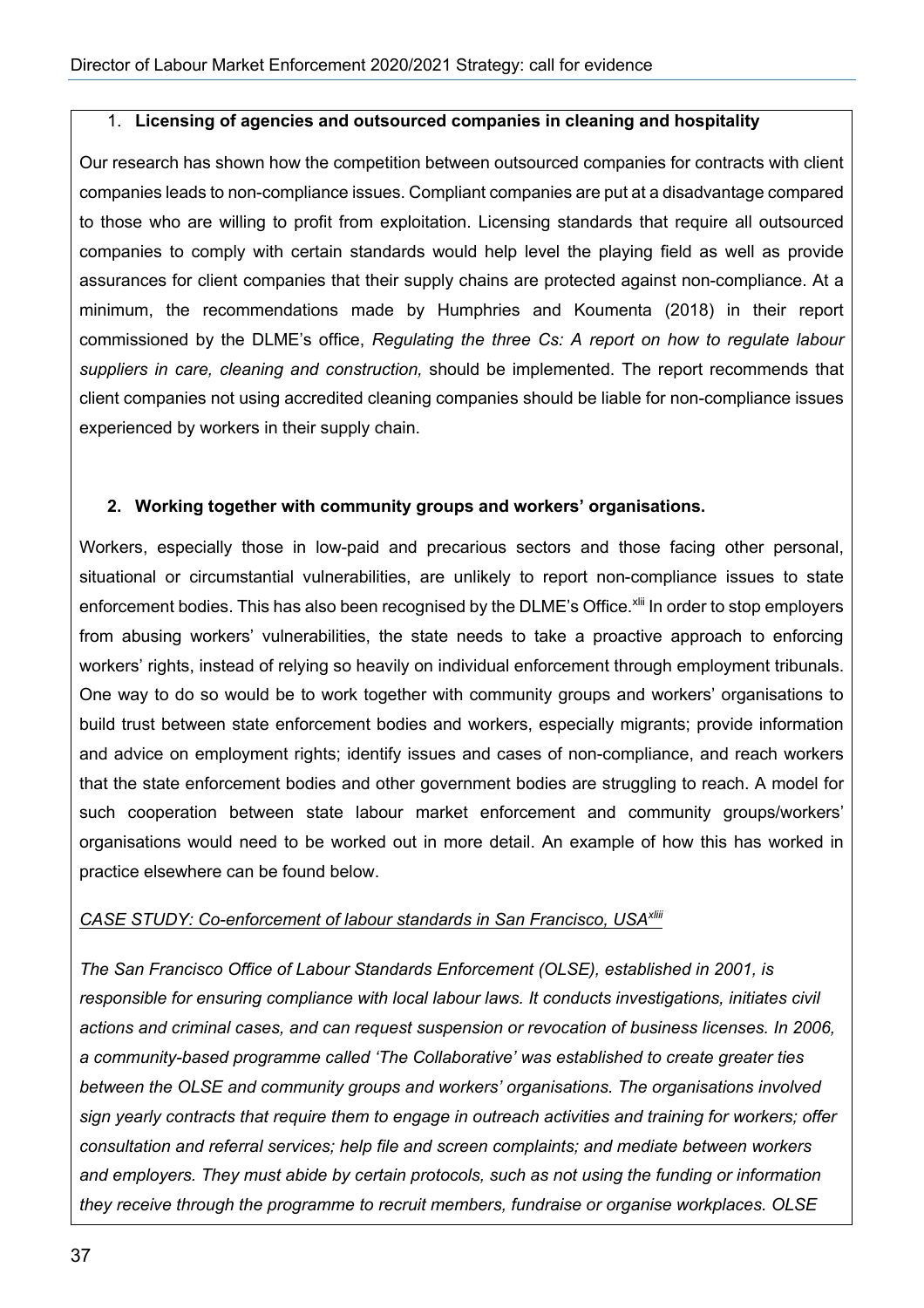*investigators, for their part, accept information from the organisations, work cases and participate in quarterly meetings.*

*The co-enforcement established by the programme has been successful in addressing labour rights abuses experienced by workers who would not normally be reached by labour inspectorates. The organisations' community ties, unique capacity to build trust with workers and gain information have been instrumental in uncovering labour rights abuses and persuading workers who previously didn't trust the OLSE and wouldn't talk to investigators to file claims.*

*Co-enforcement has also allowed San Francisco labour inspectorates to enforce labour standards in sectors that previously would have been outside their capacity, such as the social care sector. Workers in social care often work in isolation in private homes that inspectors do not have access to nor the capacity to inspect individually. OLSE funding enabled on workers' organisation to educate and organise workers, advocate for changes and file wage claims. Through this cooperation, OLSE was able to reach a new group of workers and has won several cases for caregivers, recovering over USD one million in unpaid wages.* 

Please see Section 4 for information regarding gender-responsive enforcement.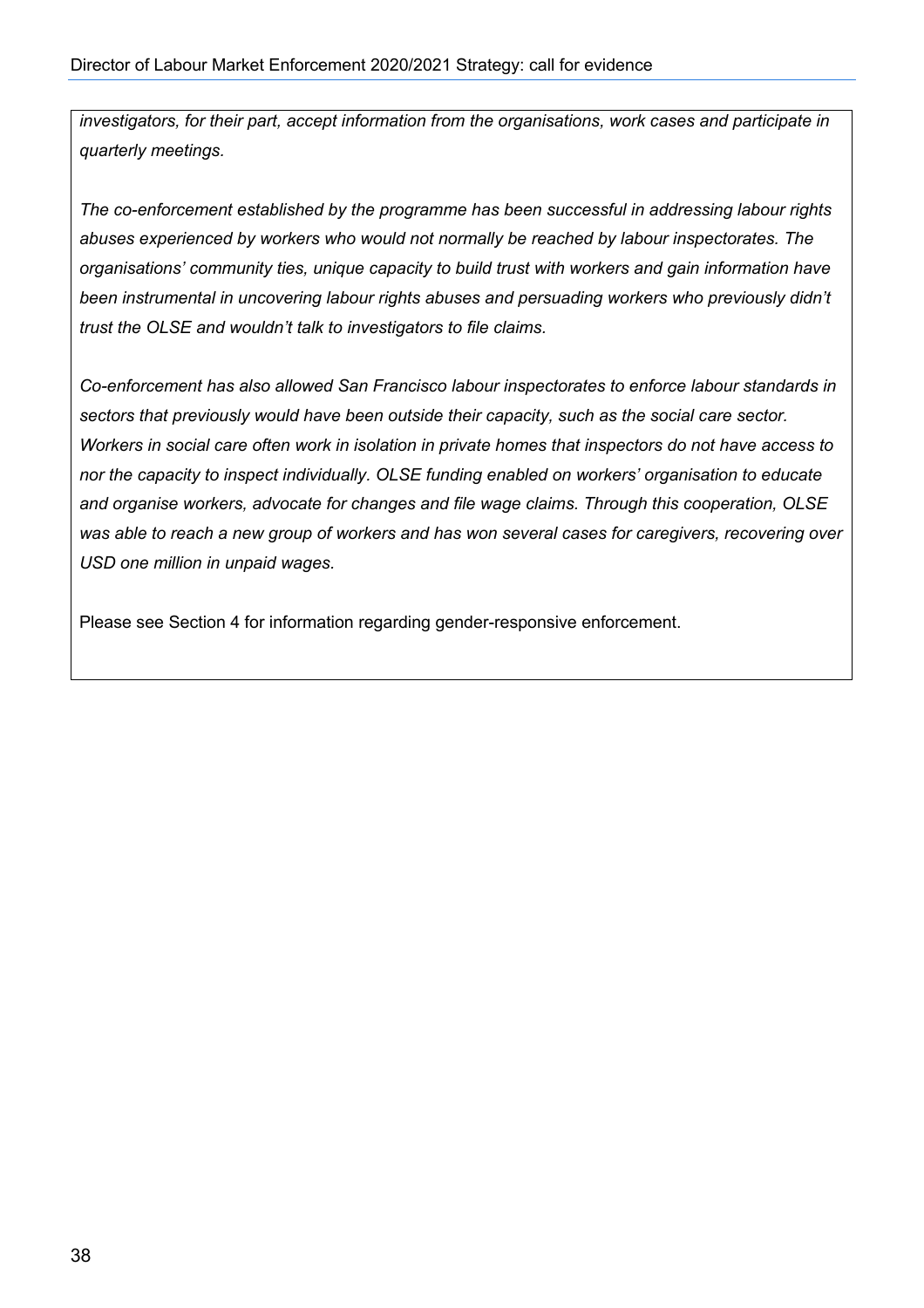### Section 4 – Cross-cutting issues

The Director is also interested in non-sector specific issues that affect labour market noncompliance and pose a risk to workers' rights and work conditions. In this section, we are seeking evidence and views on cross-cutting issues that fall under the remit of the three enforcement bodies that you think are important as risks or opportunities to improve labour market conditions for vulnerable workers. Issues that we are likely to cover in the Strategy include IR35, the growth of online apps for recruitment, umbrella companies and supply chains.

4.1 What are the **three** most important emerging trends, risks or issues in labour market exploitation / non-compliance that you have seen in the past 12 months, other than those you have covered above? What issues should the Director of Labour Market Enforcement be prioritising?

FLEX notes the focus on *emerging* trends and suggests that newness need not be a precondition to importance; the most pressing risks and issues in labour market enforcement are often not new or emerging, but long-standing and entrenched. As such, the issues we consider crucial for prioritisation are:

#### **i) The need for secure reporting**

The role of the Director of Labour Market Enforcement, as set out in the Immigration Act 2016, is to produce an annual labour market enforcement strategy that sets out the scale and nature of noncompliance and contains proposals for how labour market enforcement functions should be exercised.

Our research has consistently noted that linking immigration enforcement with labour inspection agencies undermines the efficacy of UK labour market enforcement with regard to migrant workers with a range of immigration statuses. This is likely to be even more salient in the wake of Brexit as EU workers will present a range of statuses compared to under free movement. The UK has ratified ILO Convention 81, 'Labour Inspection Convention', which states in Article 3 that "any further duties which may be entrusted to labour inspectors shall not be such as to interfere with effective discharge of their primary duties". Evidence shows that such linkages do indeed interfere with the primary duties set out in the Convention and prevents effective protection of a migrant workers' rights. For example, this has been identified in findings of the Labour Exploitation Advisory Group, a group of ten experts working to end human trafficking for labour exploitation that is coordinated by FLEX. Drawing on the experiences of these experts and their work with at-risk workers, the LEAG position paper, 'Labour Compliance to Exploitation and the Abuses In-Between' (2016)<sup>xliv</sup>, found that fear of immigration authorities is a major barrier to reporting abuses for migrant workers. The LEAG 2017 paper, 'Lost in Translation: Brexit and Labour Exploitation', xlv found that uncertainty around Brexit and how it would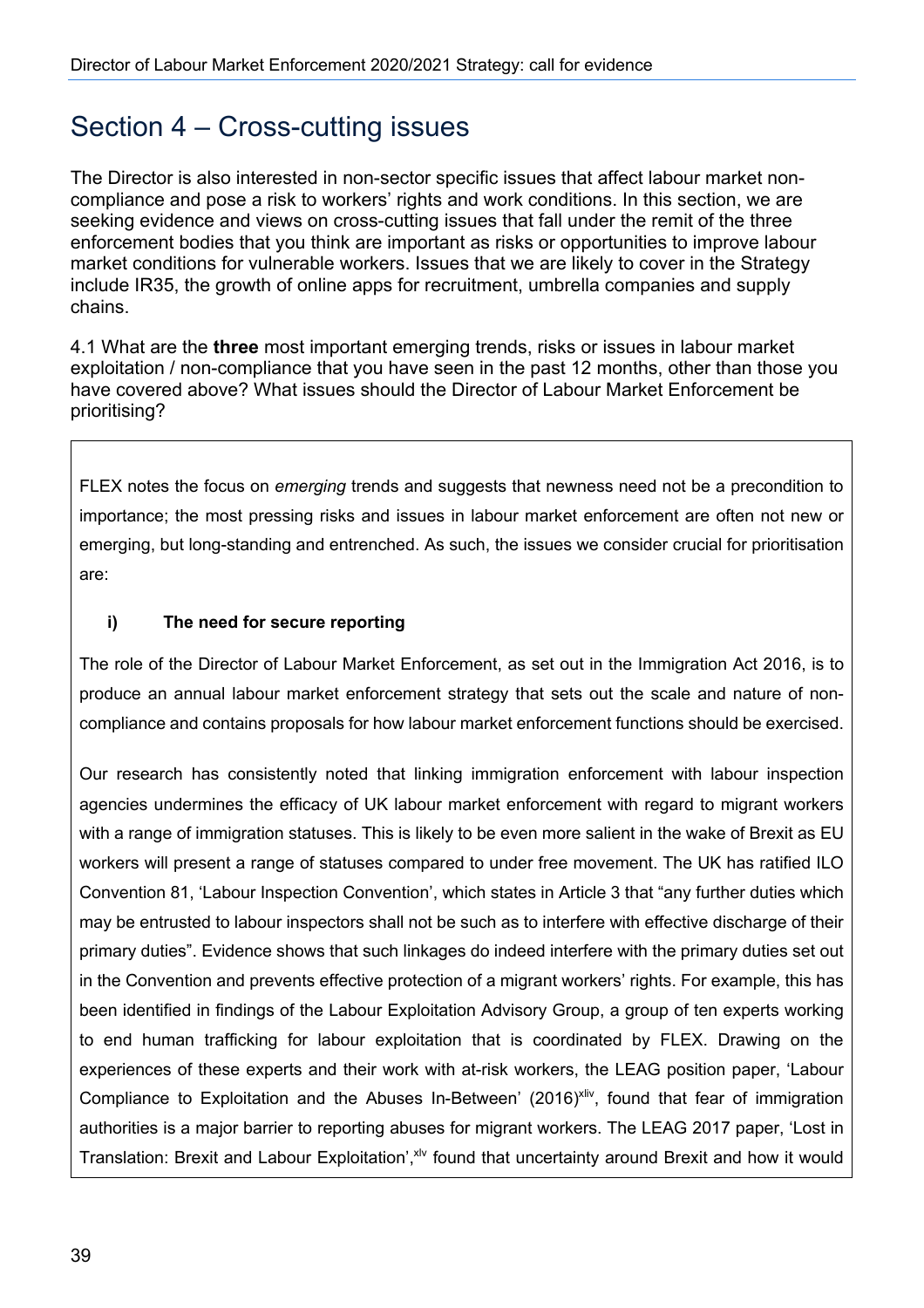impact workers' migrant status was being used by unscrupulous employers to impose or perpetuate abusive working conditions on workers.

As described in Section 3, FLEX is currently undertaking research into several high-risk labour sectors to understand the nature of abuse and exploitation taking place. Whilst our results will not be published until later in 2020, excerpts from interviews already undertaken with migrant workers are illustrative of the problem:

#### Excerpt 1:

*Interviewer: Has anything changed at work or in other areas of your life since the Brexit vote? Worker: Now they are always threatening us with Brexit, that we are going to be expelled, that this is all over, that there'll be only English workers.* 

Evidence shows that even EU nationals who still have full citizenship rights are affected by the lack of secure reporting. Restrictive post-Brexit migration plans, such as the Seasonal Workers Pilot discussed above, provide workers with little chance to change employers and at risk of destitution due to having no access to public funds; this makes it clear that distrust in authorities needs to be addressed to ensure migrant workers under present and future schemes are not susceptible to abuse.

Secondly, the lack of secure reporting means that undocumented workers are at greater risk of exploitation, including those severe forms that fall under the Modern Slavery Act and may be targeted by employers due to their lack of rights. This is because, as the EU Agency for Fundamental Rights has noted, "victims of severe labour exploitation who are in an irregular situation of residence are discouraged by their status from reporting to any public authority". Xivi Their report also provides fear of having to leave the country as the main reason victims did not report exploitation. This means, in practice, that victims are not identified and supported because they cannot come forward and that their exploiters are not identified and pursued to justice. It also hands perpetrators or would-be perpetrators a tool with which to control their victims: the threat of immigration enforcement.

Further interview excerpts illustrate these issues:

#### Excerpt 2:

*Interviewer: How do they [employers] know that people have no documents? Worker: When I was recommended to this role, they asked it and said to my friend that they liked people without secure status.*

#### *Interviewer: Why do you think that is?*

*Worker: Because if we are illegal here we have no rights to complain or report.*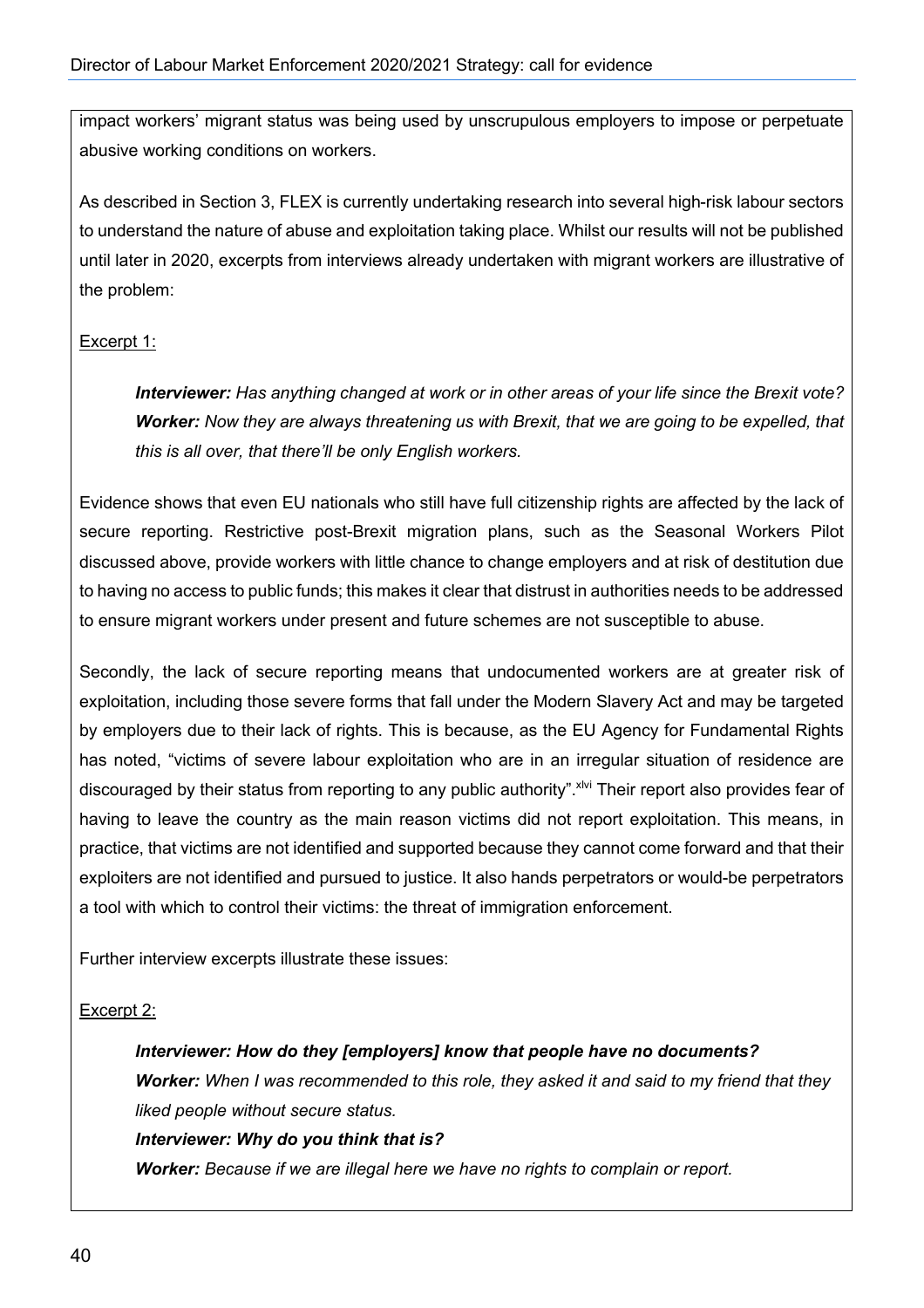#### Excerpt 3:

*Interviewer: Suppose you decide to stay in the UK, would you trust that you are able to raise a complaint about issues you've been experiencing at work?*

*Worker: If I was protected in some way...*

*Interviewer: What type of protection?*

*Worker: Against deportation [...] I don't want government money, I don't want benefits. We are used to suffering. [...] When there stops existing illegal workers [sic], employers will stop exploiting people. It's so much suffering...* 

#### Excerpt 4:

*Interviewer: When you were here without documents, was it very different from when you got documents?*

*Worker: Yes. Once I had documents, I could choose the job that I wanted to do. Before, without documents, you are depending on someone else. If you receive your money in someone else' s account, you depend on that person to give you your money back. You' re always hiding, you're always scared. When you see the police you think, "oh, they'll come for me". You get paranoid.* 

*Interviewer: And if bad things happened at work, what would you do? Did you have any options if they didn't pay you, or?*

*Worker: Once, I was working for one guy and I was doing cleaning and ... he didn't pay me. I was working for him and I had to chase him a lot for the money and he never paid me. Interviewer: So then you can't really go to the police or the labour inspectorate...* 

*Worker: No, you can't! Actually, they said "that guy needs someone to work" so I went there and I started doing the job and the first month, well I had to chase him for the money. He only put £100 in my bank account and the second money was the same as well, in the end I said "if he doesn't... I need the money right now, so he didn't answer the phone again he did nothing. I even still have the keys for the job, but he didn't answer so I didn't carry on with the job because well, I was working for free!* 

LEAG research has also identified this problem:

*"The threat of reporting to police or immigration authorities is routinely used by unscrupulous employers to hold workers in abusive situations. Even if the threat does not come directly from the employer, undocumented workers often will not report abuse as they are afraid of coming to the attention of authorities and being deported."xlvii*

Our findings above, our findings from the construction sector cited in Section 2 and the cleaning and hospitality sectors in Section 3 all demonstrate that there is a significant portion of the labour market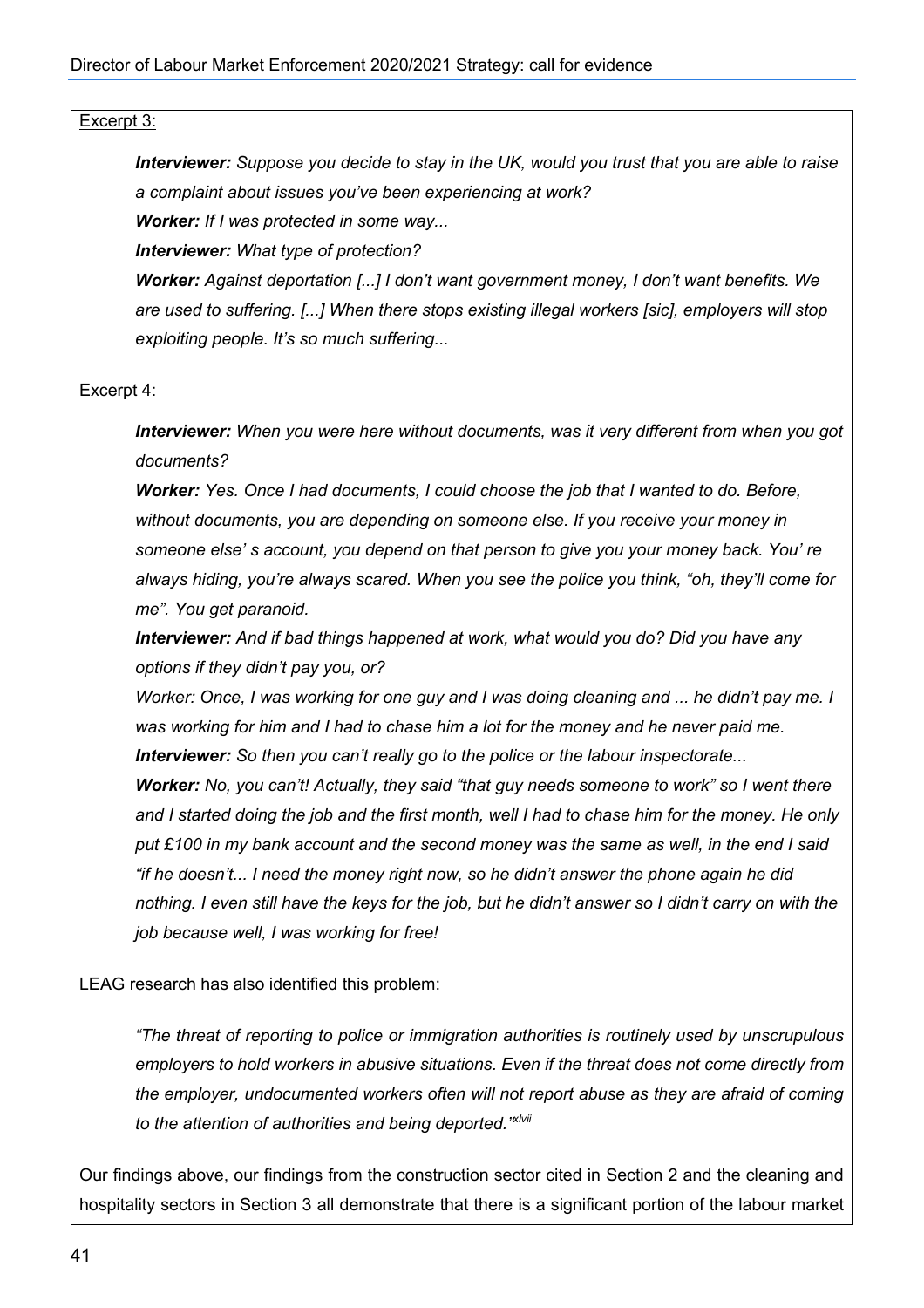where enforcement is not reaching and where workers do not have pathways to support and redress. This cannot be solved without understand how immigration enforcement's co-opting of labour market enforcement activities has strengthened the hand of unscrupulous employers and weakened the ability of workers to come forward.

In spring 2020, the Labour Exploitation Advisory Group, established and coordinated by FLEX, will be publishing a paper exploring the ways in which immigration enforcement currently intersects with key labour inspectorates in the UK and providing practical recommendations for addressing this so that robust labour law enforcement can be ensured.

#### **ii) Future-proofing against Brexit-related raised risks**

As partially explored in Section 2 with regard to agriculture, post-Brexit migration plans are likely to include temporary migration programmes for workers. The December 2018 immigration white paper, 'The UK's future skills-based immigration system<sup>'xlviii</sup>, outlined plans for three temporary labour migration programmes: the afore-mentioned Seasonal Workers Pilot, and:

#### • *12-month short-term visa*

This proposed new route would allow workers at any skill level to come to work in the UK for a maximum period of 12 months. This would be followed by a 12-month cooling off period during which the person cannot reapply under the scheme. Workers will not be tied to any specific employer, operator or sector. It will be open to people from "low risk" countries only. These countries have not yet been specified by government.

#### • *UK-EU Youth Mobility Scheme*

This would be a continuation of the already-existent Youth Mobility Scheme (YMS) though would be amended to take into account "EU specificities". The current YMS allows individuals aged 18 to 30 from eight countries to come to the UK to work or study for up to two years. The visa is non-renewable. To date, the YMS has not been a major source of UK migrant labour.

It is not yet clear whether these plans will be maintained under the new government; however, it is highly likely that part of the new migration policy framework will include such programmes. As explained above, these sorts of programmes come with raised risks of labour abuse and exploitation.

There are several design features FLEX advocates to mitigate this risk and the others described in Section 2, such as renewability in-country, but these are not within the Director's remit. However, it is within his remit to ensure labour market enforcement mechanisms are appropriate to the needs of this workforce. At present, this is not the case: for example, FLEX notes that employees in the UK have no protection against unfair dismissal until they have been working for the employer for a period of two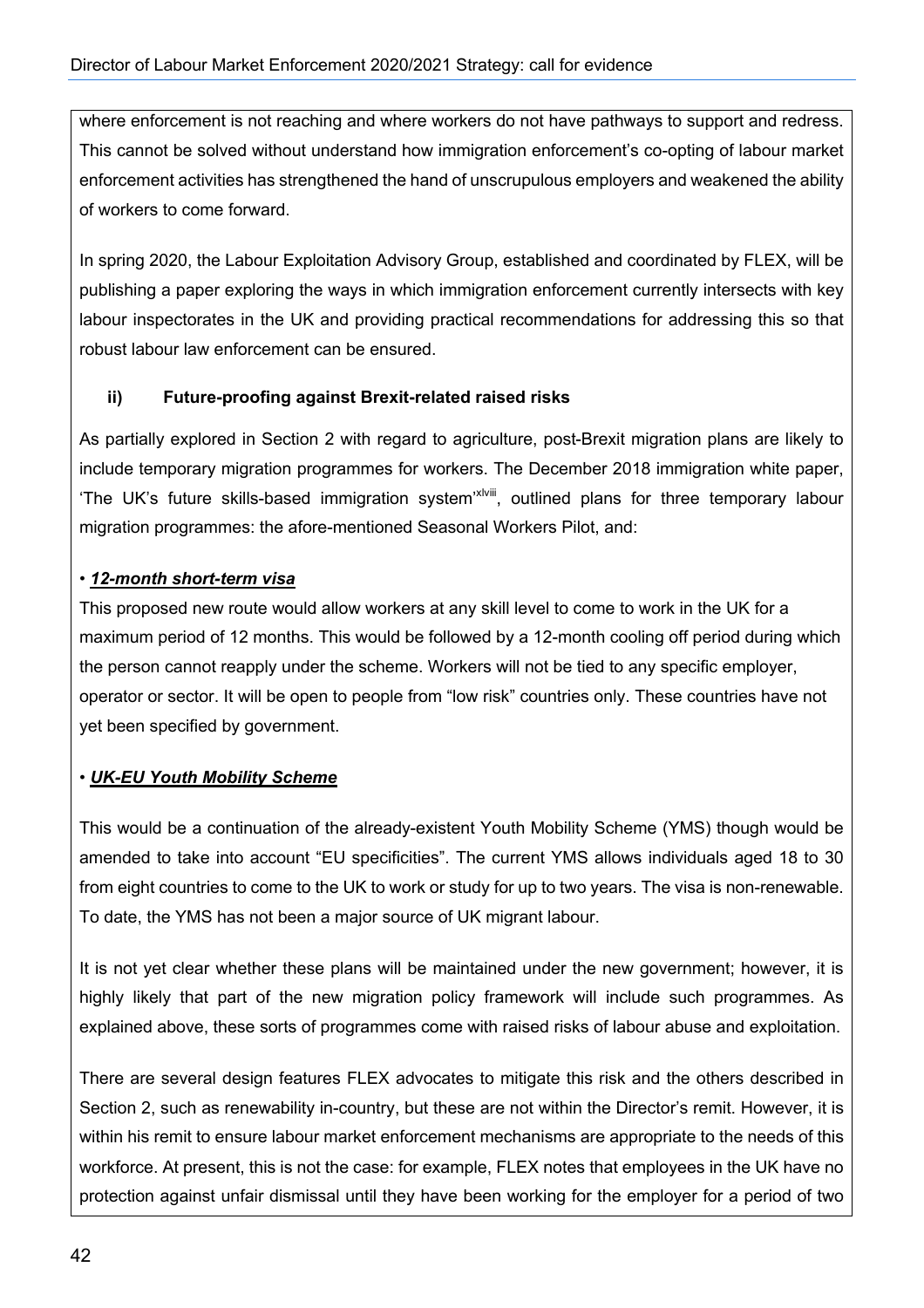years. Those working in the UK under the Seasonal Workers Pilot and the 12-month scheme, or comparable short-term ones, will therefore not be able to address unfair dismissal. Many workers in abusive situations describe being threatened with firing as a method of control, given that they rely on the income from the work they do, this can be effective. Failing to provide protection for unfair dismissal therefore curtails the ability of workers to speak out against abusive or exploitative workplace practices. FLEX recommends that unfair dismissal provisions are made for those who are only able to work in the UK for under two years, and further recommends that current enforcement practices are assessed to ascertain whether they meet the needs of a temporary migrant workforce.

4.2 What **three** changes do you think would most impact on labour market enforcement? Or what are the three greatest opportunities for improving enforcement?

#### **(i) Introduce secure reporting**

As explored in section 4.1, without secure reporting of labour violations, labour market enforcement will be operating with one hand tied behind its back. Mechanisms should be introduced that ensure all workers can report abuse or exploitation without fear of immigration repercussions. Immigration enforcement should also not be included on inspections of workplaces.

FLEX notes that several jurisdictions outside the UK have implemented versions of this approach, such as Belgium, Amsterdam, the USA and Brazil, <sup>xlix</sup> demonstrating its feasibility. In these contexts, if a worker reports abuse or is identified in the course of a labour inspection, their personal information will not be shared with immigration bodies.

#### **CASE STUDY: BRAZILl**

*After identifying that Federal Police officers were treating exploitation of undocumented workers solely as a violation of immigration policies, Brazil implemented a complete separation between labour inspection and immigration enforcement, which they believe is essential to counter precarity at the workplace and promote better working conditions for all workers. In practice, labour inspectors do not enquire about workers' immigration status and if they are found to be undocumented, immigration authorities are not alerted.*

#### **CASE STUDY: USA<sup>II</sup>**

*In the USA there is a Memorandum of Understanding (MoU) between the Department of Labor and the Department of Homeland Security. The purpose of this MoU is to ensure that immigration control does not interfere with the protection of workers' rights. For example, when the Wages and Hours*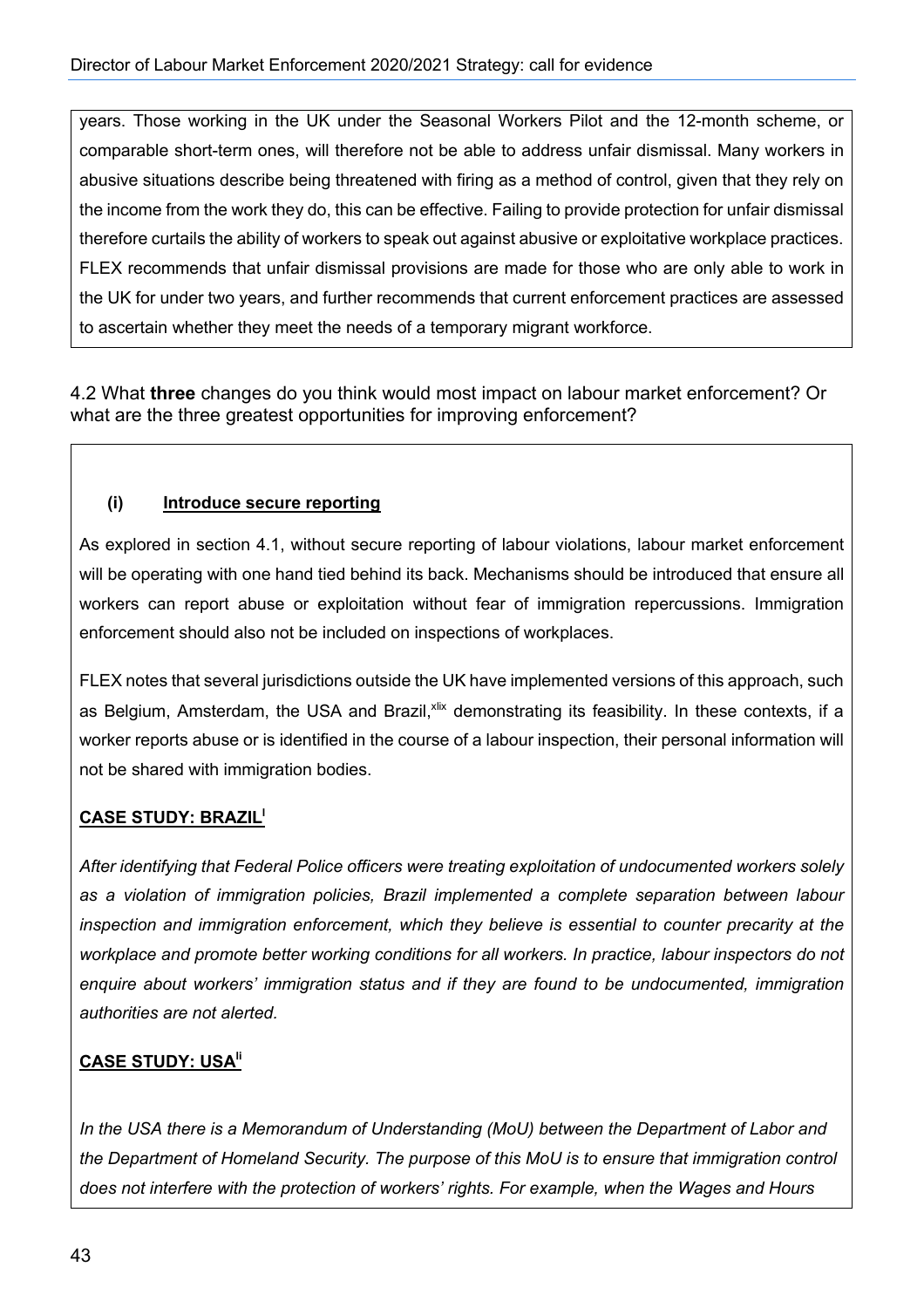*Directorate investigates cases of unpaid wages they must not ask for immigration documents. The clear separation of roles, and the fact that workers' rights are protected in the USA regardless of immigration status, prevents retaliation and intimidation by employers who threaten to report undocumented workers when exercising their labour rights.*

Recommending the introduction of such mechanisms would not step outside the Director's statutory remit as these mechanisms would pertain only to labour inspectorates' practices and ability to enforce effectively, and not more widely.

#### **(ii) Ensure evidence-based resourcing**

FLEX has consistently noted that UK labour inspection is severely under-resourced. The ILO's recommended ratio of inspectors to workers is one to 10,000. The UK is vastly below that ratio, with approximately 0.4 inspectors per 10,000 workers.<sup>iii</sup>

In 2017/18, the Gangmasters and Labour Abuse Authority had 101 staff<sup>iii</sup> to oversee not only the inspection and licensing of three sectors but also to use police-style powers across the entire labour market in England and Wales to root out modern slavery. To put this into perspective, the Office for National Statistics estimates that for May to July 2019, 32.78 million people aged 16 and over were in employment within the UK; even with the proportions of this which pertain to Scotland and Northern Ireland, this remains a large task for an agency with 101 staff. <sup>IN</sup> The Employment Agencies Standards Inspectorate (EASI) overseas around 18,000 employment agencies and around 1.1 million workers, yet in the same year had a staff of 13 and a budget of £725,000.<sup> $\nu$ </sup> Finally, as noted in the Director of Labour Market Enforcement's 'Strategy 2018/19', HMRC's minimum/living wage enforcement capacity is so under-resourced that "the average employer can expect an inspection around once every 500 years".<sup>[vi]</sup> FLEX considers this severe under- resourcing renders the current labour inspectorate system in the UK markedly less effective than it both could and should be.

A kitchen porter interviewed as part of ongoing FLEX research into high risk sectors, to be published in 2020, noted:

*I think they should be a lot tougher on restaurants. There should be a lot more inspections on restaurant, work inspections, to see if everyone has the right contracts, work the right hours, things like that. I think it should happen a lot more. Because since I've been in restaurants, I've never seen a work inspection ... There should be people who come and speak with the staff because a lot of staff, they're not willing to go out of their way and speak with someone even if they need help. You know, every now and then, once a year, someone to come from the government or the council and sit down with people and say: "Ok, are you happy with what you're doing? Are you happy in the environment?" Or maybe have a survey, like send a survey and everyone needs to fill it. [Make it] mandatory at the restaurant*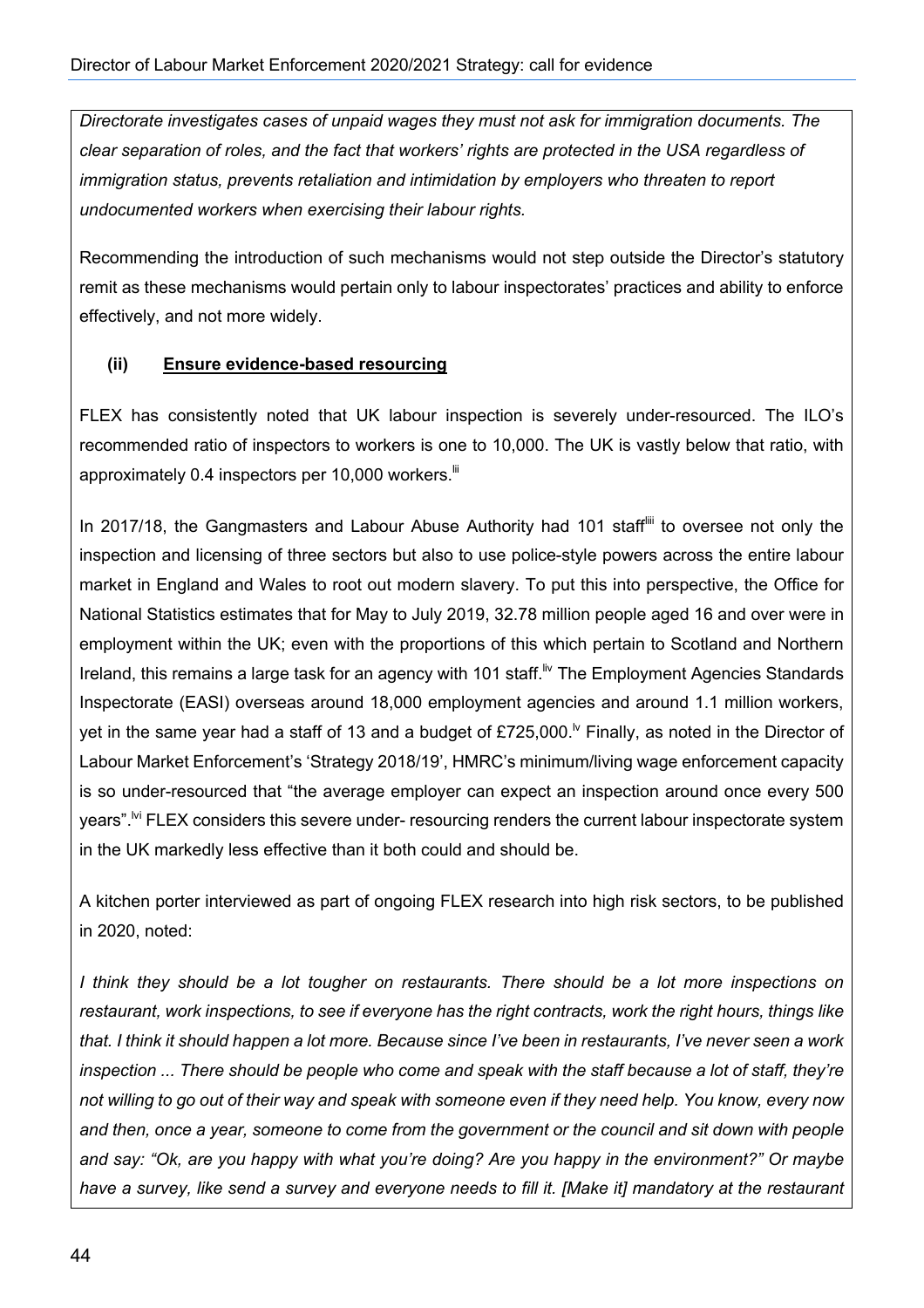*chain: "Ok, are you happy? Do you get any abuse from anyone, psychological, physical? Are your working conditions or your contract conditions being met?"*

Evidence-based resourcing must be introduced. By this term FLEX means:

- Resourcing is based on evidence drawn from the labour market, enforcement personnel and intelligence-based risk understandings.
- Resourcing is based on regular assessments of labour market size and characteristics, risks present, and staffing and capital costs needed to undertake required activities.
- Resourcing is cognisant of the need for both reactive (i.e. complaints-led) and proactive (i.e. targeted based on risk assessments) enforcement and the appropriate proportion of each.

This must also be built into thinking for the design of the single enforcement body.

#### **(iii) Introduce a gender-responsive approach**

Whilst the two areas above describe actions we think would have the most impact on enforcement, point iii describes an action that presents an untapped opportunity.

At present, there is a failure to have a gender-responsive approach to labour market enforcement. Women workers face specific and distinct forms of violations and experience distinct risks to men. Section 3.2 demonstrated sexual harassment experienced at work; further information on this will be published in our research findings later in 2020.

FLEX recognises the role of the Equalities and Human Rights Commission (EHRC) but also notes that i) different types of violations often coexist and ii) gender is not a separable aspect of working life that can be siloed under one organisation, but is instead a continual part of the working experience of women and can facilitate or exacerbate abuses that appear 'non-gendered', such as under-payment. Thus, regardless of the EHRC's role, each labour inspectorate (and, in future, the single enforcement body), should have a published gender responsive strategy with sector-specific strategies that are tailored to meet the needs of women workers and with appropriate training for staff. Awareness of, and sensitivity to, discrimination and harassment should integrated across all enforcement functions and strategies, rather than considered only a discrete element or as an add-on. This must include awareness of the distinct forms of workplace abuse faced by women workers (e.g. pregnancy discrimination) and the ways in which gender interacts with experiences of other workplace abuses (e.g. women being concentrated in higher risk, lower paid and more precarious sectors or feeling less able to leave abusive situations due to disproportionate care responsibilities) as an integral part of the lens through which risks are prioritised and inspection targets set.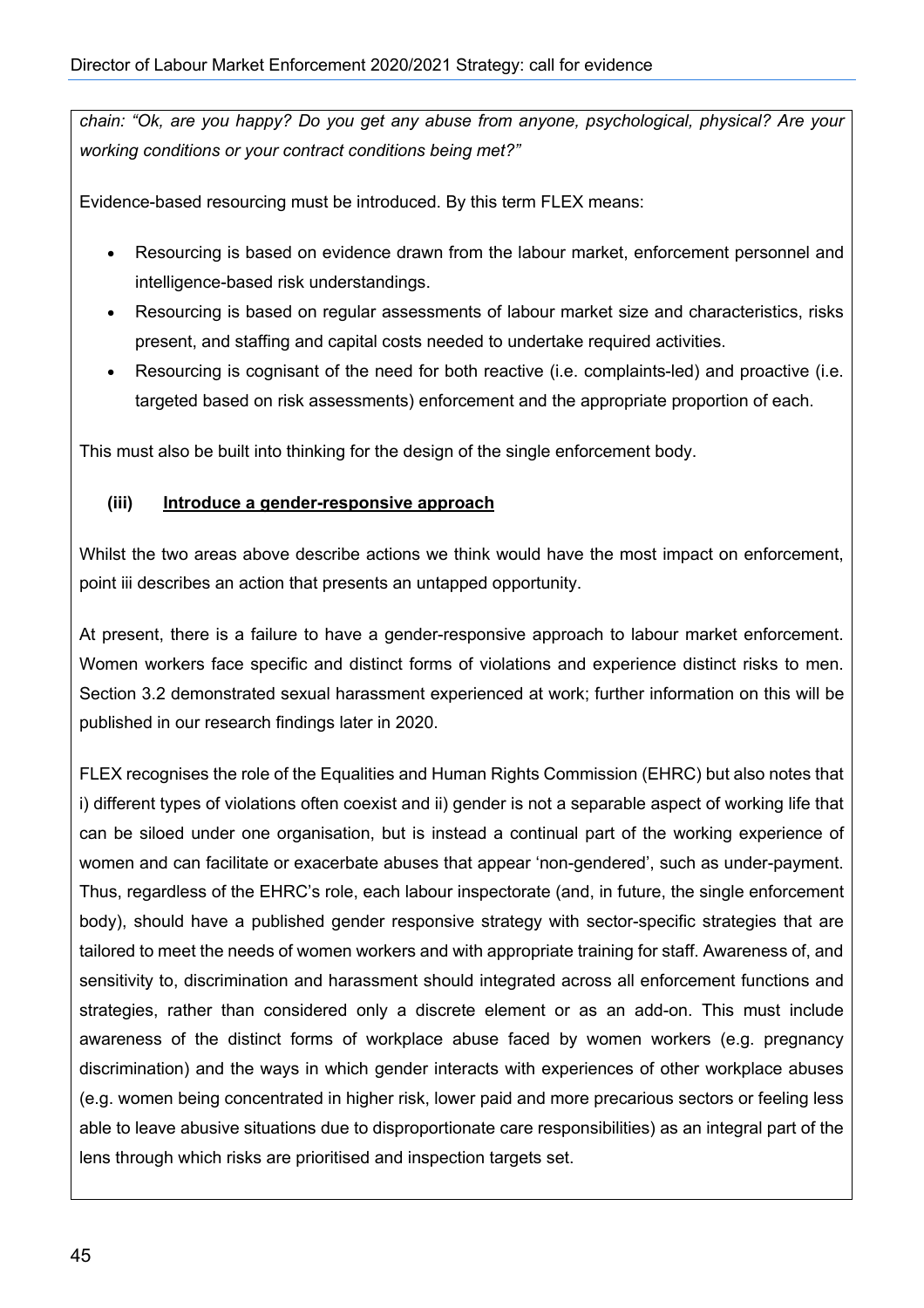For more information on how labour inspection can take a gender sensitive approach, please see our report, 'Women in the Workplace: Five Point Plan to Combat Labour Exploitation'.<sup>[wii</sup>

4.3 Please let us know about any other issues you would like to bring to the attention of the Director.

Thank you for providing your views and evidence to the Director of Labour Market Enforcement. Please send this to **LMEDirectorsoffice@beis.gov.uk**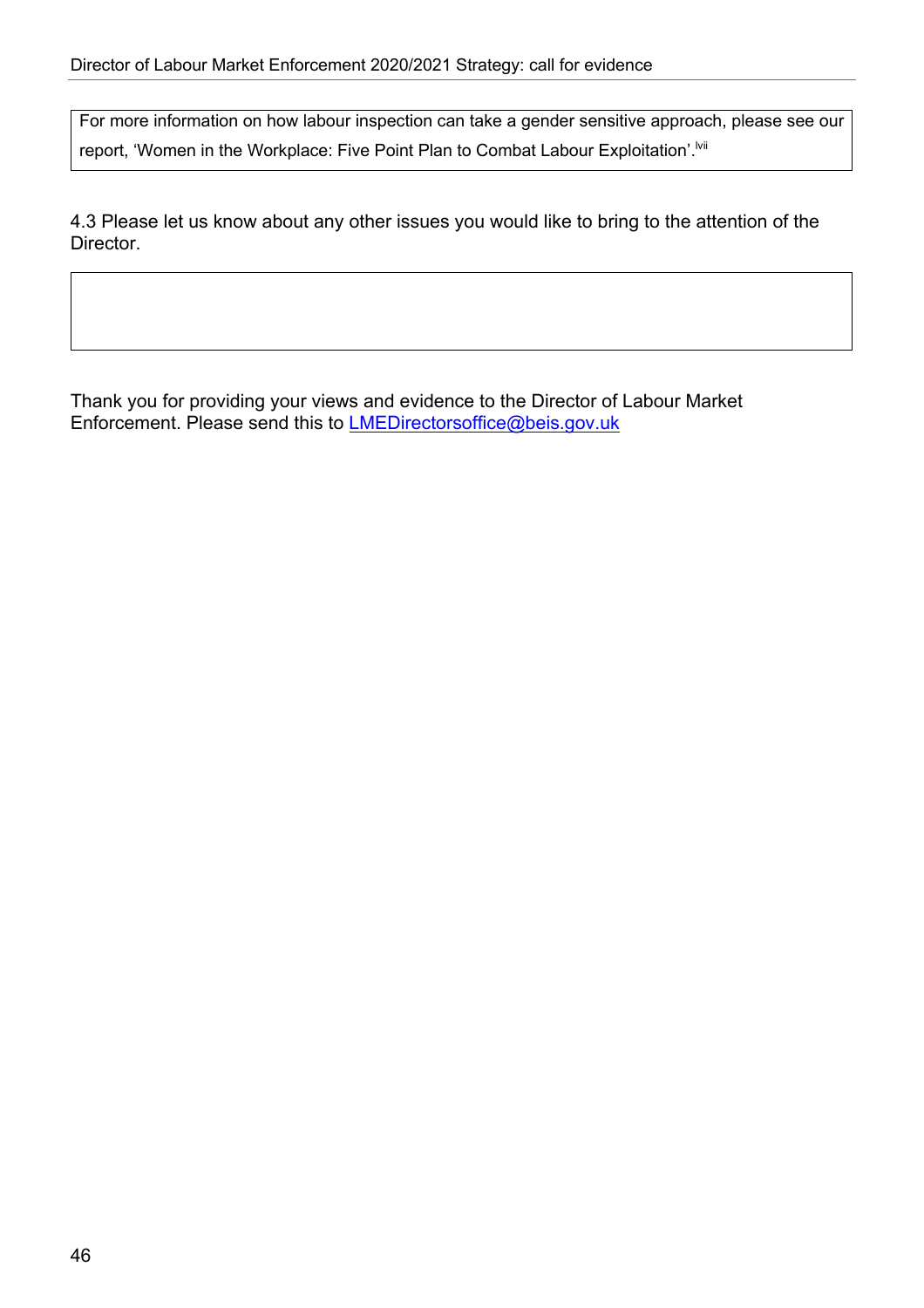This consultation is available from: www.gov.uk/government/consultations/labour-marketenforcement-strategy-2020-to-2021-call-for-evidence

If you need a version of this document in a more accessible format, please email enquiries@beis.gov.uk. Please tell us what format you need. It will help us if you say what assistive technology you use.

#### **REFERENCES**

Cf. FLEX and the Labour Exploitation Advisory Group. 2016. Labour Compliance to Exploitation and the Abuses In-Between. https://labourexploitation.org/publications/labour-exploitation-advisory-groupleag-position-paperlabour-compliance-exploitation; Skrivankova, K. 2010. Between decent work and forced labour: examining the continuum of exploitation. https://www.gla.gov.uk/media/1585/jrf-betweendecent-work-and-forced-labour.pdf ii Conservative Party. 2019. Manifesto. https://assets-global.websitefiles.com/5da42e2cae7ebd3f8bde353c/5dda924905da587992a064ba\_Conservative%202019%20Manifesto.pdf iii Focus on Labour Exploitation. 2019. The Risks of Exploitation in Temporary Migration Programmes. https://www.labourexploitation.org/publications/risks-exploitation-temporary-migration-programmes-flex-response-2018-immigration-white p23.  $iv$  Ibid. p24.  $v$  Ibid. p25-26.  $vi$  Ibid.  $p30$ . vii Scottish Affairs Committee. 2019. The future of Scottish agriculture post Brexit. http://data.parliament.uk/writtenevidence/committeeevidence.svc/evidencedocument/scottish-affairscommittee/the-future-of-scottish-agriculture-post-brexit/oral/100514.html viii Ibid. p24. ix Ibid. p26 <sup>x</sup> Focus on Labour Exploitation. 2019. The Risks of Exploitation in Temporary Migration Programmes. https://www.labourexploitation.org/publications/risks-exploitation-temporary-migration-programmes-flex-response-2018-immigration-white xi Focus on Labour Exploitation. 2018. FLEX ensures Home Secretary will Protect Post-Brexit Farmworkers. https://www.labourexploitation.org/news/flex-ensures-home-secretary-will-protect-post-brexit-farmworkers-debtbondage xii GLAA. October 2018. Licensing Standards. https://www.gla.gov.uk/media/3749/licensing-standards-october-2018-final.pdf **xiii UK Government. 2019. Seasonal Workers Pilot Request for Information. Annex A.** https://www.gov.uk/government/publications/seasonal-workers-pilot-request-for-information/seasonal-workerspilot-request-for-information **xiv Focus on Labour Exploitation. 2019. The Risks of Exploitation in Temporary Migration Programmes.** https://www.labourexploitation.org/publications/risks-exploitation-temporary-migration-programmes-flex-response-2018-immigration-white p25 and Ewins, J. 2015. The Independent Review of the Overseas Domestic Workers Visa. https://assets.publishing.service.gov.uk/government/uploads/system/uploads/attachment\_data/file/486532/ODWV Review - Final Report 6 11 15 .pdf p20. xv ILO. 2012. Indicators of Forced Labour. https://www.ilo.org/global/topics/forcedlabour/publications/WCMS\_203832/lang--en/index.htm xvi Focus on Labour Exploitation. 2019. The Risks of Exploitation in Temporary Migration Programmes. https://www.labourexploitation.org/publications/risks-exploitation-temporary-migration-programmes-flex-response-2018-immigration-white p37. xvii Focus on Labour Exploitation. 2018. Shaky Foundations: labour exploitation in London's construction sector. https://labourexploitation.org/publications/shaky-foundations-labour-exploitation-londons-construction-sector  $x$ <sup>viii</sup> Ibid. xix UCATT. 2011. The Hidden Workforce Building Britain. http://ucatt.infobo.co.uk/files/publications/UCATT%20Report%20The%20Hidden%20Workforce%20Building%20B ritain%202011.pdf p7.  $\overline{\text{xx}}$  Office for National Statistics. 2013. Self-employment jobs by industry (Mar-13 to Dec-13). https://www.ons.gov.uk/employmentandlabourmarket/peopleinwork/employmentandemployeetypes/datasets/selfe

mploymentjobsbyindustryjobs04 ; Antony Seely. 2018. Self-employment in the construction industry. House of Commons Library, Briefing paper No. 000196.

http://researchbriefings.parliament.uk/ResearchBriefing/Summary/SN00196 p10.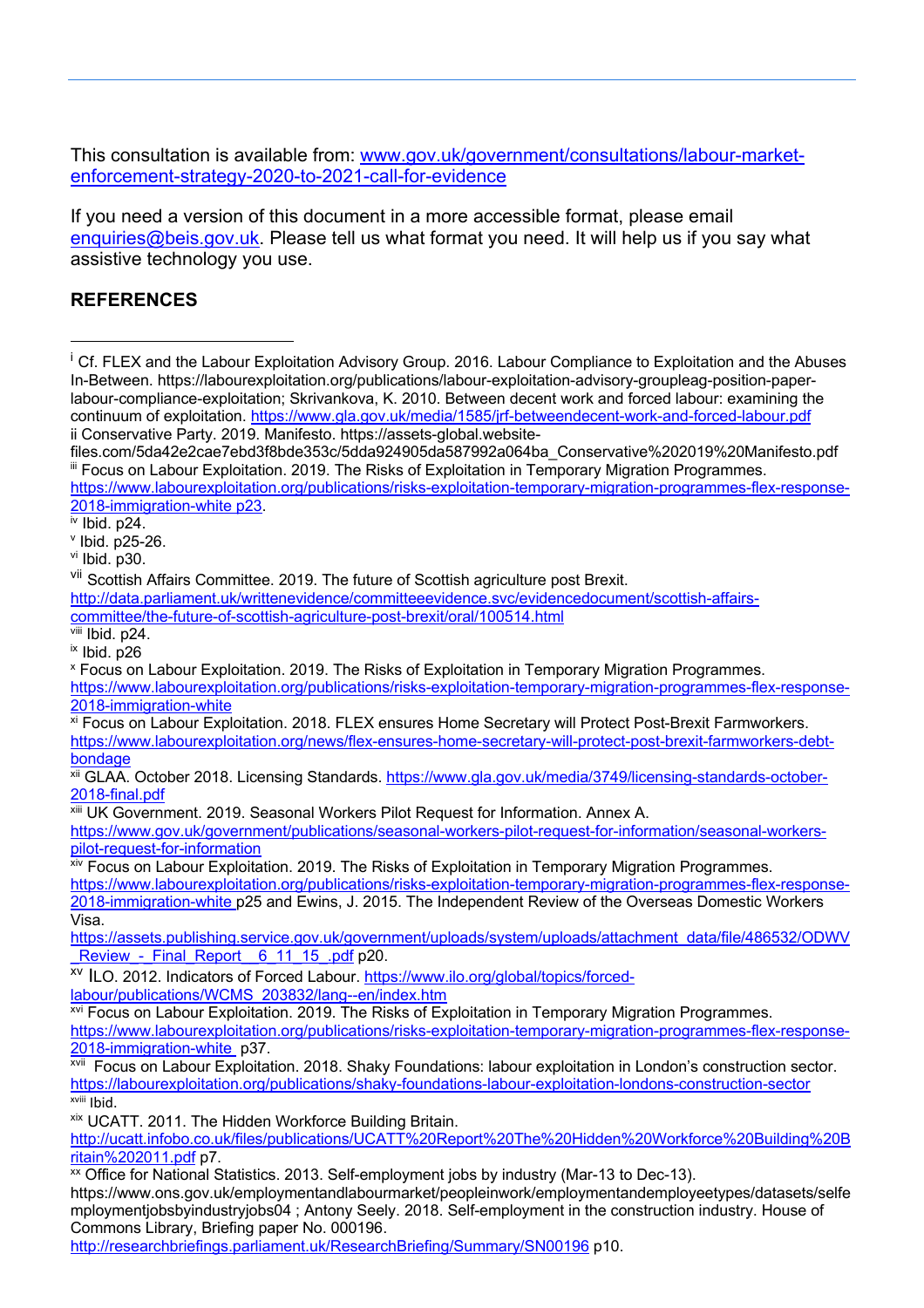xxi UK Government. 2017. Taylor Review of Modern Working Practices.

https://assets.publishing.service.gov.uk/government/uploads/system/uploads/attachment\_data/file/627671/goodwork-taylor-review-modern-working-practices-rg.pdf p26.

xxii BBC. 2015. The One Show. https://www.youtube.com/watch?v=IHRAgNsyNZo

xxiii Samantha Downes. 2016. 'Umbrella companies: the latest way exploit Britain's temporary workers', The Guardian. https://www.theguardian.com/money/2016/oct/21/temporary-workers-umbrella-companies-extra-costsdodging-ni-cutting-rights-supply-teachers

xxiv FLEX and LEAG. 2017. Lost in Transition: Brexit and Labour Exploitation.

http://www.labourexploitation.org/sites/default/files/publications/

LEAG%20POSITION%20Impacts%20of%20Brexit-Final.pdf p5.

xxv UK Government. 2018. Good Work: a response to the Taylor Review of Modern Working Practices. https://assets.publishing.service.gov.uk/government/uploads/system/uploads/attachment\_data/file/679767/180206 BEIS\_Good\_Work\_Report\_Accessible\_A4\_.pdf p15.

xxvi GLAA. Construction Protocol. https://www.gla.gov.uk/i-am-a/i-use-workers/construction-protocol/

xxvii GLAA Supplier/Retailer Protocol. https://www.gla.gov.uk/i-am-a/i-use-workers/supplier-retailer-protocol/ and GLAA. Apparel and General Merchandise Protocol.https://www.gla.gov.uk/i-am-a/i-use-workers/apparel-andgeneral-merchandise-public-private-protocol/

xxviii Lawrence, F. The Guardian. 2017. How big brands including Sports Direct unwittingly used slave labour. https://www.theguardian.com/global-development/2017/aug/08/how-big-brands-including-sportsdirect-unwittinglyused-slave-labour

<sup>xxix</sup> Eurofound. 2016. Regulating labour market intermediaries and the role of social partners in preventing trafficking of labour.

https://ec.europa.eu/antitrafficking/sites/antitrafficking/files/regulation\_of\_labour\_market\_intermediaries\_and\_the role\_of\_social\_ partners\_in\_preventing\_trafficking\_of\_labour.pdf

xxx Council of Europe Group of Experts against Trafficking in Human Beings (GRETA). 2012. Report concerning the implementation of the Council of Europe Convention on Action against Trafficking in Human Beings by the United Kingdom. https://ec.europa.eu/anti-trafficking/sites/antitrafficking/files/

greta\_report\_united\_kingdom\_2012\_en\_0.pdf

xxxi FLEX. 2017. Risky Business: tackling exploitation in the UK labour market.

https://labourexploitation.org/publications/risky-business-tackling-exploitation-uk-labour-market

xxxii Ibid. p35. xxxiii Ibid. p31.

xxxiv LeBaron, G. 2014. Subcontracting is not illegal, but is it unethical? http://bjwa.brown.edu/20-2/subcontractingis-not-illegal-but-is-it-unethical-business-ethics-forced-labor-and-economic-success/

xxxv Blasi, J. and Bair, J. 2019. *An Analysis of Multiparty Bargaining Models for Global Supply Chains*. Conditions of Work and Employment Working Paper No.105. Geneva: International Labour Office. p.1.

xxxvi Roberts, Y . 2015. Britain' s hotel workers – bullied, underpaid and with few rights. *The Observer*.

xxxvii BBC. 2017. Sexual Harassment in the Worpklace 2017 Survey. http://www.comresglobal.com/polls/bbcsexual-harassment-in-the-work-place-2017/

xxxviii TUC. 2016. *Still just a bit of banter? Sexual harassment in the workplace in 2016*.

https://www.tuc.org.uk/sites/default/files/SexualHarassmentreport2016.pdf p4.

xxxix BBC. 2017. Sexual Harassment in the Workplace 2017 Survey.

<sup>xl</sup> CIPD. 2019. Mega Trends: Flexible Working. p.16; Migration Observatory. 2019. Migrants in the UK labour market: An overview. p.13.

xli LAWRS. 2019. The unheard workforce: Experiences of Latin American women in cleaning, hospitality and domestic work. http://www.lawrs.org.uk/lawrs-research-launch-the-unheard-workforce-experiences-of-latinamerican-migrant-women-in-cleaning- hospitality-and-domestic-work/). p6.

xlii Metcalf, D. 2018. United Kingdom Labour Market Enforcement Strategy 2018/19.

xliii Fine, J. 2017. Enforcing Labor Standards in Partnership with Civil Society: Can Co-enforcement Succeed Where the State Alone Has Failed?

xliv FLEX and the Labour Exploitation Advisory Group. 2016. Labour Compliance to Exploitation and the Abuses In-Between. https://labourexploitation.org/publications/labour-exploitation-advisory-group-leagposition-paperlabour-compliance-exploitation

xlv FLEX and the Labour Exploitation Advisory Group. 2017. Lost in translation: Brexit and labour exploitation. https://labourexploitation.org/publications/lost-transition-brexit-labour-exploitation

xlvi EU Agency of Fundamental Rights. 2019. Protecting migrant workers from exploitation in the EU: workers' perspectives. https://fra.europa.eu/sites/default/files/fra\_uploads/fra-2019-severe-labourexploitation-workersperspectives\_en.pdf

xlvii FLEX and the Labour Exploitation Advisory Group. 2016. Labour Compliance to Exploitation and the Abuses In-Between. https://labourexploitation.org/publications/labour-exploitation-advisory-group-leagposition-paper-labourcompliance-exploitation